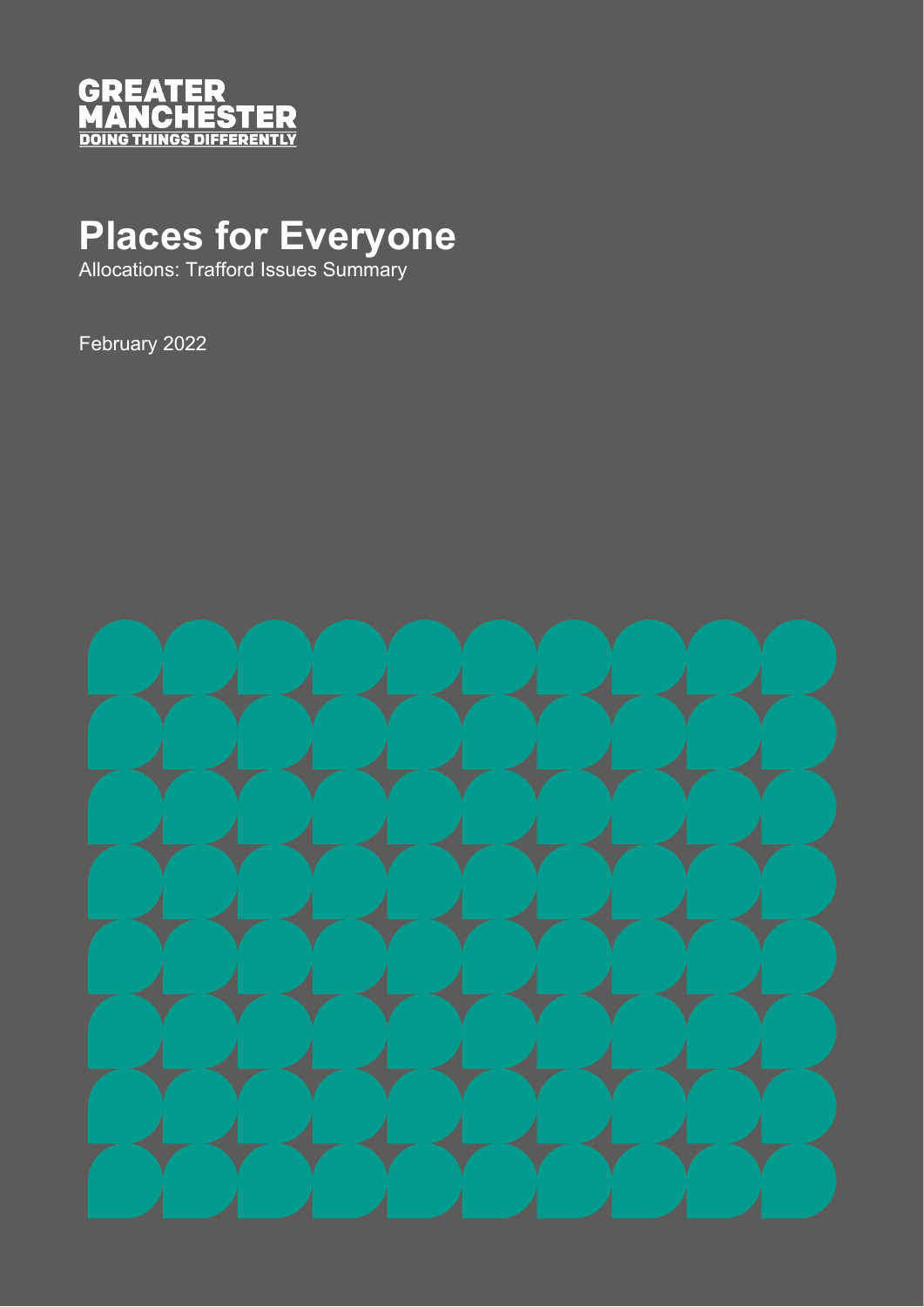## **Chapter 11 – Allocations (Trafford)**

A summary of the issues raised in relation to the policies within PfE 2021 Chapter 11 and the relevant respondents to PfE 2021 is set out below:

## **PfE 2021 Policy JP Allocation 33 New Carrington**

| <b>Row</b> | Summary of issues raised to PfE2021                                                | Summary response to issues raised to PfE2021                                   | <b>Respondent name(s)</b>        |
|------------|------------------------------------------------------------------------------------|--------------------------------------------------------------------------------|----------------------------------|
|            | Principle / scale of development                                                   |                                                                                |                                  |
| <b>JPA</b> | Support the allocation and policy wording at New Carrington. It will contribute    | Support noted.                                                                 | <b>Redrow Homes Ltd</b>          |
| 33.1       | to meeting the housing land supply.                                                |                                                                                | <b>P&amp;D Northern Steels</b>   |
|            |                                                                                    |                                                                                | <b>Executive Pension Fund</b>    |
|            |                                                                                    |                                                                                | Rahmatullah Javed                |
|            |                                                                                    |                                                                                | <b>HIMOR Carrington Ltd</b>      |
|            |                                                                                    |                                                                                | <b>United Utilities Property</b> |
|            |                                                                                    |                                                                                | <b>Services</b>                  |
| <b>JPA</b> | Substantial part of allocation has already been found sound in the Core            | Support noted.                                                                 | <b>HIMOR Carrington Ltd</b>      |
| 33.2       | Strategy. Exceptional circumstances exist for release of Green Belt. Significant   |                                                                                |                                  |
|            | opportunities for strong linkages between communities. Excellent location for      |                                                                                |                                  |
|            | business.                                                                          |                                                                                |                                  |
| <b>JPA</b> | Support a coordinated approach to the phasing of development in accordance         | Policy JP-A 33 states that development will be phased alongside the            | <b>United Utilities Property</b> |
| 33.3       | with infrastructure across the site. The criteria must make clear that this is the | delivery of infrastructure. It is essential that on a large site, like New     | <b>Services</b>                  |
|            | infrastructure necessary to enable the development sought. This will avoid         | Carrington, where significant infrastructure is required, that all development | <b>Redrow Homes Ltd</b>          |
|            | frustrating delivery of sites which can come forward in the short term whilst      | parcels make a proportionate contribution to infrastructure delivery. Such     |                                  |
|            | wider infrastructure is brought forward which they do not require. Alternative     | an approach aims to avoid a single or a small group of landowners being        |                                  |
|            | wording has been provided.                                                         | required to un-proportionately contribute towards and/or deliver               |                                  |
|            |                                                                                    | infrastructure for the site. This will also facilitate the delivery of some    |                                  |
|            |                                                                                    | parcels early in the plan period and unlock delivery of later phases of        |                                  |
|            |                                                                                    | development. An 'equalisation mechanism' will be set out in the future         |                                  |
|            |                                                                                    | Masterplan/SPD.                                                                |                                  |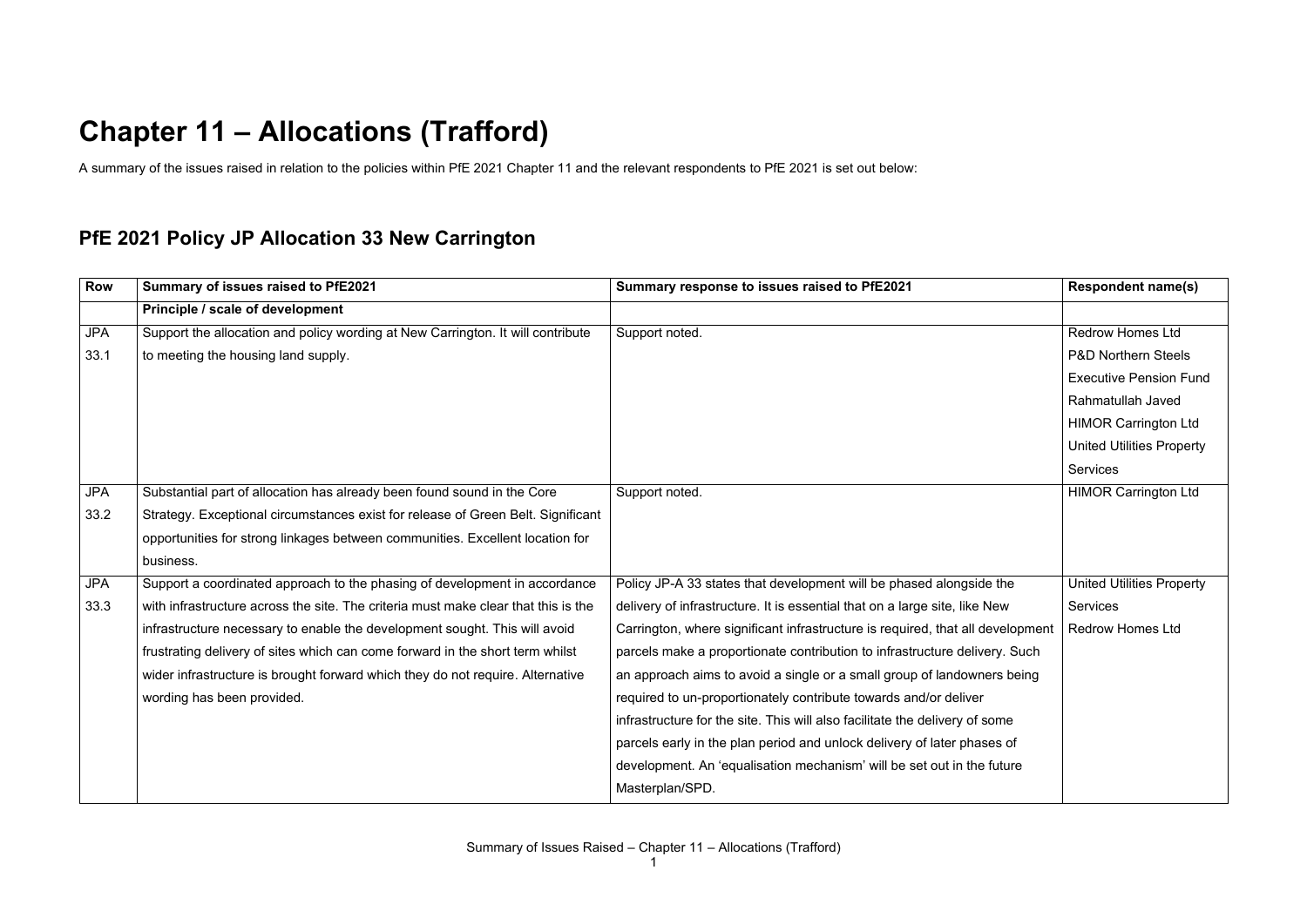| <b>Row</b> | Summary of issues raised to PfE2021                                        | Summary response to issues raised to PfE2021                                      | <b>Respondent name(s)</b>    |
|------------|----------------------------------------------------------------------------|-----------------------------------------------------------------------------------|------------------------------|
|            |                                                                            | See also JPA33 New Carrington Allocation Topic Paper [10.09.07] -                 |                              |
|            |                                                                            | section 27 'Phasing' and section 28 'Indicative Masterplanning' which             |                              |
|            |                                                                            | explains how phasing of the development and infrastructure will be                |                              |
|            |                                                                            | coordinated and delivered.                                                        |                              |
|            |                                                                            | The Plan as proposed is therefore considered sound and no change is               |                              |
|            |                                                                            | necessary.                                                                        |                              |
| <b>JPA</b> | The proposed housing is not needed and the scale of the site, across three | The site is needed to meet housing needs and has been proposed for                | <b>CPRE</b>                  |
| 33.4       | different communities will lead to a loss of local identity.               | allocation in line with the Growth and Spatial Options Paper [02.01.10] and       | <b>Friends of Carrington</b> |
|            |                                                                            | the Site Selection Background Paper [03.04.01]. See JPA33 New                     | Moss                         |
|            |                                                                            | Carrington Allocation Topic Paper [10.09.07] section 5 Site Selection.            | Lorraine Eagling             |
|            |                                                                            | Policy JP-A 33 also requires new development to be fully integrated with          |                              |
|            |                                                                            | the existing communities of Carrington, Partington and Sale West,                 |                              |
|            |                                                                            | enhancing the quality of places and their local character. See also JPA33         |                              |
|            |                                                                            | New Carrington Allocation Topic Paper [10.09.07] and New Carrington               |                              |
|            |                                                                            | Masterplan. [10.09.06] for information on the overarching principles for how      |                              |
|            |                                                                            | the design and layout of the development will integrate into existing             |                              |
|            |                                                                            | communities.                                                                      |                              |
|            |                                                                            | The Plan as proposed is therefore considered sound and no change is               |                              |
|            |                                                                            | necessary.                                                                        |                              |
| <b>JPA</b> | More detail on the impact of development is needed, including impact on    | Policy JP-A 33 requires new development to be place-led, respect local            | <b>Friends of Carrington</b> |
| 33.5       | existing communities.                                                      | character, create connected communities and deliver inclusive characterful   Moss |                              |
|            |                                                                            | design.                                                                           |                              |
|            |                                                                            | The proposed allocation has been subject to an Integrated Assessment              |                              |
|            |                                                                            | which included the impact of the development upon existing communities            |                              |
|            |                                                                            | [02.01.01 - 02.01.06]. See JPA33 New Carrington Allocation Topic Paper            |                              |
|            |                                                                            | [10.09.07]. This assessment concluded that the impact on existing                 |                              |
|            |                                                                            | communities would be acceptable.                                                  |                              |
|            |                                                                            | The Plan as proposed is therefore considered sound and no change is               |                              |
|            |                                                                            | necessary.                                                                        |                              |
| <b>JPA</b> | Disagree development will have a regenerative impact.                      | The proposals will have a regenerative impact through providing local jobs        | <b>Friends of Carrington</b> |
| 33.6       |                                                                            | and much needed housing. The development will also provide improved               | <b>Moss</b>                  |
|            |                                                                            | services and infrastructure to the existing communities at Carrington,            |                              |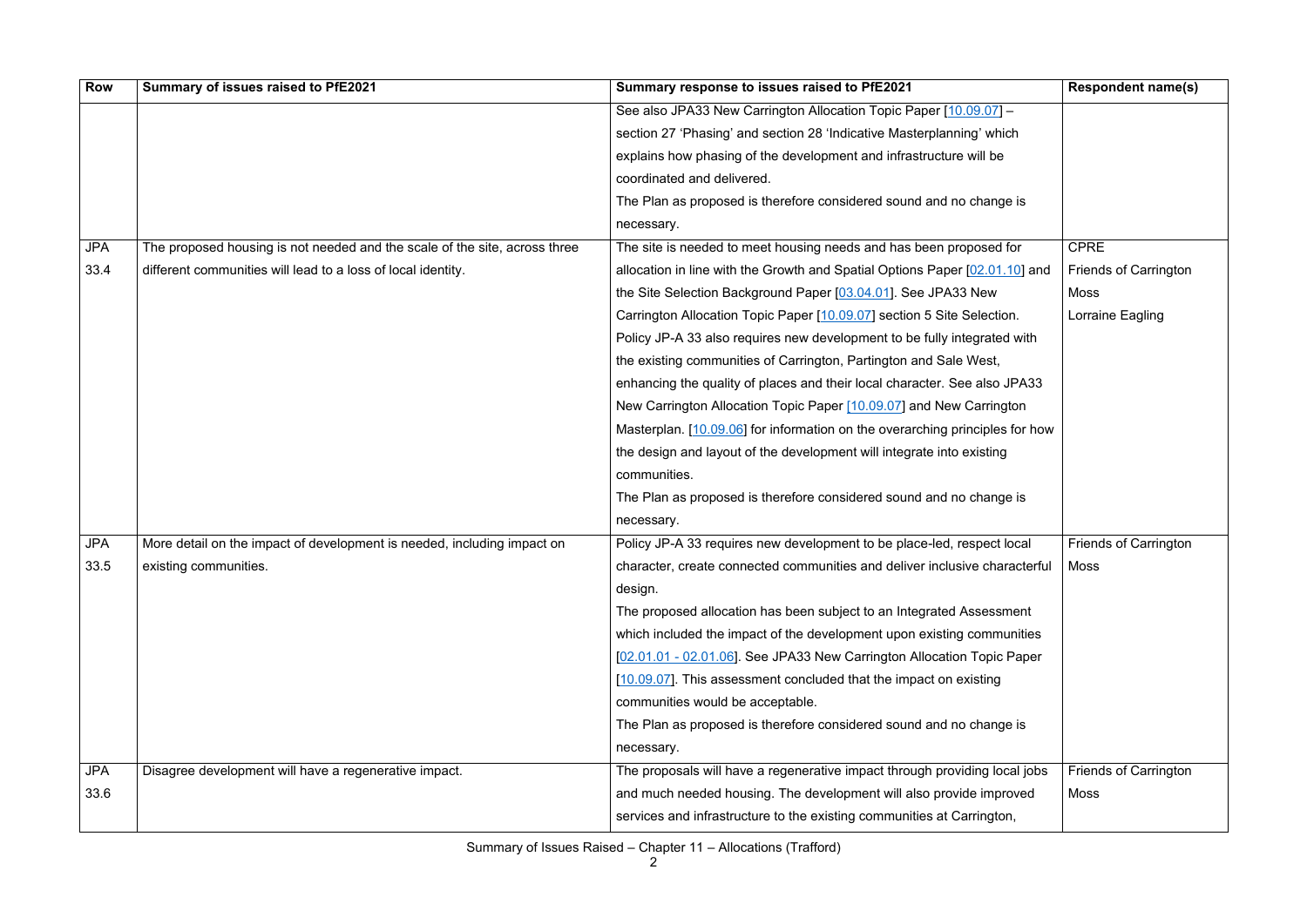| <b>Row</b> | Summary of issues raised to PfE2021                                              | Summary response to issues raised to PfE2021                                  | <b>Respondent name(s)</b>    |
|------------|----------------------------------------------------------------------------------|-------------------------------------------------------------------------------|------------------------------|
|            |                                                                                  | Partington and Sale West through, for example improved public transport       |                              |
|            |                                                                                  | and active travel connections, as well as improved social infrastructure.     |                              |
|            |                                                                                  | The Plan as proposed is therefore considered sound and no change is           |                              |
|            |                                                                                  | necessary.                                                                    |                              |
| <b>JPA</b> | Allocation is not compliant with PfE objectives and policies. Site is considered | PfE 2020, Chapter 4 (4.1 - 4.23) summarises the PfE Spatial Strategy          | <b>Friends of Carrington</b> |
| 33.7       | strategically important when aim is to increase competitiveness of the North.    | which seeks to deliver significant development in the core growth area,       | Moss                         |
|            |                                                                                  | boost the competitiveness of the Northern Areas and sustain the               |                              |
|            |                                                                                  | competitiveness of the Southern Areas. The New Carrington allocation          |                              |
|            |                                                                                  | makes a significant contribution to the Trafford housing and employment       |                              |
|            |                                                                                  | land supply, ensuring that the competitiveness of the southern areas is       |                              |
|            |                                                                                  | sustained.                                                                    |                              |
|            |                                                                                  | The Site Selection Background Paper also [03.04.01] details the process of    |                              |
|            |                                                                                  | assessing sites and identifying those that meet the overall Vision and        |                              |
|            |                                                                                  | Objectives of the Plan. New Carrington meets Criteria 1, 2, 3, 5, 6 and 7 of  |                              |
|            |                                                                                  | the PfE Site Selection methodology. The allocation therefore meets the        |                              |
|            |                                                                                  | overarching PfE plan objectives.                                              |                              |
|            |                                                                                  | The Plan as proposed is therefore considered sound and no change is           |                              |
|            |                                                                                  | necessary.                                                                    |                              |
| <b>JPA</b> | Incorrect that the allocation will provide improved transport, social and green  | The New Carrington allocation will deliver a range of benefits in relation to | <b>Friends of Carrington</b> |
| 33.8       | infrastructure. Benefits are overstated and loss of Green Belt and biodiversity  | transport, social and green infrastructure.                                   | Moss                         |
|            | is understated.                                                                  | Policy JP-A 33 requires development to deliver improvements to transport      |                              |
|            |                                                                                  | infrastructure – including active travel, public transport and highways, as   |                              |
|            |                                                                                  | well as improved social infrastructure provision, including health and        |                              |
|            |                                                                                  | education provision. A proportion of the site will remain undeveloped and     |                              |
|            |                                                                                  | there is an opportunity to deliver significant green infrastructure           |                              |
|            |                                                                                  | improvements alongside development.                                           |                              |
|            |                                                                                  | See New Carrington Allocation topic paper [10.09.07].                         |                              |
|            |                                                                                  | The Plan as proposed is therefore considered sound and no change is           |                              |
|            |                                                                                  | necessary.                                                                    |                              |
| <b>JPA</b> | HIMOR is promoting a larger quantum of development through an alternative        | Trafford has identified sufficient housing and employment land to meet the    | <b>HIMOR Carrington Ltd</b>  |
| 33.9       | masterplan, to address what is considered to be shortfalls in housing and        | requirements in PfE.                                                          |                              |
|            | employment land supply.                                                          |                                                                               |                              |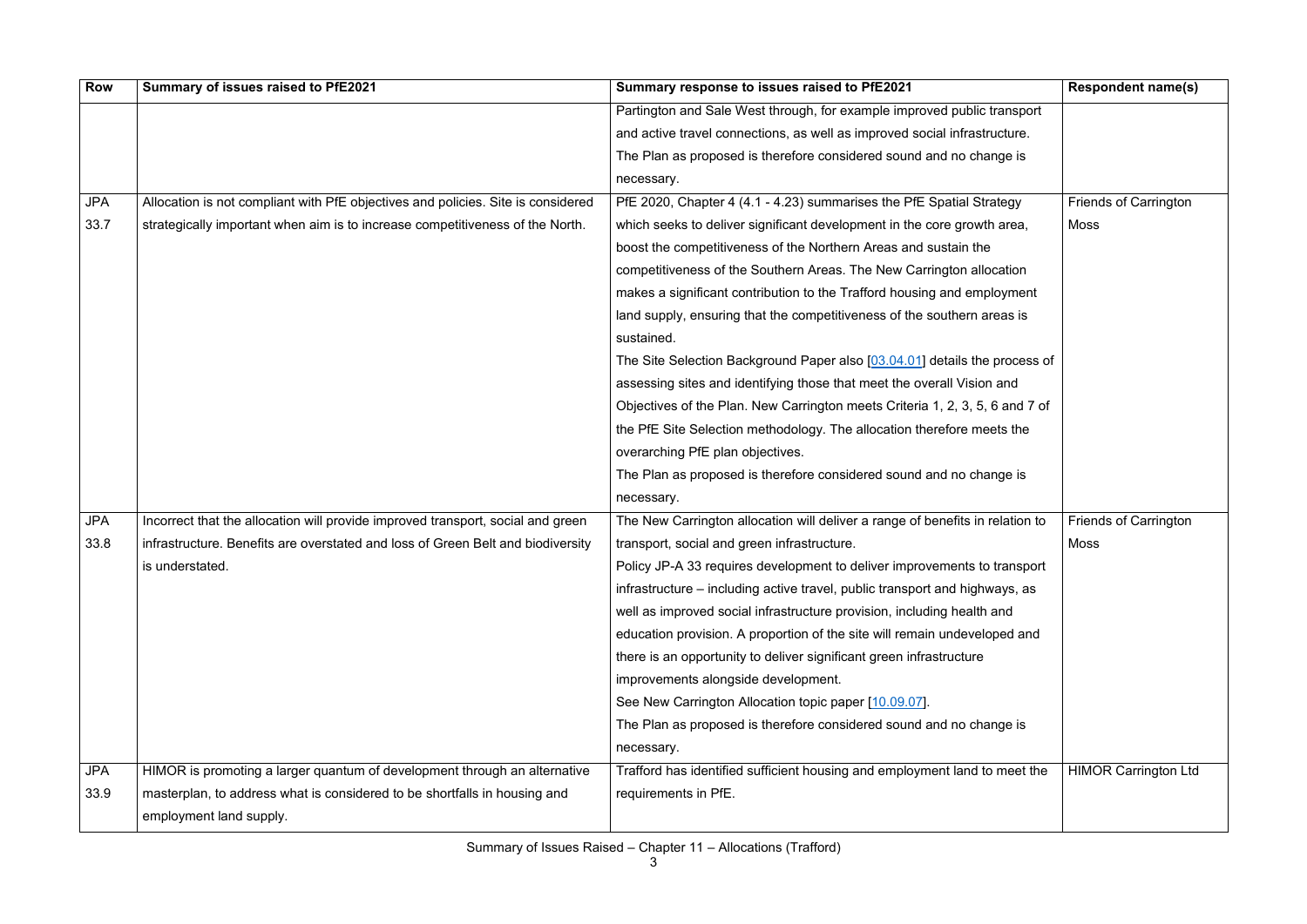| <b>Row</b> | Summary of issues raised to PfE2021                                          | Summary response to issues raised to PfE2021                                     | <b>Respondent name(s)</b>        |
|------------|------------------------------------------------------------------------------|----------------------------------------------------------------------------------|----------------------------------|
|            |                                                                              | The PfE Spatial Strategy seeks to deliver significant development in the         |                                  |
|            |                                                                              | core growth area, boost the competitiveness of the Northern Areas and            |                                  |
|            |                                                                              | sustain the competitiveness of the Southern Areas. The housing targets for       |                                  |
|            |                                                                              | Trafford are in line with the Spatial Strategy and the land supply is sufficient |                                  |
|            |                                                                              | to meet them. The approach to growth and spatial distribution is set out in      |                                  |
|            |                                                                              | the Growth and Spatial Options Paper [02.01.10]. The development                 |                                  |
|            |                                                                              | quantum at New Carrington and the expected delivery rate in the plan             |                                  |
|            |                                                                              | period is set out in the JP A 33 New Carrington Allocation Topic Paper           |                                  |
|            |                                                                              | [10.09.07] and the New Carrington Masterplan [10.09.06]. Details of the          |                                  |
|            |                                                                              | housing land supply can be found in the Housing Topic Paper [06.01.03].          |                                  |
|            |                                                                              | The Plan as proposed is therefore considered sound and no change is              |                                  |
|            |                                                                              | necessary.                                                                       |                                  |
|            | <b>Delivery</b>                                                              |                                                                                  |                                  |
| <b>JPA</b> | Concerns over the deliverability of the allocation.                          | The PfE New Carrington Masterplan considered the likely delivery rates for       | <b>United Utilities Property</b> |
| 33.10      |                                                                              | a site of this scale and the figures included in PfE are considered to be        | <b>Services</b>                  |
|            |                                                                              | realistic and deliverable, and in line with industry best practice. See JPA33    | <b>P&amp;D Northern Steels</b>   |
|            |                                                                              | New Carrington Allocation Topic Paper [10.09.07] Section E 'Deliverability'      | <b>Executive Pension Fund</b>    |
|            |                                                                              | and New Carrington Masterplan [10.09.06] Section 5.8 'Development                |                                  |
|            |                                                                              | Phasing'.                                                                        |                                  |
|            |                                                                              | The Plan as proposed is therefore considered sound and no change is              |                                  |
|            |                                                                              | necessary.                                                                       |                                  |
| <b>JPA</b> | Concern that development will not be delivered in the identified timescale   | The delivery rates for New Carrington are considered to be realistic.            | <b>Crossways Commercial</b>      |
| 33.11      | because of lack of residential character of the area and land contamination. | The PfE New Carrington Masterplan considered the likely delivery rates for       | <b>Estates Ltd</b>               |
|            | Additional sites may need to be allocated.                                   | a site of this scale and the figures included in PfE are considered to be        | <b>P&amp;D Northern Steels</b>   |
|            |                                                                              | realistic and deliverable, and in line with industry best practice. In addition, | <b>Executive Pension Fund</b>    |
|            |                                                                              | the level of remediation and infrastructure required to support development      | Landowners of Holme              |
|            |                                                                              | have been taken into account in the overall development phasing. This is         | Valley                           |
|            |                                                                              | reflected in the increased delivery rates for the latter years of the plan       |                                  |
|            |                                                                              | period. See New Carrington Masterplan [10.09.06] Section 5.8                     |                                  |
|            |                                                                              | 'Development Phasing'.                                                           |                                  |
|            |                                                                              | The Plan as proposed is therefore considered sound and no change is              |                                  |
|            |                                                                              | necessary.                                                                       |                                  |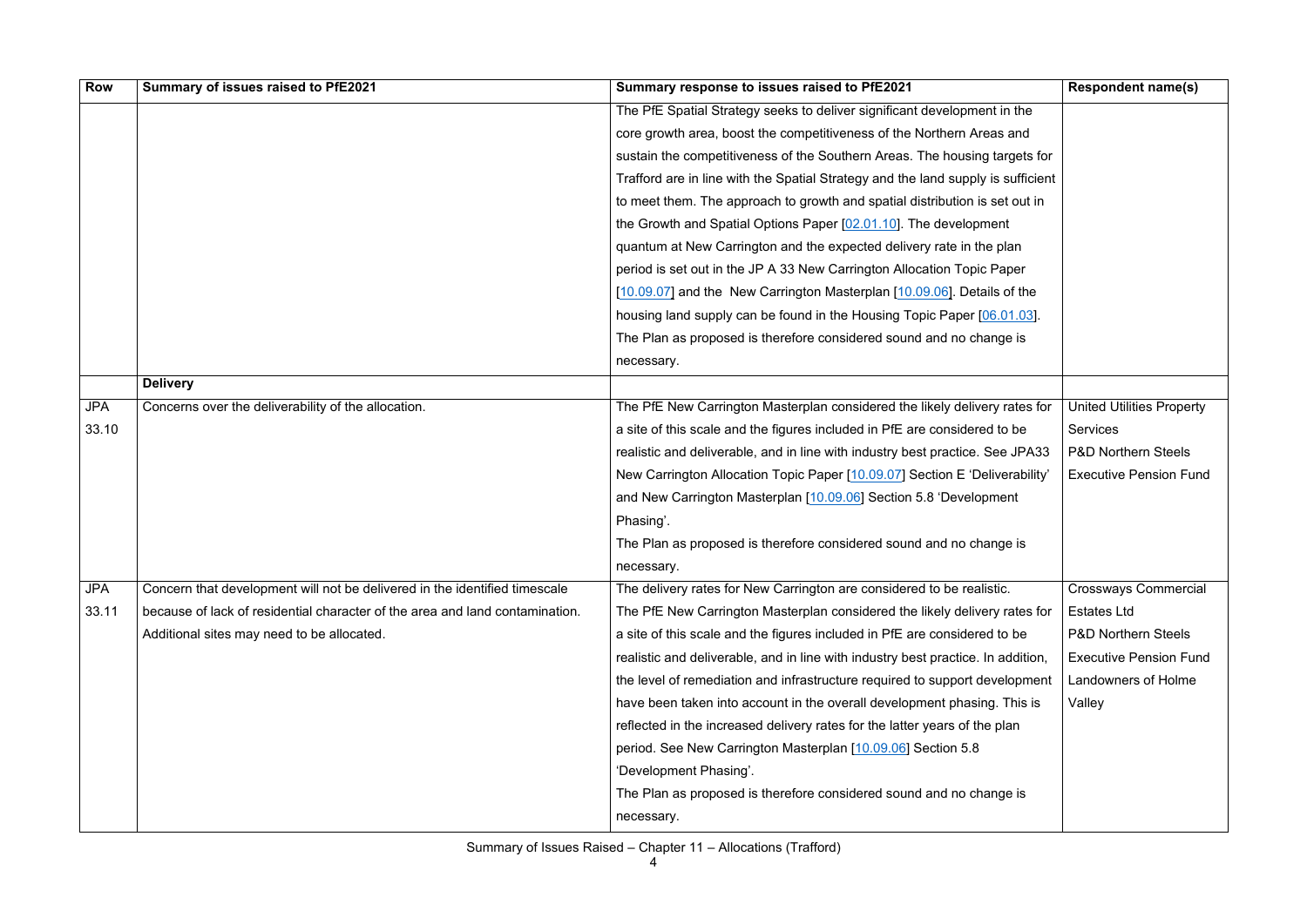| <b>Row</b> | Summary of issues raised to PfE2021                                              | Summary response to issues raised to PfE2021                                  | <b>Respondent name(s)</b>        |
|------------|----------------------------------------------------------------------------------|-------------------------------------------------------------------------------|----------------------------------|
| <b>JPA</b> | Development that can be delivered in the short term should not be restricted     | The PfE New Carrington Masterplan sets out a high level development           | <b>United Utilities Property</b> |
| 33.12      | from proceeding provided that it can be demonstrated that this would not         | phasing schedule for the whole site. It will be important that development of | Services                         |
|            | prejudice the delivery of the wider development.                                 | the New Carrington site comes forward in a coordinated way, alongside         |                                  |
|            |                                                                                  | infrastructure delivery. Each development parcel must therefore make a        |                                  |
|            |                                                                                  | proportionate contribution to the overall infrastructure requirements for the |                                  |
|            |                                                                                  | site - see Row JPA 33.3.                                                      |                                  |
|            |                                                                                  | See New Carrington Masterplan [10.09.06].                                     |                                  |
|            |                                                                                  | The Plan as proposed is therefore considered sound and no change is           |                                  |
|            |                                                                                  | necessary.                                                                    |                                  |
|            | <b>Policy detail</b>                                                             |                                                                               |                                  |
| <b>JPA</b> | The scope of the 54 policy criteria is totally unnecessary for a strategic level | The scope of criteria in Policy JP-A 33 is necessary to deliver a sustainable | <b>United Utilities Property</b> |
| 33.13      | document which should focus on high level matters, leaving matters of detail to  | development that contributes to the housing and employment land supply.       | <b>Services</b>                  |
|            | other parts of the Development Plan.                                             | The New Carrington site is of a significant scale and therefore a             |                                  |
|            |                                                                                  | comprehensive policy is needed to guide the development.                      |                                  |
|            |                                                                                  | The Plan as proposed is therefore considered sound and no change is           |                                  |
|            |                                                                                  | necessary.                                                                    |                                  |
| <b>JPA</b> | Inconsistent development residential and employment development figures are      | Comment noted. Minor typographical/ referencing errors. The Plan as           | <b>Friends of Carrington</b>     |
| 33.14      | used throughout different document.                                              | proposed is therefore considered sound and no change is necessary.            | Moss                             |
|            | <b>Housing</b>                                                                   |                                                                               |                                  |
| <b>JPA</b> | Redrow Homes will deliver accessible high quality homes integrated with the      | Integrating the land at Warburton Lane with existing development to the       | <b>Redrow Homes Ltd</b>          |
| 33.15      | existing community. Land at Warburton Lane should remain as an allocation.       | north is a key policy requirement of JP-A 33 and will be critical to the      |                                  |
|            | Natural constraints may prevent full integration to the north.                   | delivery of integrated and sustainable development in this area. This         |                                  |
|            |                                                                                  | approach is supported by the evidence for the allocation - see the New        |                                  |
|            |                                                                                  | Carrington Masterplan [10.09.06] Section 5.                                   |                                  |
|            |                                                                                  | In addition, Policy JP-P 1 requires development to respect the character      |                                  |
|            |                                                                                  | and identity of the locality in terms of design, size, scaling and materials  |                                  |
|            |                                                                                  | used.                                                                         |                                  |
|            |                                                                                  | The Plan as proposed is therefore considered sound and no change is           |                                  |
|            |                                                                                  | necessary.                                                                    |                                  |
| <b>JPA</b> | Object to the provision that proposals for a range of house types across the     | This is required to ensure that development comes forward in a sustainable    | <b>Redrow Homes Ltd</b>          |
| 33.16      | whole of the allocation need to be in accordance with a masterplan or SPD.       | and coordinated manner across the New Carrington site and in accordance       |                                  |
|            | Alternative wording has been provided.                                           | with policies elsewhere in the Plan, e.g. JP-H 3.                             |                                  |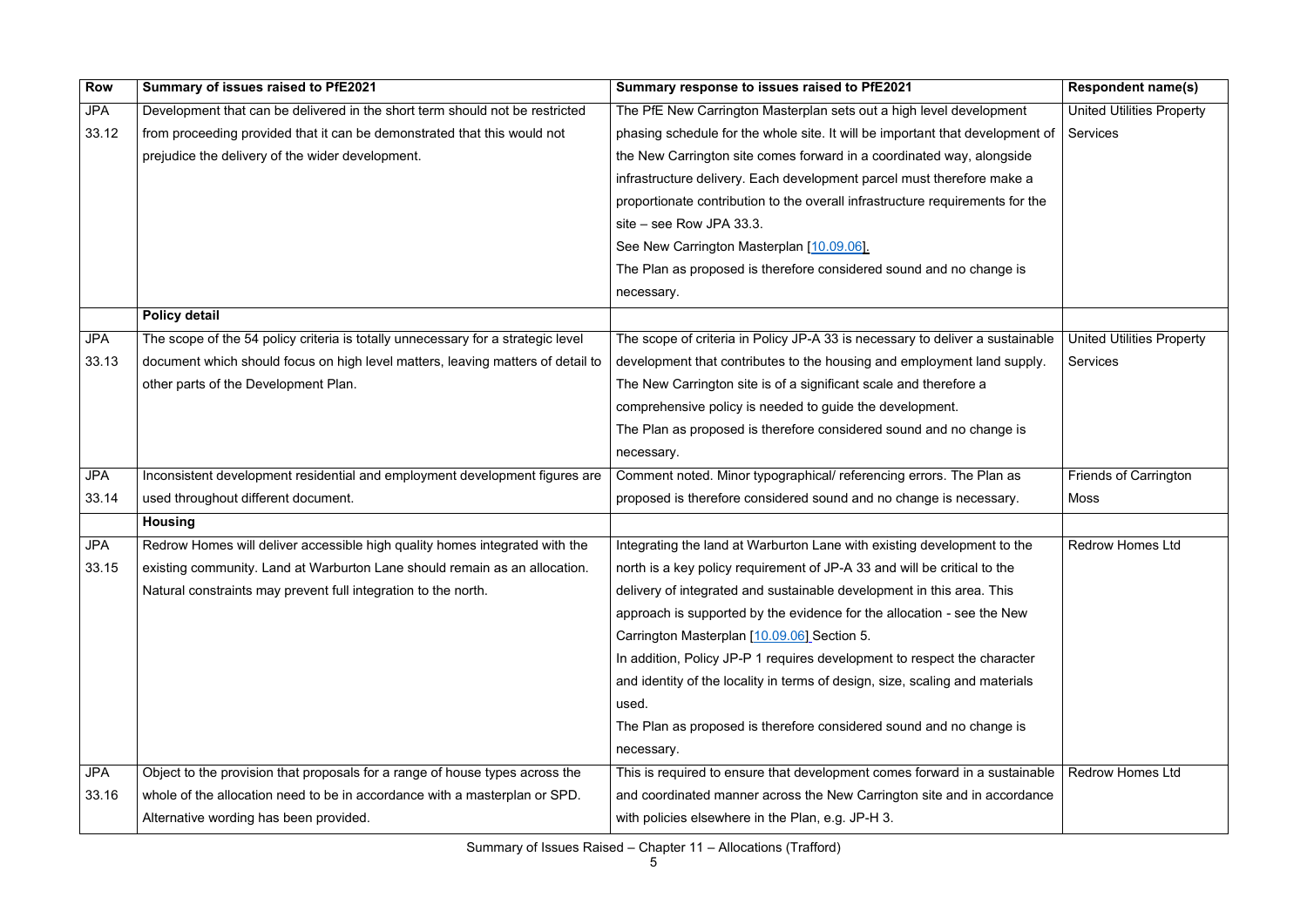| <b>Row</b> | Summary of issues raised to PfE2021                                              | Summary response to issues raised to PfE2021                                  | <b>Respondent name(s)</b>        |
|------------|----------------------------------------------------------------------------------|-------------------------------------------------------------------------------|----------------------------------|
|            |                                                                                  | The Plan as proposed is therefore considered sound and no change is           |                                  |
|            |                                                                                  | necessary.                                                                    |                                  |
| <b>JPA</b> | There is a need for more affordable housing to be provided which meets a         | Policy JP-A 33 requires development to provide a minimum of 15%               | <b>Vicky Harper</b>              |
| 33.17      | range of housing needs.                                                          | affordable housing across New Carrington. It is considered that some areas    | Dennis Latham                    |
|            |                                                                                  | within the allocation could deliver in excess of this and further information |                                  |
|            |                                                                                  | will be provided as part of a future Masterplan / the Trafford Local Plan.    |                                  |
|            |                                                                                  | Policy JP-A 33 also requires development to deliver a range of house          |                                  |
|            |                                                                                  | types, sizes, layouts and tenures through a place-led approach based on       |                                  |
|            |                                                                                  | each of the Character Areas and further detail will be set out in the future  |                                  |
|            |                                                                                  | New Carrington Masterplan / SPD and the Trafford Local Plan.                  |                                  |
|            |                                                                                  | See JP-A 33 New Carrington Allocation Topic Paper [10.09.07].                 |                                  |
|            |                                                                                  | The Plan as proposed is therefore considered sound and no change is           |                                  |
|            |                                                                                  | necessary.                                                                    |                                  |
| <b>JPA</b> | Committed to providing as much affordable housing on site as is possible.        | Comment noted.                                                                | <b>HIMOR Carrington Ltd</b>      |
| 33.18      |                                                                                  |                                                                               |                                  |
| <b>JPA</b> | Viability work on affordable housing is not informed by detailed evidence. The   | A Strategic Viability Assessment has been undertaken for the whole of PfE,    | <b>Redrow Homes Ltd</b>          |
| 33.19      | policy should provide sufficient flexibility for viability due to changing       | including the allocations (see $[03.01.01 - 03.01.04]$ ). This has            | <b>HIMOR Carrington Ltd</b>      |
|            | circumstances. Alternative wording provided by HIMOR and Redrow on               | demonstrated that a minimum 15% affordable housing contribution and an        | <b>United Utilities Property</b> |
|            | affordable housing so there is a 15% affordable housing target, whilst providing | uplift in market values is viable at New Carrington. See JPA33 New            | <b>Services</b>                  |
|            | flexibility for viability to be considered.                                      | Carrington Allocation Topic Paper [10.09.07] section Viability.               |                                  |
|            |                                                                                  | In addition and in line with the NPPF, it will be assumed that planning       |                                  |
|            |                                                                                  | applications which comply with the adopted PfE will be viable, however        |                                  |
|            |                                                                                  | NPPF paragraph 58 provides provision for applicants to demonstrate            |                                  |
|            |                                                                                  | whether particular circumstances justify the need for a viability assessment  |                                  |
|            |                                                                                  | at the application stage.                                                     |                                  |
|            |                                                                                  | The Plan as proposed is therefore considered sound and no change is           |                                  |
|            |                                                                                  | necessary.                                                                    |                                  |
| <b>JPA</b> | Clarify how the 15% affordable housing is expected to be delivered.              | The PfE Viability Assessment [03.01.01] demonstrates that New Carrington      | <b>Friends of Carrington</b>     |
| 33.20      |                                                                                  | is viable with a 15% affordable housing contribution and an uplift in market  | Moss                             |
|            |                                                                                  | values See JP-A 33 New Carrington Allocation Topic Paper [10.09.07].          |                                  |
|            |                                                                                  | Viability section.                                                            |                                  |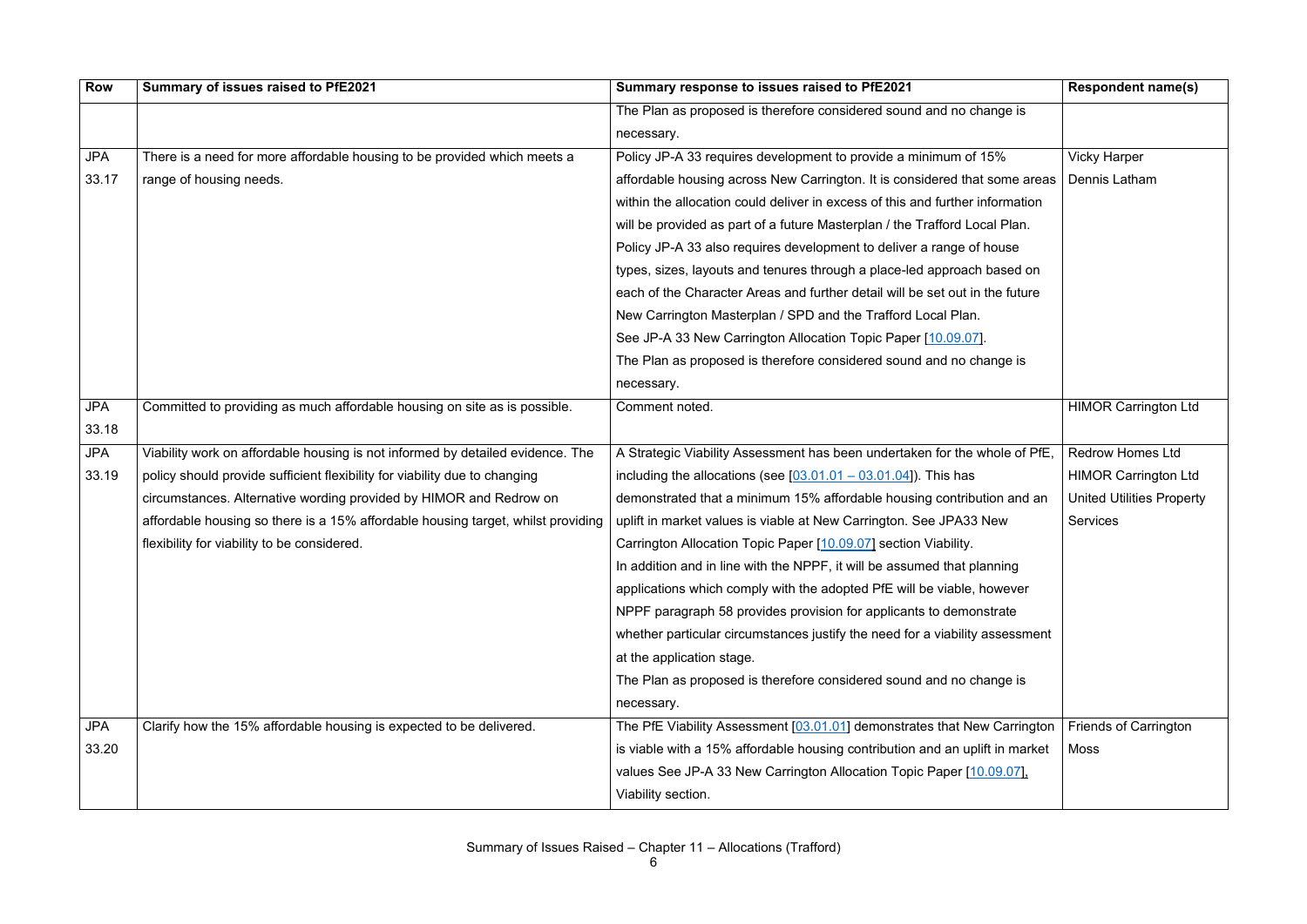| <b>Row</b> | Summary of issues raised to PfE2021                                             | Summary response to issues raised to PfE2021                                   | <b>Respondent name(s)</b>        |
|------------|---------------------------------------------------------------------------------|--------------------------------------------------------------------------------|----------------------------------|
|            |                                                                                 | Affordable housing will be provided via a number of mechanisms in line         |                                  |
|            |                                                                                 | with Policy JP-H2 and national policy.                                         |                                  |
|            |                                                                                 | The Plan as proposed is therefore considered sound and no change is            |                                  |
|            |                                                                                 | necessary.                                                                     |                                  |
| <b>JPA</b> | Concerns in relation to policy stating that the New Carrington Masterplan / SPD | Policy JP-A 33 sets a requirement for a minimum 15% affordable housing         | <b>HIMOR Carrington Ltd</b>      |
| 33.21      | and the Trafford Local Plan will provide additional guidance on appropriate     | requirement across the site. The policy also states that, considering the      | <b>United Utilities Property</b> |
|            | affordable housing.                                                             | scale of the site, regard should be had to the distinct character areas. Parts | <b>Services</b>                  |
|            |                                                                                 | of the site will be able to deliver in excess of 15% and therefore further     |                                  |
|            |                                                                                 | guidance will be provided in the Trafford Local Plan. The Plan as proposed     |                                  |
|            |                                                                                 | is therefore considered sound and no change is necessary.                      |                                  |
| <b>JPA</b> | The additional development land identified in the alternative HIMOR             | The New Carrington allocation boundary and development area set out in         | <b>HIMOR Carrington Ltd</b>      |
| 33.22      | Masterplan would potentially enhance viability across the allocation and        | Policy JP-A 33 is justified and provides a balanced approach to meeting        |                                  |
|            | increase the delivery of affordable housing.                                    | development needs, whilst protecting Green Belt / green spaces, where          |                                  |
|            |                                                                                 | possible. See JP-A 33 New Carrington Allocation Topic Paper [10.09.07]         |                                  |
|            |                                                                                 | and New Carrington Masterplan [10.09.06].                                      |                                  |
|            |                                                                                 | A Strategic Viability Assessment has been undertaken for the whole of PfE,     |                                  |
|            |                                                                                 | including the allocations (see $[03.01.01 - 03.01.04]$ ). This has             |                                  |
|            |                                                                                 | demonstrated that a minimum 15% affordable housing contribution and an         |                                  |
|            |                                                                                 | uplift in market values is viable at New Carrington                            |                                  |
|            |                                                                                 | In addition and in line with the NPPF, it will be assumed that planning        |                                  |
|            |                                                                                 | applications which comply with the adopted PfE will be viable, however         |                                  |
|            |                                                                                 | NPPF 58 provides provision for applicants to demonstrate whether               |                                  |
|            |                                                                                 | particular circumstances justify the need for a viability assessment at the    |                                  |
|            |                                                                                 | application stage.                                                             |                                  |
|            |                                                                                 | The Plan as proposed is therefore considered sound and no change is            |                                  |
|            |                                                                                 | necessary.                                                                     |                                  |
| <b>JPA</b> | The overall quantum of residential development should be higher                 | The approach to growth and spatial distribution is set out in the Growth and   | <b>United Utilities Property</b> |
| 33.23      |                                                                                 | Spatial Options Paper [02.01.10]. Sufficient land has been identified at New   | <b>Services</b>                  |
|            |                                                                                 | Carrington to enable Trafford to meeting its housing and employment            | <b>Redrow Homes Ltd</b>          |
|            |                                                                                 | targets set out in PfE, alongside the existing land supply and other           |                                  |
|            |                                                                                 | allocation.                                                                    |                                  |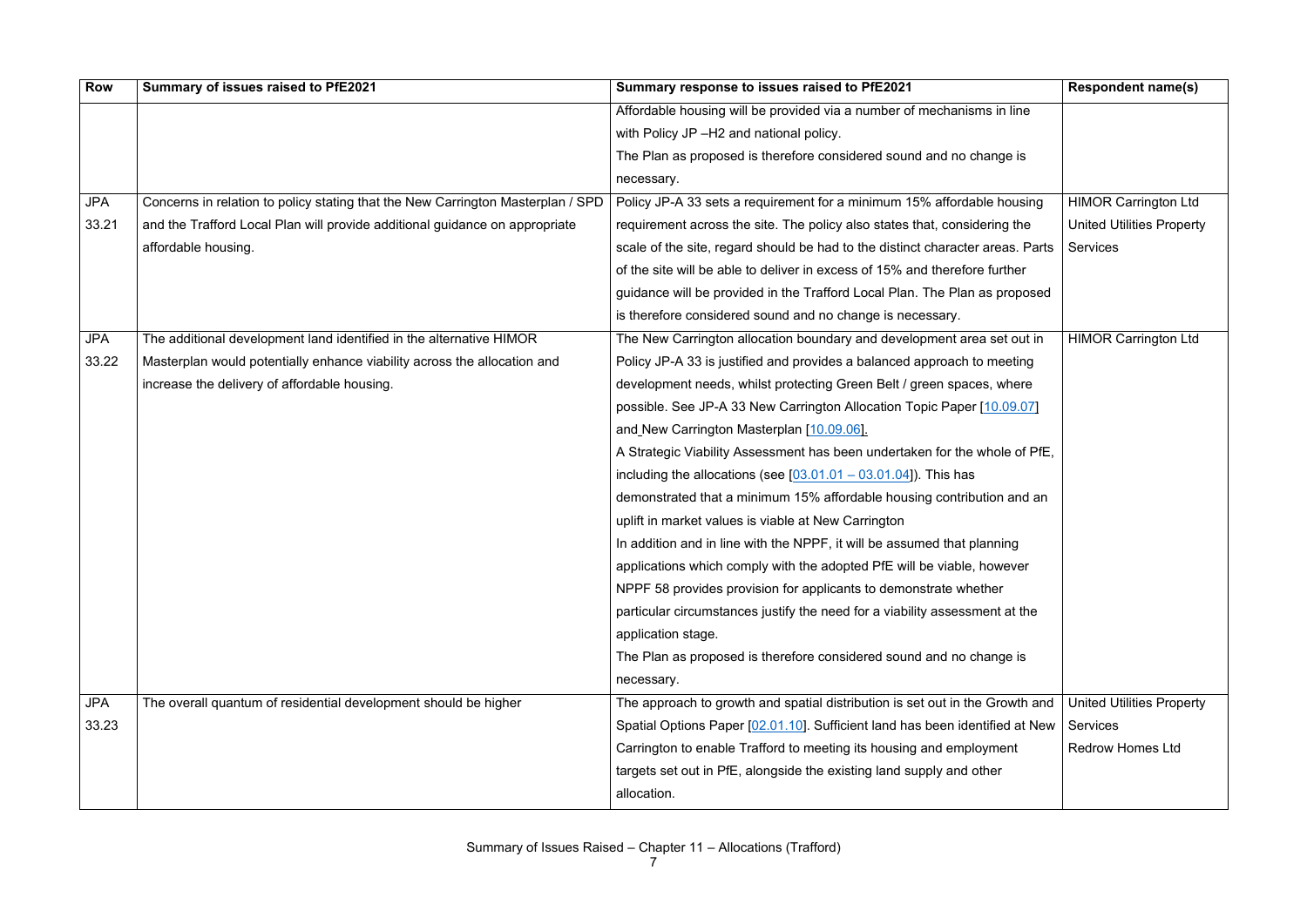| <b>Row</b> | Summary of issues raised to PfE2021                                              | Summary response to issues raised to PfE2021                                | <b>Respondent name(s)</b>        |
|------------|----------------------------------------------------------------------------------|-----------------------------------------------------------------------------|----------------------------------|
|            |                                                                                  | The proposed quantum of development at New Carrington has been fully        |                                  |
|            |                                                                                  | justified. The New Carrington Masterplan reviewed the site constraints and  |                                  |
|            |                                                                                  | identified indicative development parcels and strategic green spaces /      |                                  |
|            |                                                                                  | Green Belt across the site. The Masterplan has therefore helped to inform   |                                  |
|            |                                                                                  | the overall development quantum for New Carrington. See JPA33 New           |                                  |
|            |                                                                                  | Carrington Allocation Topic Paper [10.09.07] and New Carrington             |                                  |
|            |                                                                                  | Masterplan [10.09.06].                                                      |                                  |
|            |                                                                                  | The Plan as proposed is therefore considered sound and no change is         |                                  |
|            |                                                                                  | necessary.                                                                  |                                  |
| <b>JPA</b> | The policy should not state specific densities across the site - particularly in | The residential development densities set out in Policy JP-A 33 ensure that | <b>United Utilities Property</b> |
| 33.24      | relation to Sale West and Warburton Lane. Policy should allow for greater        | development will make the most efficient use of land - see NPPF, para 124.  | <b>Services</b>                  |
|            | flexibility.                                                                     | The densities reflect the existing character and environmental constraints  | <b>HIMOR Carrington Ltd</b>      |
|            | HIMOR and Redrow have provided alternative policy wording on densities.          | of these areas.                                                             | <b>Redrow Homes Ltd</b>          |
|            |                                                                                  | All densities are an average and represent a minimum in line with Policy    |                                  |
|            |                                                                                  | JP-H 4. Densities will need to reflect constraints specific to each         |                                  |
|            |                                                                                  | development parcel. See the New Carrington Masterplan [10.09.06] and        |                                  |
|            |                                                                                  | New Carrington Allocation Topic Paper [10.09.07].                           |                                  |
|            |                                                                                  | The Plan as proposed is therefore considered sound and no change is         |                                  |
|            |                                                                                  | necessary.                                                                  |                                  |
| <b>JPA</b> | The housing quantum figure should represent a minimum figure in order to         | The figure in JP-A 33 is expressed as "around" to indicate an approximate   | <b>Redrow Homes Ltd</b>          |
| 33.25      | align with NPPF paragraph 60.                                                    | number considered deliverable to meet development needs. Additionally,      |                                  |
|            |                                                                                  | chapters 6 and 7 clearly set minimum targets for employment and housing     |                                  |
|            |                                                                                  | development. The Plan should be read as a whole.                            |                                  |
|            |                                                                                  | The Plan as proposed is therefore considered sound and no change is         |                                  |
|            |                                                                                  | necessary.                                                                  |                                  |
|            | <b>Employment and Economy</b>                                                    |                                                                             |                                  |
| <b>JPA</b> | The proposed employment development for industry and warehousing will not        | The New Carrington site will provide employment opportunities for local     | <b>Friends of Carrington</b>     |
| 33.26      | generate sufficient and varied jobs for residents in the local area. The         | people, as well as from a wider area considering the sites sub-regional     | Moss                             |
|            | development will mostly employ people from outside the area and increase car     | scale.                                                                      | Lorraine Eagling                 |
|            | usage.                                                                           | As detailed in Chapter 6, the employment land offer will provide a range of |                                  |
|            | Evidence needed to demonstrate that new jobs will be accessible for local        | employment opportunities, including warehousing and logistics which will    |                                  |
|            | people.                                                                          |                                                                             |                                  |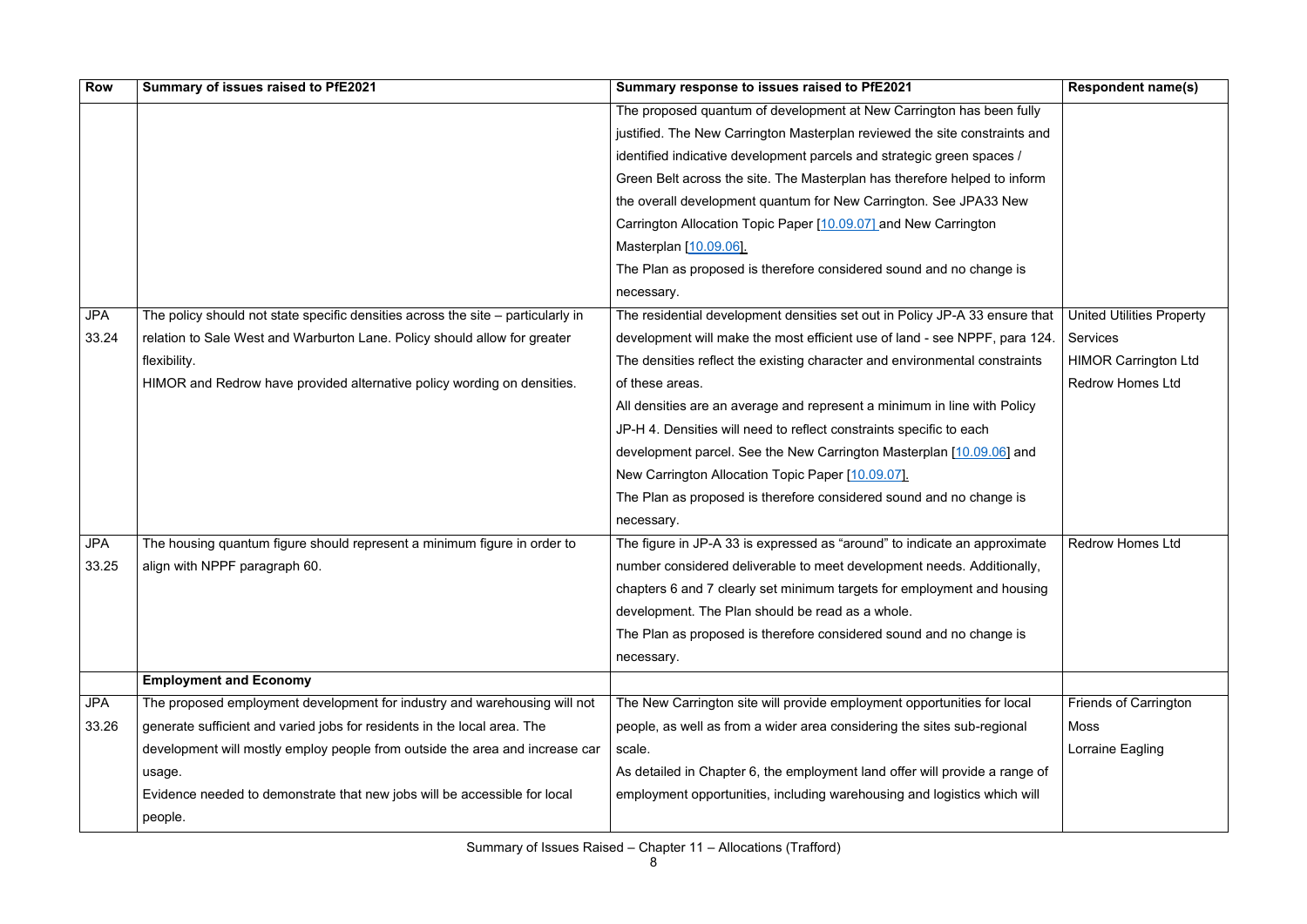| <b>Row</b> | Summary of issues raised to PfE2021                                                                                                                     | Summary response to issues raised to PfE2021                                 | <b>Respondent name(s)</b>       |
|------------|---------------------------------------------------------------------------------------------------------------------------------------------------------|------------------------------------------------------------------------------|---------------------------------|
|            |                                                                                                                                                         | help achieve the Local Industrial Strategy, further details can be found in  |                                 |
|            |                                                                                                                                                         | the Employment Topic Paper [05.01.04].                                       |                                 |
|            |                                                                                                                                                         | The New Carrington allocation will also be supported by a range of           |                                 |
|            |                                                                                                                                                         | sustainable transport schemes - see New Carrington Locality Assessment       |                                 |
|            |                                                                                                                                                         | $[09.01.15]$ and $[09.01.27]$ , which will improve access to the employment  |                                 |
|            |                                                                                                                                                         | opportunities at New Carrington.                                             |                                 |
|            |                                                                                                                                                         | Policy JP-P5 also seeks significant enhancements in education, skill and     |                                 |
|            |                                                                                                                                                         | knowledge across GM which will enable residents to access a greater          |                                 |
|            |                                                                                                                                                         | range of job opportunities.                                                  |                                 |
|            |                                                                                                                                                         | The Plan as proposed is therefore considered sound and no change is          |                                 |
|            |                                                                                                                                                         | necessary.                                                                   |                                 |
| <b>JPA</b> | New Carrington cannot meet the demand for larger industrial and logistics                                                                               | The PfE as a whole will meet the employment floorspace requirement - see     | <b>Morland Capital Partners</b> |
| 33.27      | warehousing units and cannot meet short term demand for employment                                                                                      | Employment Topic Paper [05.01.04]. It is not necessary to identify           | No1 Ltd                         |
|            | floorspace due to reliance on delivery of Carrington Relief Road (CRR). Further                                                                         | additional employment land within PfE.                                       |                                 |
|            | consideration should be given to the allocation of additional employment land.                                                                          | The Carrington Relief Road scheme will support the New Carrington            |                                 |
|            |                                                                                                                                                         | allocation - a consultation was held on route options in 2021 and a planning |                                 |
|            |                                                                                                                                                         | application is expected in 2023. Trafford Council continues to work with     |                                 |
|            |                                                                                                                                                         | stakeholders to bring forward the Carrington Relief Road.                    |                                 |
|            |                                                                                                                                                         | The Plan as proposed is therefore considered sound and no change is          |                                 |
|            |                                                                                                                                                         | necessary.                                                                   |                                 |
| <b>JPA</b> | Employment land which has planning approval should not be considered within   The overall employment floorspace figures for the allocation must include |                                                                              | <b>Friends of Carrington</b>    |
| 33.28      | the allocation.                                                                                                                                         | floorspace with planning approval so that the total amount of floorspace is  | <b>Moss</b>                     |
|            |                                                                                                                                                         | accurately reflected and planned for.                                        |                                 |
|            |                                                                                                                                                         | The Plan as proposed is therefore considered sound and no change is          |                                 |
|            |                                                                                                                                                         | necessary.                                                                   |                                 |
| <b>JPA</b> | Consider maximum safe level of air pollutants when determining location of                                                                              | Policy JP-A 33, in relation to employment uses, requires the incorporation   | <b>Friends of Carrington</b>    |
| 33.29      | employment.                                                                                                                                             | of appropriate air quality mitigation in relation to existing and new        | Moss                            |
|            |                                                                                                                                                         | businesses, facilities and employment uses.                                  |                                 |
|            |                                                                                                                                                         | The Plan as proposed is therefore considered sound and no change is          |                                 |
|            |                                                                                                                                                         | necessary.                                                                   |                                 |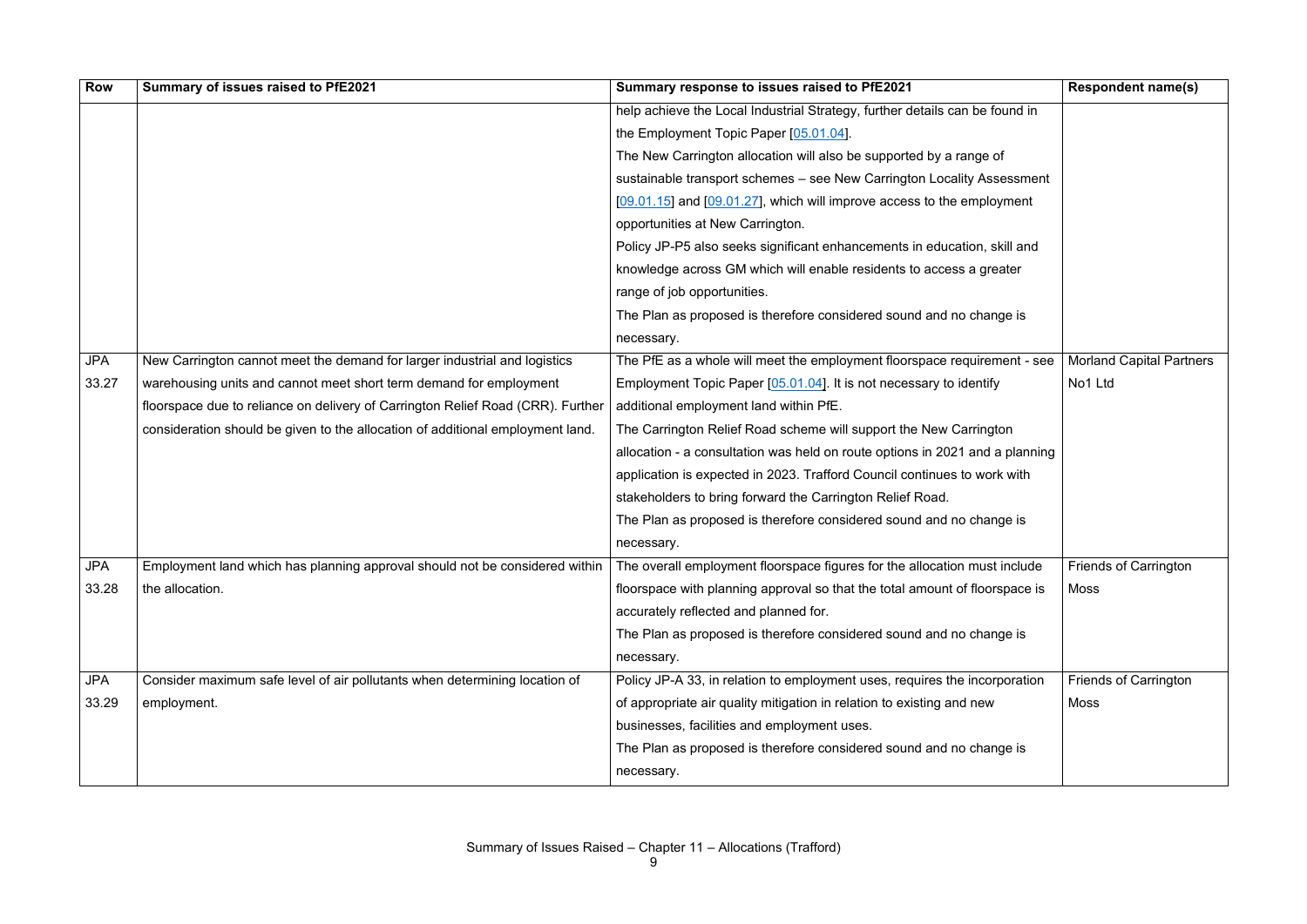| <b>Row</b> | Summary of issues raised to PfE2021                                           | Summary response to issues raised to PfE2021                                                      | <b>Respondent name(s)</b>    |
|------------|-------------------------------------------------------------------------------|---------------------------------------------------------------------------------------------------|------------------------------|
| <b>JPA</b> | Development would reduce rural job opportunities. Evidence needed on the      | The New Carrington allocation has been subject to the PfE Integrated                              | <b>Friends of Carrington</b> |
| 33.30      | impact on rural businesses.                                                   | Assessment $[02.01.02]$ , which considered the impact on different areas $-$                      | <b>Moss</b>                  |
|            |                                                                               | including rural.                                                                                  |                              |
|            |                                                                               | Taking into consideration the range of evidence available, it is considered                       |                              |
|            |                                                                               | that on balance the impact upon the rural economy and businesses is                               |                              |
|            |                                                                               | justified and proportionate to meet the overall development and economic                          |                              |
|            |                                                                               | needs of GM and Trafford.                                                                         |                              |
|            |                                                                               | The Plan as proposed is therefore considered sound and no change is                               |                              |
|            |                                                                               | necessary.                                                                                        |                              |
| <b>JPA</b> | Policy Criterion 5 on house types needs to ensure compatible uses are located | Policy JP-A 33, in relation to employment uses, requires the incorporation                        | <b>Air Products</b>          |
| 33.31      | adjacent to existing employment sites (e.g. not noise sensitive uses).        | of appropriate noise and air quality mitigation in relation to existing and new                   |                              |
|            |                                                                               | businesses, facilities and employment uses. Further information is in                             |                              |
|            |                                                                               | JPA33 New Carrington Allocation Topic Paper [10.09.07].                                           |                              |
|            |                                                                               | Noise assessments will be required to be submitted as part of the planning                        |                              |
|            |                                                                               | application process. The assessment should consider the nature and                                |                              |
|            |                                                                               | extent of noise (and vibration if applicable) generated by the proposed                           |                              |
|            |                                                                               | development and its impact(s) upon existing noise sensitive uses and                              |                              |
|            |                                                                               | receptors.                                                                                        |                              |
|            |                                                                               | The Plan as proposed is therefore considered sound and no change is                               |                              |
|            |                                                                               | necessary.                                                                                        |                              |
| <b>JPA</b> | The area designated for employment use could be further maximised to          | Enough land has been identified to meet the employment land needs and it   Peel Land and Property |                              |
| 33.32      | accommodate additional employment land, such as land at Manchester Road       | has been distributed in line with the spatial strategy. Insufficient evidence                     | <b>Group Management</b>      |
|            | which could meet the shortfall identified in the B8 supply                    | exists to demonstrate that additional deliverable land exists within the wider                    | Limited                      |
|            |                                                                               | area of Carrington.                                                                               |                              |
|            |                                                                               | The Plan as proposed is therefore considered sound and no change is                               |                              |
|            |                                                                               | necessary.                                                                                        |                              |
|            | <b>Green Belt</b>                                                             |                                                                                                   |                              |
| <b>JPA</b> | Significant objection to the loss of Green Belt land, other land should be    | The PfE Plan sets out a very clear preference of using previously                                 | Daniel McCann                |
| 33.33      | developed instead.                                                            | developed (brownfield) land and vacant buildings to meet development                              | Dennis Latham                |
|            |                                                                               | needs in line with NPPF. However, given the scale of development required                         | <b>CPRE</b>                  |
|            |                                                                               | to meet the objectives of the Plan, a limited amount of development is                            | Roy Chapman                  |
|            |                                                                               | identified on land outside of the urban area on greenfield and/or Green Belt                      |                              |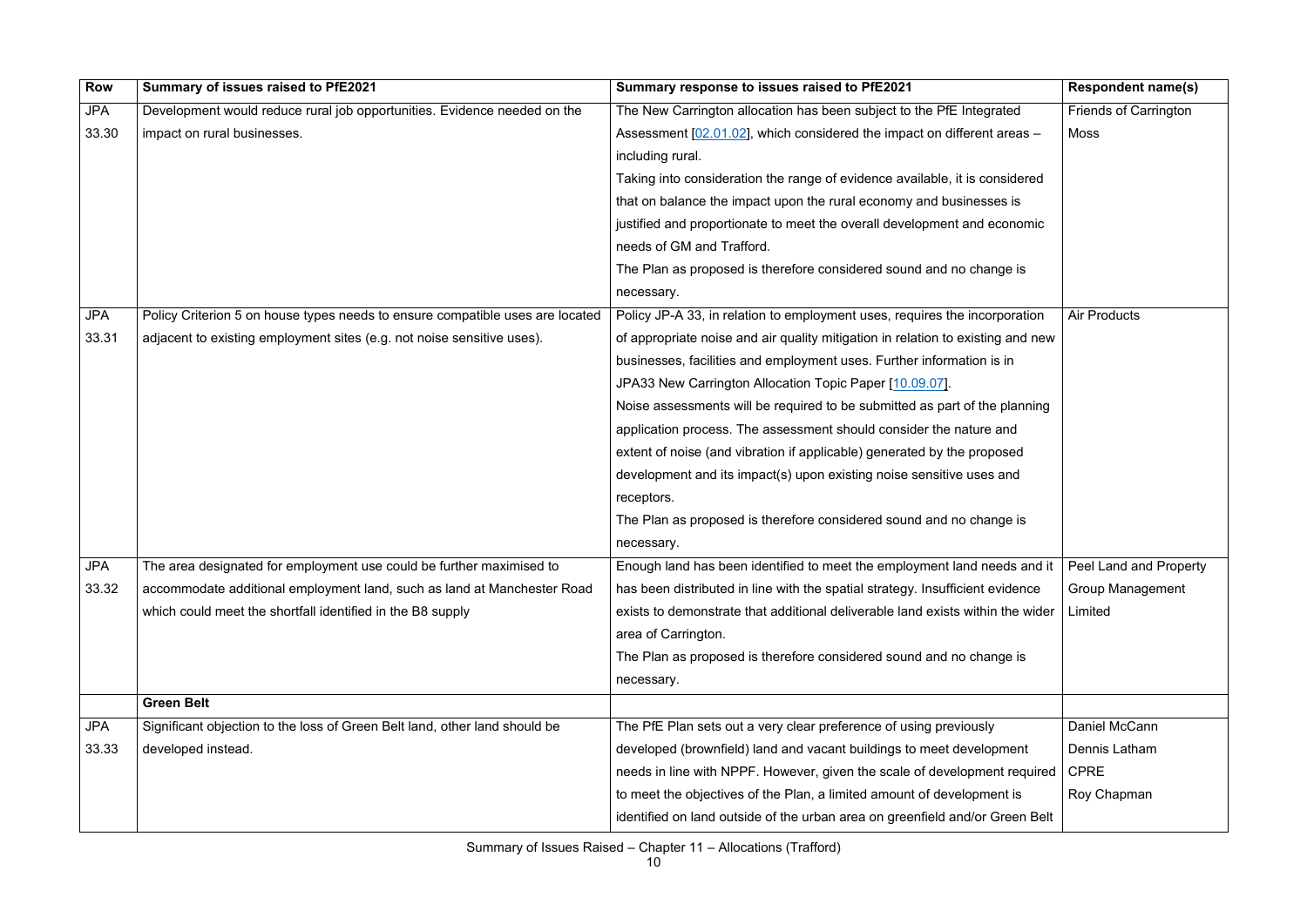| <b>Row</b> | Summary of issues raised to PfE2021                                        | Summary response to issues raised to PfE2021                                | <b>Respondent name(s)</b>    |
|------------|----------------------------------------------------------------------------|-----------------------------------------------------------------------------|------------------------------|
|            |                                                                            | land. The details of the employment land needs and supply can be found in   | <b>Friends of Carrington</b> |
|            |                                                                            | the Employment Topic Paper $[05.01.04]$ , the details of the housing land   | Moss                         |
|            |                                                                            | needs and supply can be found in the Housing Topic Paper [06.01.03].        | <b>Susan Theodossiadis</b>   |
|            |                                                                            | The need to deliver the long-term positive outcomes of the Greater          | <b>Gareth Rennie</b>         |
|            |                                                                            | Manchester Strategy is considered to amount to exceptional circumstances    | <b>Paul Roebuck</b>          |
|            |                                                                            | which justify altering the boundaries of the Green Belt. The case for       | Hannah Nightingale           |
|            |                                                                            | exceptional circumstances is explained further in the Green Belt Topic      | <b>Thomas Shrubsole</b>      |
|            |                                                                            | Paper and Case for Exceptional Circumstances (July 2021) [07.01.25]).       | Grenville Jones              |
|            |                                                                            | The Plan as proposed is therefore considered sound and no change is         |                              |
|            |                                                                            | necessary.                                                                  |                              |
| <b>JPA</b> | The proposed loss of green space will have a negative impact on health and | Policy JP-A 33 requires development to provide significant areas of open    | <b>Friends of Carrington</b> |
| 33.34      | wellbeing.                                                                 | and accessible green space throughout the allocation as part of the wider   | Moss                         |
|            |                                                                            | strategic green infrastructure network. The policy also requires            | <b>Susan Theodossiadis</b>   |
|            |                                                                            | improvements to the land which will remain in the Green Belt – see GM       |                              |
|            |                                                                            | Green Belt Study-Beneficial Use-Appendix I Trafford [07.01.20]              |                              |
|            |                                                                            | Policies JP-G 6 and JP P-7 state that a network of high quality and         |                              |
|            |                                                                            | accessible green spaces, sports and recreation facilities will be protected |                              |
|            |                                                                            | and enhanced across GM. More detailed policies on green spaces for          |                              |
|            |                                                                            | specific areas will be set out in District Local Plans.                     |                              |
|            |                                                                            | The Plan as proposed is therefore considered sound and no change is         |                              |
|            |                                                                            | necessary.                                                                  |                              |
| <b>JPA</b> | Land at Warburton should revert back to Green Belt.                        | The land at Warburton Lane is currently identified as Other Protected Open  | Lorraine Eagling             |
| 33.35      |                                                                            | Land (safeguarded for future development) in Policy R4.7 of the Trafford    | <b>Edward Beckmann</b>       |
|            |                                                                            | Core Strategy 2012 and has never been designated as Green Belt. The         | <b>Friends of Carrington</b> |
|            |                                                                            | PfE removes the protected open land designation and proposes it for         | Moss                         |
|            |                                                                            | development within the New Carrington allocation. This land is sequentially |                              |
|            |                                                                            | preferable to land which is currently Green Belt and it has therefore been  |                              |
|            |                                                                            | identified for development. See Site Selection Background Paper             |                              |
|            |                                                                            | [03.04.01] and the New Carrington Masterplan [10.09.06].                    |                              |
|            |                                                                            | The Plan as proposed is therefore considered sound and no change is         |                              |
|            |                                                                            | necessary.                                                                  |                              |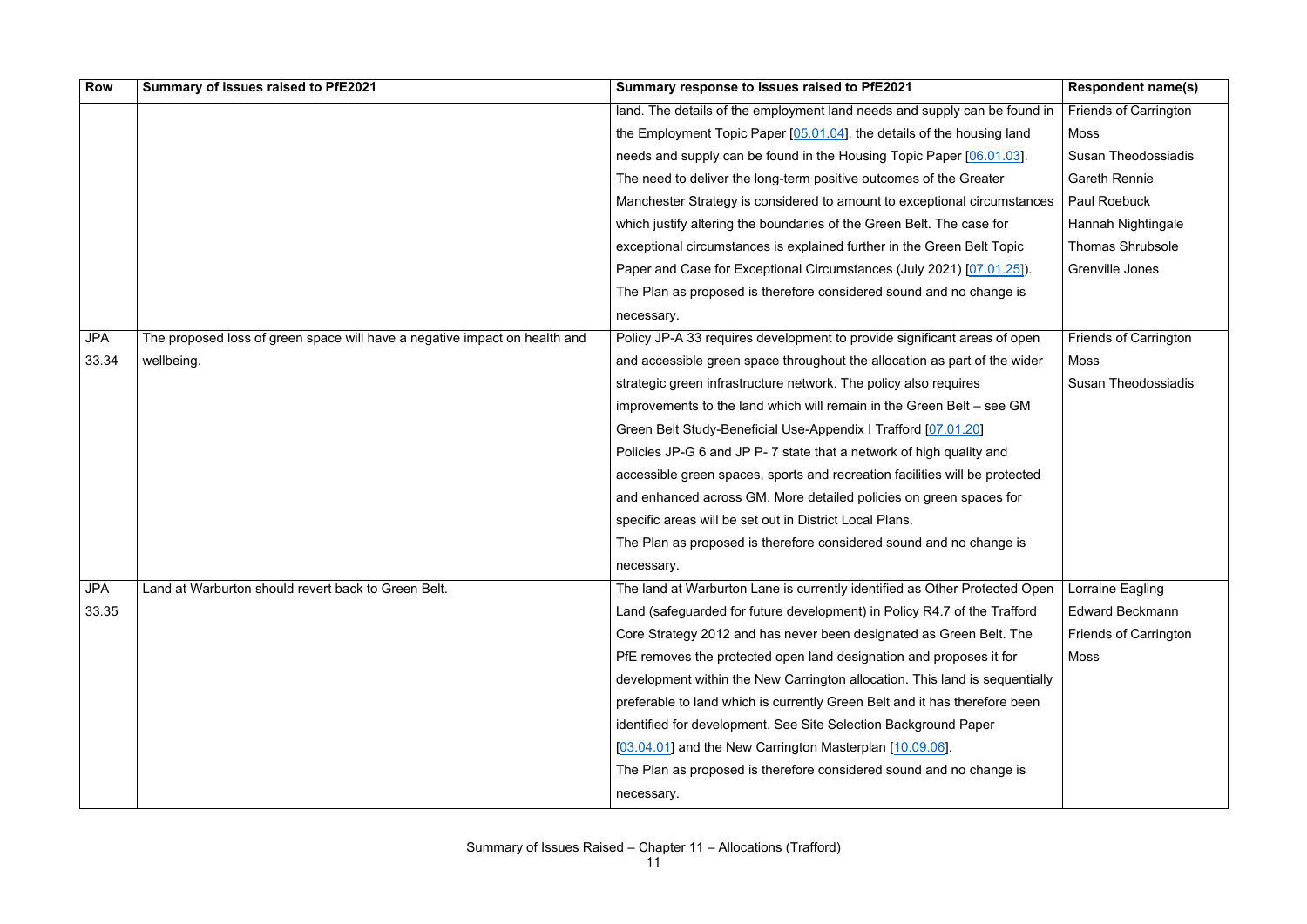| <b>Row</b> | Summary of issues raised to PfE2021                                               | Summary response to issues raised to PfE2021                                  | <b>Respondent name(s)</b>    |
|------------|-----------------------------------------------------------------------------------|-------------------------------------------------------------------------------|------------------------------|
| <b>JPA</b> | Remaining Green Belt corridor will not all be accessible and habitats will be     | Policy JP-A 33 requires development to provide significant areas of open      | <b>Friends of Carrington</b> |
| 33.36      | impacted by pollution.                                                            | and accessible green space throughout the allocation as part of the wider     | Moss                         |
|            |                                                                                   | strategic green infrastructure network. The policy also requires              |                              |
|            |                                                                                   | development to protect and enhance natural environment assets and             |                              |
|            |                                                                                   | deliver a net gain in biodiversity.                                           |                              |
|            |                                                                                   | In addition the policies in Chapter 8 'Greener Places' will also apply to the |                              |
|            |                                                                                   | New Carrington allocation. The plan should be read as a whole.                |                              |
|            |                                                                                   | The Plan as proposed is therefore considered sound and no change is           |                              |
|            |                                                                                   | necessary.                                                                    |                              |
| <b>JPA</b> | Revise Green Belt harm assessment to include harm by new roads and losses         | The GM Green Belt study has been prepared using a robust methodology $-$      | <b>Friends of Carrington</b> |
| 33.37      | to heritage, rural economy, natural capital and biodiversity.                     | see GM Green Belt Assessment [07.01.04] and Green Belt Study -                | Moss                         |
|            |                                                                                   | assessment of proposed 2020 GMSF Allocations [07.01.10] which                 |                              |
|            |                                                                                   | concluded that the released of the New Carrington site for development        |                              |
|            |                                                                                   | was acceptable.                                                               |                              |
|            |                                                                                   | The Plan as proposed is therefore considered sound and no change is           |                              |
|            |                                                                                   | necessary.                                                                    |                              |
| <b>JPA</b> | Support for removal of land from Green Belt. A significant part of site is        | <b>Comment noted</b>                                                          | <b>HIMOR Carrington Ltd</b>  |
| 33.38      | previously developed land and is in highly accessible location. Allocation will   |                                                                               |                              |
|            | provide compensatory improvements to the Green Belt. There are no                 |                                                                               |                              |
|            | alternative sites that could be released that make a lower level of contribution  |                                                                               |                              |
|            | to the Green Belt purposes, whilst also achieving the significant benefits of the |                                                                               |                              |
|            | site.                                                                             |                                                                               |                              |
| <b>JPA</b> | Based on the 2020 updates to the Greater Manchester Green Belt                    | The PfE Green Belt Assessment [07.01.04] and Green Belt Study -               | <b>HIMOR Carrington Ltd</b>  |
| 33.39      | Assessment, consider that the overall contribution that the parcels make to the   | assessment of proposed 2020 GMSF Allocations [07.01.10], including the        |                              |
|            | Green Belt purposes have been over-stated due to a number of flaws in the         | 2020 update, are considered to be robust and in accordance with the           |                              |
|            | assessment.                                                                       | assessment methodology.                                                       |                              |
|            |                                                                                   | The Plan as proposed is therefore considered sound and no change is           |                              |
|            |                                                                                   | necessary.                                                                    |                              |
|            | <b>Changes to Green Belt boundaries:</b>                                          |                                                                               |                              |
| <b>JPA</b> | The Green Belt boundaries proposed for New Carrington do not accord with          | The New Carrington Green Belt boundaries have been informed by a range        | <b>HIMOR Carrington Ltd</b>  |
| 33.40      | the evidence base and would retain land with the Green Belt which is              | of evidence, including the GM Green Belt Assessment [07.01.04] and            |                              |
|            | unnecessary to keep permanently open. There are clear alternative boundaries      | Green Belt Study - assessment of proposed 2020 GMSF Allocations               |                              |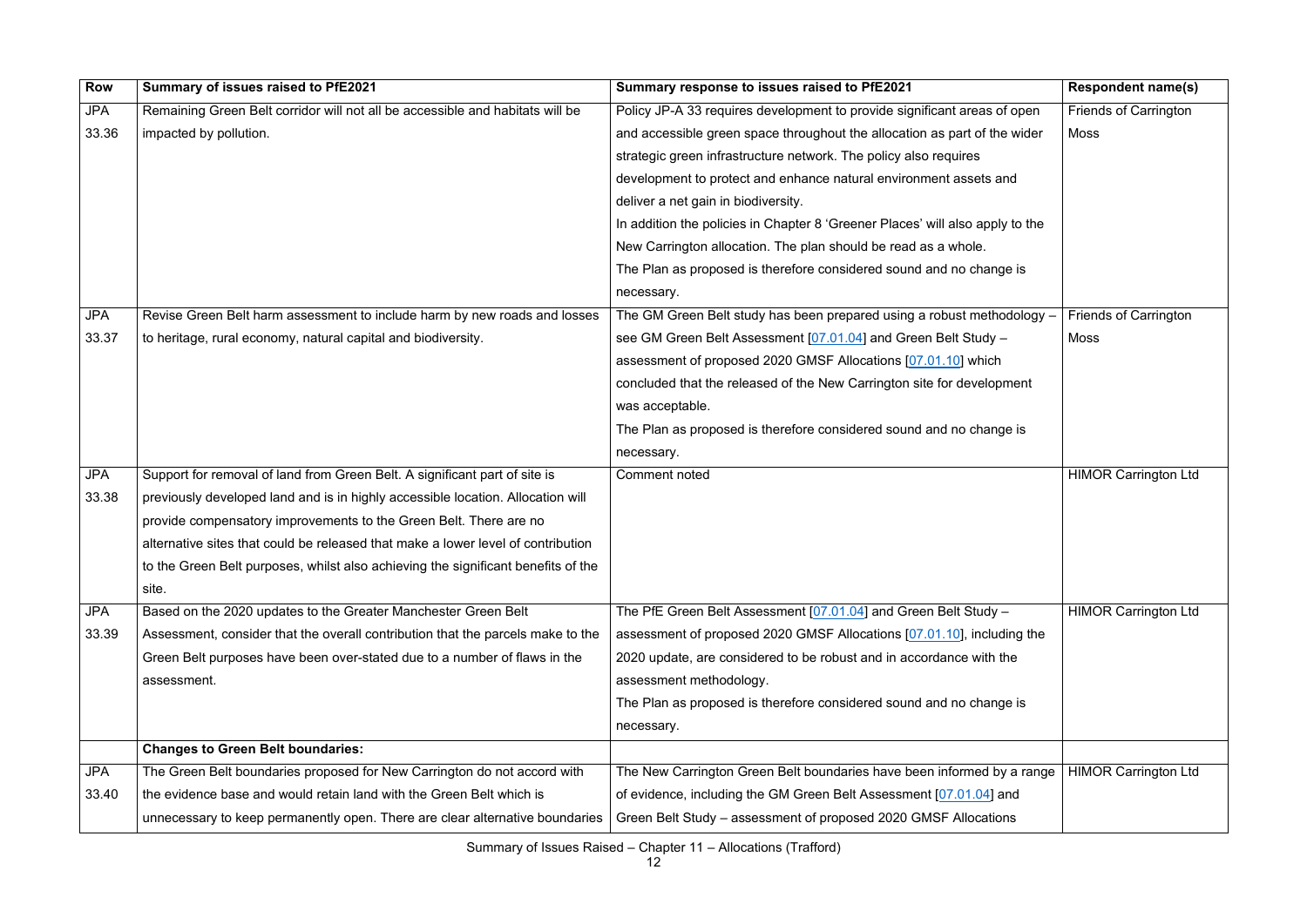| <b>Row</b> | Summary of issues raised to PfE2021                                                | Summary response to issues raised to PfE2021                                 | <b>Respondent name(s)</b>        |
|------------|------------------------------------------------------------------------------------|------------------------------------------------------------------------------|----------------------------------|
|            | available for the Green Belt based upon physical features that are readily         | [07.01.10]. The boundaries identified follow, where possible, existing       |                                  |
|            | recognizable, likely to be permanent and which better utilise existing Green       | physical features to ensure they are defensible in the long term.            |                                  |
|            | Infrastructure assets that relate to the site-specific landscape character         | See JPA33 New Carrington Allocation Topic Paper [10.09.07].                  |                                  |
|            | conditions on site.                                                                | Trafford has identified sufficient land to meet the housing and employment   |                                  |
|            | HIMOR considers the allocation and Green Belt should be amended through            | requirements set out in PfE over the plan period using sites in the existing |                                  |
|            | the extension of CE3A and addition of CE3B, extension to PR4D, extension to        | urban area and the allocations, it is therefore not necessary to identify    |                                  |
|            | SR2A, extension to SR2B, and the re-alignment of SR2A and SR2D (western            | additional land. See Housing Topic Paper [06.01.03] and the Employment       |                                  |
|            | boundary) of the Carrington Masterplan (see HIMOR representation for plans         | Land Topic Paper [05.01.04].                                                 |                                  |
|            | showing parcel reference numbers).                                                 | Expansion of the proposed allocation is consequently neither necessary       |                                  |
|            |                                                                                    | nor justified.                                                               |                                  |
|            |                                                                                    | The Plan as proposed is therefore considered sound and no change is          |                                  |
|            |                                                                                    | necessary.                                                                   |                                  |
| <b>JPA</b> | Remove additional land within the New Carrington allocation from the Green         | No change required. The alternative sites/land suggested, although within    | Craig Wilkinson                  |
| 33.41      | Belt for development. Specific sites have been put forward for development         | the New Carrington allocation boundary, have been excluded from the          | <b>United Utilities Property</b> |
|            | which are currently proposed to stay in the Green Belt.                            | development parcels. This is land which should remain open and it is         | <b>Services</b>                  |
|            |                                                                                    | therefore not proposed for development.                                      | <b>HIMOR Carrington Ltd</b>      |
|            |                                                                                    | The PfE Green Belt Assessment [07.01.04] and Green Belt Study –              |                                  |
|            |                                                                                    | assessment of proposed 2020 GMSF Allocations [07.01.10], as well as the      |                                  |
|            |                                                                                    | New Carrington Masterplan [10.09.06] have informed the development           |                                  |
|            |                                                                                    | parcels identified within the New Carrington allocation. Sufficient land has |                                  |
|            |                                                                                    | been identified across Trafford to meet the PfE housing requirement and      |                                  |
|            |                                                                                    | therefore no additional land is required.                                    |                                  |
|            |                                                                                    | See Green Belt Topic Paper [07.01.25] and JPA33 New Carrington               |                                  |
|            |                                                                                    | Allocation Topic Paper [10.09.07] section Green Belt Assessment which        |                                  |
|            |                                                                                    | justifies the proposed Green Belt boundaries for the allocation.             |                                  |
|            |                                                                                    | Expansion of the proposed allocation is consequently neither necessary       |                                  |
|            |                                                                                    | nor justified.                                                               |                                  |
|            |                                                                                    | The Plan as proposed is therefore considered sound and no change is          |                                  |
|            |                                                                                    | necessary.                                                                   |                                  |
| <b>JPA</b> | United Utilities development land could deliver circa 420 dwellings. It performs   | Trafford has identified sufficient land to meet the housing and employment   | <b>United Utilities Property</b> |
| 33.42      | better than other parts in Green Belt terms and there is no basis for limiting the | requirements set out in PfE over the plan period using sites in the existing | <b>Services</b>                  |
|            | extent of the allocation of United Utilities land on the basis of preventing       | urban area and the allocations. It is therefore not necessary to identify    |                                  |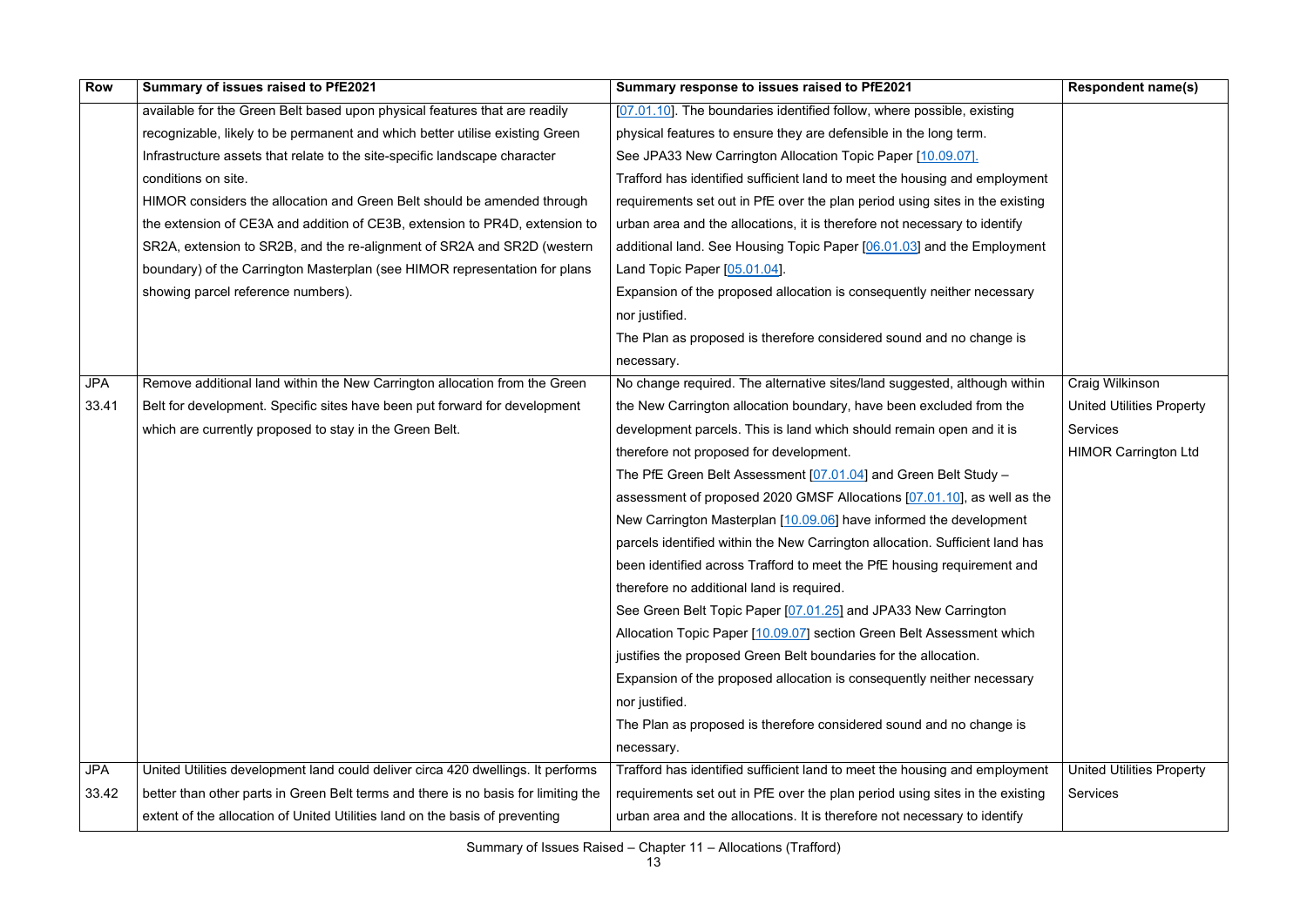| <b>Row</b> | Summary of issues raised to PfE2021                                                                                                                     | Summary response to issues raised to PfE2021                                    | <b>Respondent name(s)</b>  |
|------------|---------------------------------------------------------------------------------------------------------------------------------------------------------|---------------------------------------------------------------------------------|----------------------------|
|            | coalescence of settlements. Allocation should extend to the west beyond the                                                                             | additional land. See Housing Topic Paper [06.01.03] and the Employment          |                            |
|            | pylons and the wastewater treatment works form strong boundary.                                                                                         | Land Topic Paper [05.01.04].                                                    |                            |
|            |                                                                                                                                                         | In addition, the New Carrington Green Belt boundaries have been informed        |                            |
|            |                                                                                                                                                         | by both the GM Green Belt Assessment [07.01.04] and Green Belt Study -          |                            |
|            |                                                                                                                                                         | assessment of proposed 2020 GMSF Allocations [07.01.10]. The                    |                            |
|            |                                                                                                                                                         | boundaries identified follow, where possible, existing physical features to     |                            |
|            |                                                                                                                                                         | ensure they are defensible in the long term. See also JPA33 New                 |                            |
|            |                                                                                                                                                         | Carrington Allocation Topic Paper [10.09.07].                                   |                            |
|            |                                                                                                                                                         | Expansion of the proposed allocation is consequently neither necessary          |                            |
|            |                                                                                                                                                         | nor justified.                                                                  |                            |
|            |                                                                                                                                                         | The Plan as proposed is therefore considered sound and no change is             |                            |
|            |                                                                                                                                                         | necessary.                                                                      |                            |
| <b>JPA</b> | Disagrees with criterion 25 of the Green Belt policy. As this allocation removes                                                                        | Criterion 25 of Policy JP-A 33 is referring to Green Belt land that is          | <b>Redrow Homes Ltd</b>    |
| 33.43      | land from the Green Belt and therefore Green Belt should not be re-instated.                                                                            | proposed to be retained within the New Carrington allocation boundary.          |                            |
|            | Criterion 25 should be removed.                                                                                                                         | The criterion is not referring to re-instating Green Belt.                      |                            |
|            |                                                                                                                                                         | The Plan as proposed is therefore considered sound and no change is             |                            |
|            |                                                                                                                                                         | necessary.                                                                      |                            |
|            | <b>Brownfield</b>                                                                                                                                       |                                                                                 |                            |
| <b>JPA</b> | Support for brownfield development within the New Carrington allocation.                                                                                | Support noted.                                                                  | <b>Paul Roebuck</b>        |
| 33.44      |                                                                                                                                                         |                                                                                 |                            |
| <b>JPA</b> | Housing should be delivered on the brownfield land only, this would negate the   The PfE sets out a very clear preference of using previously developed |                                                                                 | Dennis Latham              |
| 33.45      | need for Green Belt release.                                                                                                                            | (brownfield) land and vacant buildings to meet development needs (see JP-       | <b>Susan Theodossiadis</b> |
|            |                                                                                                                                                         | S 1 'Sustainable Development'). Much of the brownfield land at Carrington       | <b>Gareth Rennie</b>       |
|            |                                                                                                                                                         | is restricted by HSE COMAH zones and residential uses would not be              | <b>Deborah Rhodes</b>      |
|            |                                                                                                                                                         | appropriate in these areas (see JPA33 New Carrington Allocation Topic           | Alan Meredith              |
|            |                                                                                                                                                         | Paper [10.09.07], section 13.3 Hazardous Installations).                        |                            |
|            |                                                                                                                                                         | Given the above and the scale of development required to meet the needs         |                            |
|            |                                                                                                                                                         | of Greater Manchester, a limited amount of development is required on           |                            |
|            |                                                                                                                                                         | greenfield and Green Belt land as it is critical to the delivery of the overall |                            |
|            |                                                                                                                                                         | vision and objectives of the plan.                                              |                            |
|            |                                                                                                                                                         | The Plan as proposed is therefore considered sound and no change is             |                            |
|            |                                                                                                                                                         | necessary.                                                                      |                            |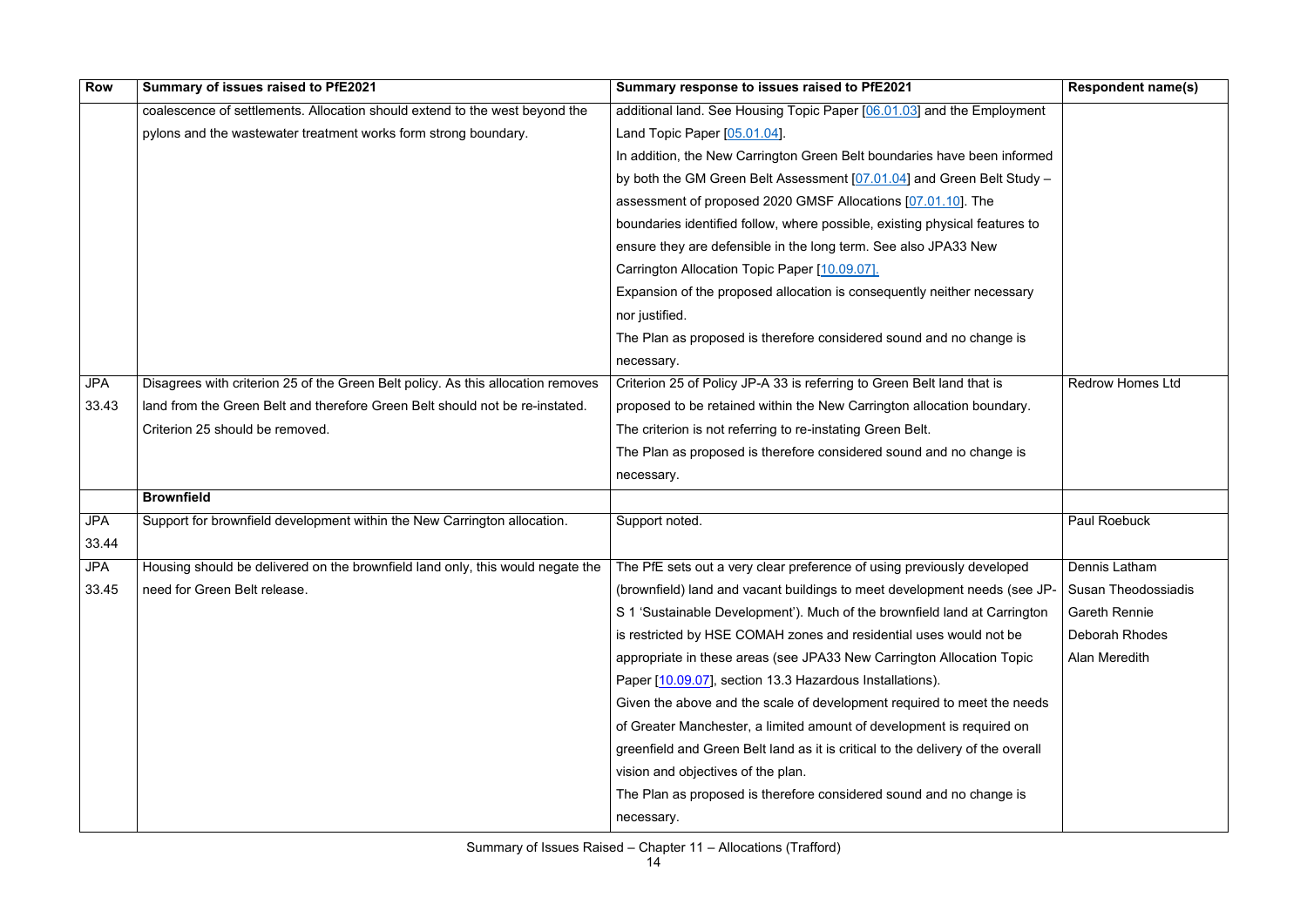| <b>Row</b> | Summary of issues raised to PfE2021                                           | Summary response to issues raised to PfE2021                                   | <b>Respondent name(s)</b>    |
|------------|-------------------------------------------------------------------------------|--------------------------------------------------------------------------------|------------------------------|
| <b>JPA</b> | Balance must be struck between delivering development that improves           | Both the PfE plan as a whole and the proposed New Carrington allocation        | <b>Greater Manchester</b>    |
| 33.46      | housing provision within key areas and enabling brownfield and regeneration   | strike this balance by proposing significant development on brownfield land.   | <b>Housing Providers</b>     |
|            | sites to come forward, where onerous abnormal costs exist, or land values are | The New Carrington allocation includes a significant area of brownfield land   |                              |
|            | limited.                                                                      | which is allocated for employment uses.                                        |                              |
|            |                                                                               | The Plan as proposed is therefore considered sound and no change is            |                              |
|            |                                                                               | necessary.                                                                     |                              |
| <b>JPA</b> | References to the regeneration of brownfield sites are incorrect as these     | Sites with planning permission have been included in the housing and           | <b>Friends of Carrington</b> |
| 33.47      | brownfield sites already have planning approval.                              | employment land supply – see Housing Topic Paper [06.01.03] and                | Moss                         |
|            |                                                                               | Employment Topic Paper [05.01.04].                                             |                              |
|            |                                                                               | Some of the brownfield land at New Carrington has planning permission,         |                              |
|            |                                                                               | such as the Carrington Village development, however much of the                |                              |
|            |                                                                               | brownfield land does not have planning permission and is proposed for          |                              |
|            |                                                                               | employment uses in PfE.                                                        |                              |
|            |                                                                               | The Plan as proposed is therefore considered sound and no change is            |                              |
|            |                                                                               | necessary.                                                                     |                              |
|            | <b>Transport – Highways</b>                                                   |                                                                                |                              |
| <b>JPA</b> | Significant concern about existing congestion issues on the road network and  | Policy JP-A 33 states that development will need to be supported by major      | <b>Friends of Carrington</b> |
| 33.48      | the likely impact of increased traffic from the development.                  | investment in transport infrastructure. This includes the strategic Carrington | Moss                         |
|            |                                                                               | Relief Road link which will ease congestion on the existing A6144, as well     | <b>Gareth Rennie</b>         |
|            |                                                                               | as various junction upgrades on the surrounding road network. Further          | Paul Roebuck                 |
|            |                                                                               | detail is in the New Carrington Transport Locality Assessment [09.01.15]       | Hannah Nightingale           |
|            |                                                                               | and [09.01.27] and JP-A 33 New Carrington Allocation Topic Paper               | Alan Meredith                |
|            |                                                                               | $[10.09.07]$ ,                                                                 |                              |
|            |                                                                               | In addition, the Local Authorities and Transport for Greater Manchester        |                              |
|            |                                                                               | (TfGM) have a clear policy direction and major programme of investment in      |                              |
|            |                                                                               | sustainable transport which is expected to transform travel patterns in GM     |                              |
|            |                                                                               | and help achieve our "Right Mix" vision of no net increase in motor-vehicle    |                              |
|            |                                                                               | traffic by 2040. Our transport strategy is set out in the GM Transport         |                              |
|            |                                                                               | Strategy 2040 [09.01.01] and the GM Transport Strategy Our Five Year           |                              |
|            |                                                                               | Delivery Plan 2021-2026 [09.01.02].                                            |                              |
|            |                                                                               | The Plan as proposed is therefore considered sound and no change is            |                              |
|            |                                                                               | necessary.                                                                     |                              |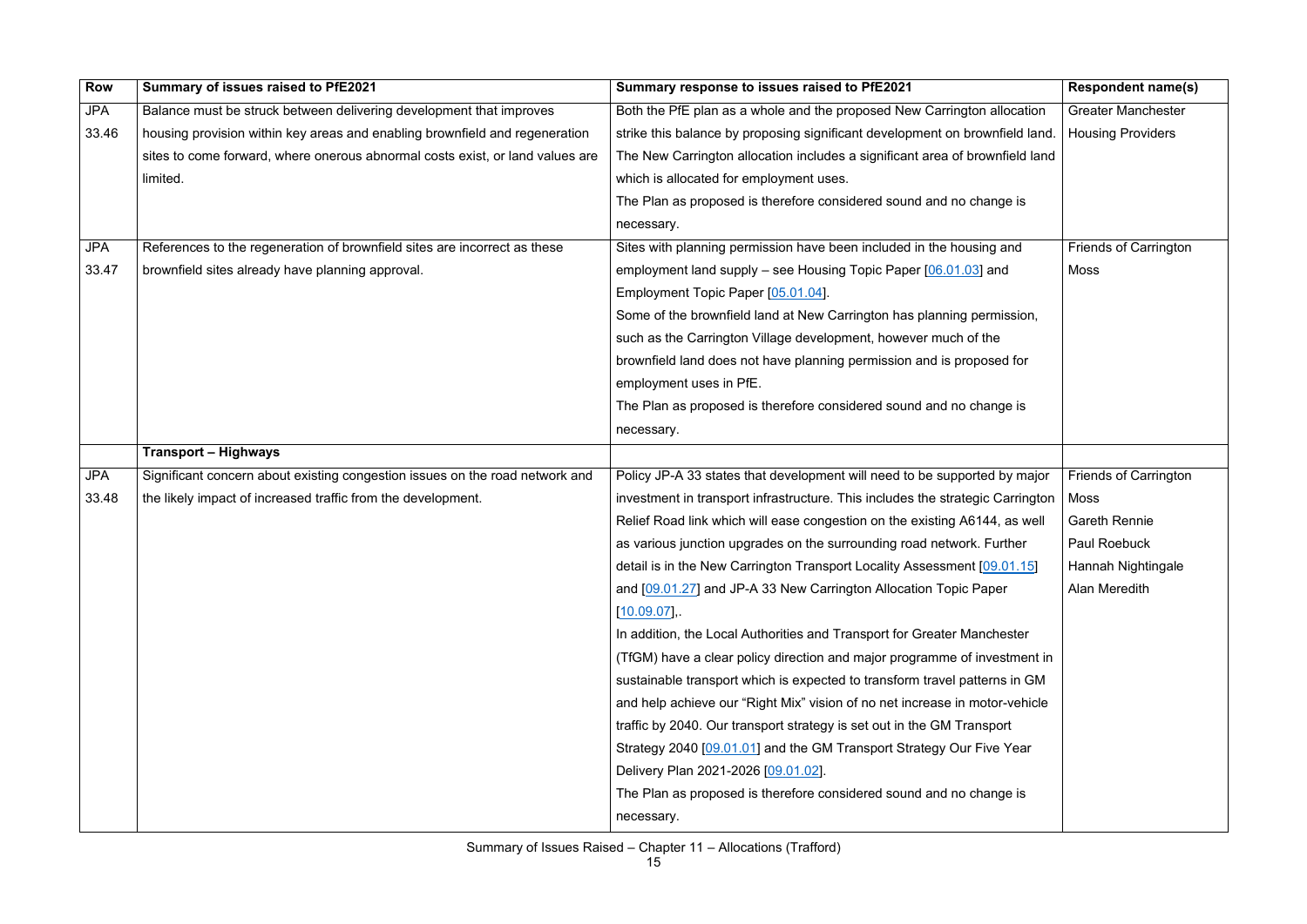| <b>Row</b> | Summary of issues raised to PfE2021                                              | Summary response to issues raised to PfE2021                                  | <b>Respondent name(s)</b>    |
|------------|----------------------------------------------------------------------------------|-------------------------------------------------------------------------------|------------------------------|
| <b>JPA</b> | Significant concern about the proposed Carrington Relief Road and the lack of    | The Carrington Relief Road is a longstanding proposal for the Carrington      | Daniel McCann                |
| 33.49      | consultation on this proposal.                                                   | area, which has been identified in previous Trafford Local Plan documents,    | Roy Chapman                  |
|            |                                                                                  | including the Core Strategy 2012. The route is identified as an               | <b>Friends of Carrington</b> |
|            |                                                                                  | infrastructure requirement in Policy JP-A 33 New Carrington and the New       | Moss                         |
|            |                                                                                  | Carrington Locality Assessment [09.01.15] and [09.01.27].                     | William Bowdren              |
|            |                                                                                  | Although outside of PfE, a consultation was held on route options in 2021     | Hannah Nightingale           |
|            |                                                                                  | and a planning application is expected in 2023.                               | <b>CPRE</b>                  |
|            |                                                                                  | The Plan as proposed is therefore considered sound and no change is           |                              |
|            |                                                                                  | necessary.                                                                    |                              |
| <b>JPA</b> | Alternatives to the Carrington Relief Road have not been explored including a    | The New Carrington Locality Assessment [09.01.15] / [09.01.27] assesses       | <b>Friends of Carrington</b> |
| 33.50      | bridge over the Manchester Ship Canal or a wharf, and use of new rail links.     | the transport infrastructure requirements to support the allocation $-$       | Moss                         |
|            | New roads will fracture the area and make it inaccessible.                       | including highways, public transport and active travel. A range of transport  |                              |
|            |                                                                                  | measures are proposed and the design of these schemes will need to be         |                              |
|            |                                                                                  | integrated with the development proposals to ensure the area is accessible.   |                              |
|            |                                                                                  | The Carrington Relief Road is a longstanding proposal for the Carrington      |                              |
|            |                                                                                  | area and is needed to support development which is coming forward now.        |                              |
|            |                                                                                  | Whilst the role that a future bridge could play in improving accessibility is |                              |
|            |                                                                                  | recognised – the progression of a bridge (which is a very significant         |                              |
|            |                                                                                  | infrastructure project) will require very extensive feasibility and planning  |                              |
|            |                                                                                  | work. Accordingly this is not considered to be an alternative to progressing  |                              |
|            |                                                                                  | the Carrington Relief Road.                                                   |                              |
|            |                                                                                  | The Plan as proposed is therefore considered sound and no change is           |                              |
|            |                                                                                  | necessary.                                                                    |                              |
| <b>JPA</b> | The delivery of the Carrington Relief Road (CRR) would bring about a range of    | Support noted.                                                                | <b>HIMOR Carrington Ltd</b>  |
| 33.51      | wider benefits, not just to Carrington, and the allocation is a mechanism by     |                                                                               |                              |
|            | which the CRR will be delivered.                                                 |                                                                               |                              |
| <b>JPA</b> | Not sufficient evidence to confirm proposed highway network improvements to      | The Transport Locality Assessments – for New Carrington $[09.01.15]$ and      | <b>National Highways</b>     |
| 33.52      | mitigate increased vehicle numbers are what is required.                         | [09.01.27] provide detailed information on the nature, scale and timing of    |                              |
|            | The transport evidence does not identify in sufficient detail, the nature, scale | infrastructure requirements on the SRN.                                       |                              |
|            | and timing of the infrastructure requirements at the SRN; or what future         | With respect to future assessments, the report states that all sites          |                              |
|            | assessments and studies that will be required to determine any such              | associated with the allocations will be expected to prepare a Transport       |                              |
|            | infrastructure requirements. Likely significant traffic impact on individual and | Assessment as part of a planning application to develop final, rather than    |                              |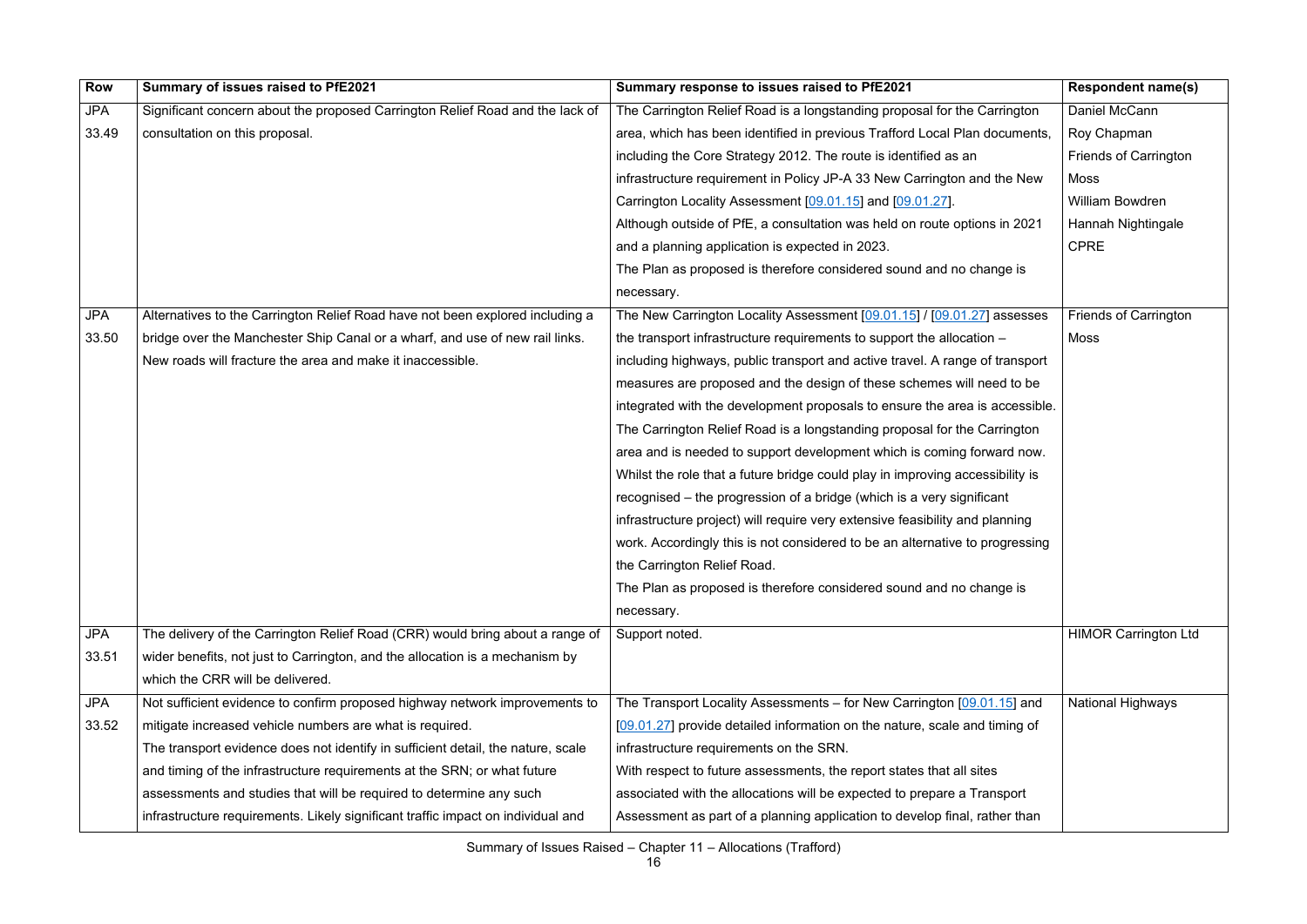| <b>Row</b> | Summary of issues raised to PfE2021                                         | Summary response to issues raised to PfE2021                                   | <b>Respondent name(s)</b>        |
|------------|-----------------------------------------------------------------------------|--------------------------------------------------------------------------------|----------------------------------|
|            | cumulative basis on the SRN, particularly M60 J8 and the M60 south-west     | indicative proposals, which mitigate the impact of the site. The full scope of |                                  |
|            | corridor.                                                                   | the Transport Assessments will be determined by the Local Planning             |                                  |
|            |                                                                             | Authority (in consultation with the Local Highway Authority and National       |                                  |
|            |                                                                             | Highways) on a site-by-site basis, depending on the nature, scale and          |                                  |
|            |                                                                             | timing of the application, in accordance with the NPPF.                        |                                  |
|            |                                                                             | In addition, the Local Authorities and Transport for Greater Manchester        |                                  |
|            |                                                                             | (TfGM) have a clear policy direction and major programme of investment in      |                                  |
|            |                                                                             | sustainable transport which is expected to transform travel patterns in GM     |                                  |
|            |                                                                             | and help achieve our "Right Mix" vision of no net increase in motor-vehicle    |                                  |
|            |                                                                             | traffic by 2040. Our transport strategy is set out in the GM Transport         |                                  |
|            |                                                                             | Strategy 2040 [09.01.01] and GM Transport Strategy Our Five Year               |                                  |
|            |                                                                             | Delivery Plan 2021-2026 [09.01.02]. We are also working alongside              |                                  |
|            |                                                                             | National Highways to prepare a further piece of work examining a "policy-      |                                  |
|            |                                                                             | off/worst-case" impact on the SRN to help address National Highways            |                                  |
|            |                                                                             | remaining concerns.                                                            |                                  |
|            |                                                                             | The Plan as proposed is therefore considered sound and no change is            |                                  |
|            |                                                                             | necessary.                                                                     |                                  |
| <b>JPA</b> | The baseline assessment in the New Carrington Locality Assessment should    | The Carrington Relief Road is needed to support both the development           | <b>HIMOR Carrington Ltd</b>      |
| 33.53      | exclude the Carrington Relief Road.                                         | identified in Policy SL5 in the Trafford Core Strategy 2012, which is already  |                                  |
|            |                                                                             | coming forward, as well as the additional PfE development at New               |                                  |
|            |                                                                             | Carrington. The road has therefore been included in the 'reference' case for   |                                  |
|            |                                                                             | the New Carrington Locality Assessment [09.01.15] and [09.01.27].              |                                  |
|            |                                                                             | The Plan as proposed is therefore considered sound and no change is            |                                  |
|            |                                                                             | necessary.                                                                     |                                  |
| <b>JPA</b> | Some support for new link roads to relieve existing congestion.             | Support noted.                                                                 | <b>William Bowdren</b>           |
| 33.54      |                                                                             |                                                                                |                                  |
| <b>JPA</b> | Broadly support the approach to transport set out between criterions 14 and | Support noted.                                                                 | <b>United Utilities Property</b> |
| 33.55      | 20. The surrounding road network can accommodate the delivery of United     | A detailed Transport Assessment will be required for all development areas     | <b>Services</b>                  |
|            | Utilities' development land in its entirety off the existing access.        | within the New Carrington allocation to establish what transport               |                                  |
|            |                                                                             | infrastructure will be required to support the development.                    |                                  |
|            |                                                                             | The Plan as proposed is therefore considered sound and no change is            |                                  |
|            |                                                                             | necessary.                                                                     |                                  |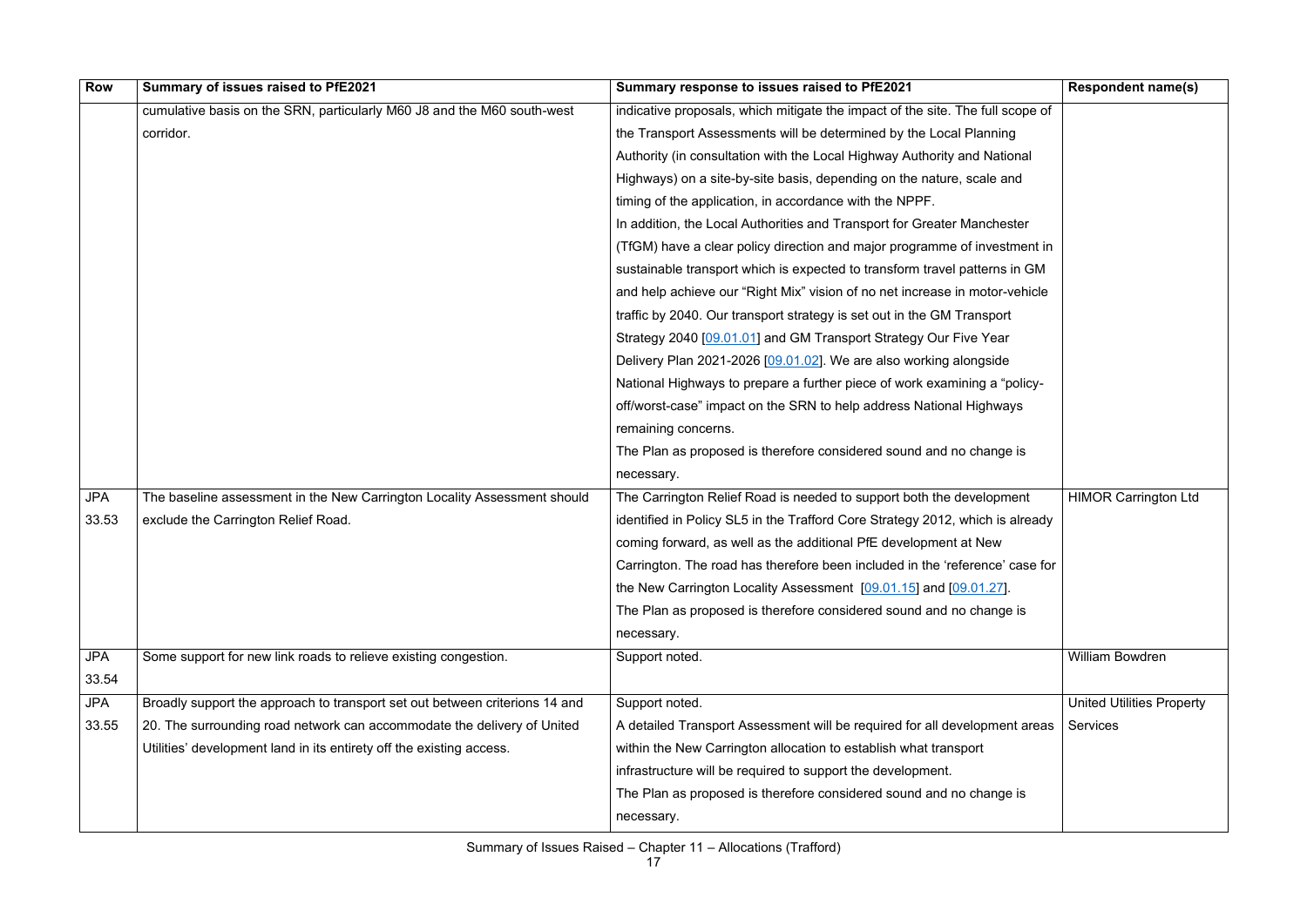| <b>Row</b> | Summary of issues raised to PfE2021                                               | Summary response to issues raised to PfE2021                                       | <b>Respondent name(s)</b>        |
|------------|-----------------------------------------------------------------------------------|------------------------------------------------------------------------------------|----------------------------------|
| <b>JPA</b> | Many respondents noted the limited information about the transport                | It is considered that a proportionate evidence base has been provided to           | Roy Chapman                      |
| 33.56      | infrastructure needed to deliver the New Carrington site. More information        | support the policy, it can be found here:                                          | <b>Friends of Carrington</b>     |
|            | needed on traffic calculations. Additional traffic has been underestimated. No    | Existing Land Supply Technical Note and addendum [09.01.05 / 09.01.06]             | Moss                             |
|            | consideration of traffic from outside the area. Unclear whether employment        | New Carrington Locality Assessment [09.01.15] / [09.01.27].                        | <b>Vicky Harper</b>              |
|            | traffic numbers include HGVs and how numbers have been calculated.                | New Carrington Allocation Topic Paper [10.09.06]                                   |                                  |
|            |                                                                                   | Policy JP-A 33 includes a number of requirements in relation to transport          |                                  |
|            |                                                                                   | infrastructure delivery - see policy criteria 14-20.                               |                                  |
|            |                                                                                   | In addition, the reports state that all sites associated with the allocations will |                                  |
|            |                                                                                   | be expected to prepare a Transport Assessment as part of a planning                |                                  |
|            |                                                                                   | application to develop final, rather than indicative proposals, which mitigate     |                                  |
|            |                                                                                   | the impact of the site.                                                            |                                  |
|            |                                                                                   | The Plan as proposed is therefore considered sound and no change is                |                                  |
|            |                                                                                   | necessary.                                                                         |                                  |
| <b>JPA</b> | Need to understand the impact the New Carrington development will have on         | The impact of the New Carrington allocation on the surrounding road                | <b>Friends of Carrington</b>     |
| 33.57      | the M60, Junction 8                                                               | network, including M60 J8, is set out in the New Carrington Locality               | <b>Moss</b>                      |
|            |                                                                                   | Assessment [09.01.15] / [09.01.27].                                                |                                  |
|            |                                                                                   | The Plan as proposed is therefore considered sound and no change is                |                                  |
|            |                                                                                   | necessary.                                                                         |                                  |
| <b>JPA</b> | Considers it inappropriate to provide a list of mitigation measures for           | The transport mitigation measures identified in JP-A 33 are the key                | <b>Redrow Homes Ltd</b>          |
| 33.58      | improvements to the Strategic Primary and Local Road Networks as these            | improvements which will be required to support the allocation, but the list is     | <b>HIMOR Carrington Ltd</b>      |
|            | have been established using a high-level strategic traffic model.                 | not exhaustive. Further more detailed Transport Assessments will identify          |                                  |
|            |                                                                                   | further measures which are needed.                                                 |                                  |
|            |                                                                                   | The schemes were identified in the New Carrington Locality Assessment              |                                  |
|            |                                                                                   | $[09.01.15] / [09.01.27]$ .                                                        |                                  |
|            |                                                                                   | The Plan as proposed is therefore considered sound and no change is                |                                  |
|            |                                                                                   | necessary.                                                                         |                                  |
| <b>JPA</b> | Disagree with wording of policy that all new developments will have a             | Policy JP-A 33 states that development will be phased alongside the                | <b>Redrow Homes Ltd</b>          |
| 33.59      | significant role to play in delivering a sustainable and integrated transport     | delivery of infrastructure. It is essential that on a large site, like New         | <b>United Utilities Property</b> |
|            | network. Each development should be assessed on a case by case basis and          | Carrington, where significant infrastructure is required that all development      | <b>Services</b>                  |
|            | the cost of transport infrastructure should be borne by the parcels in which they | parcels make a proportionate contribution to infrastructure delivery (see          |                                  |
|            | are required to support. Alternative wording has been provided.                   | Row JPA 33.3). The policy therefore requires an 'equalisation mechanism'           |                                  |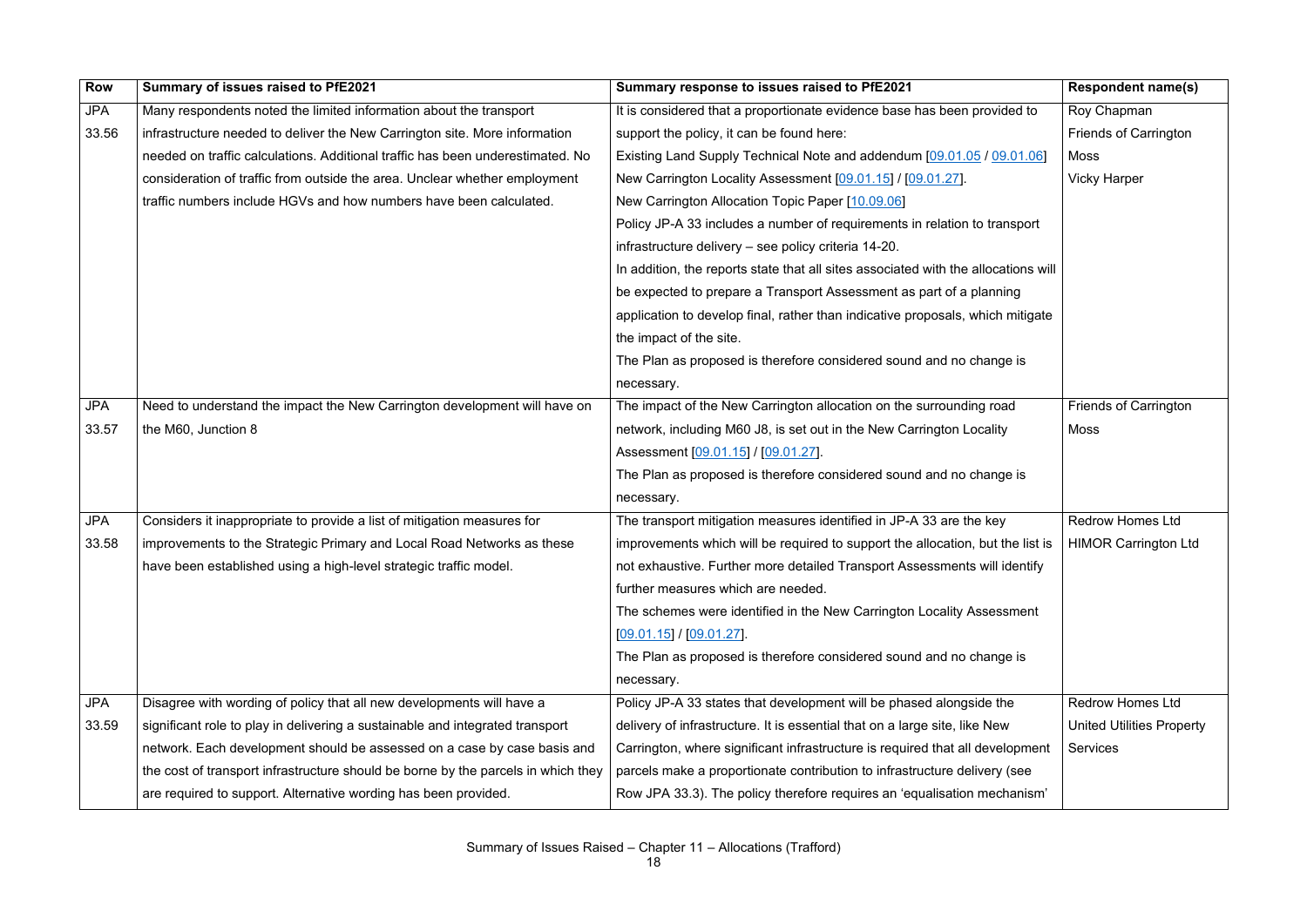| <b>Row</b> | Summary of issues raised to PfE2021                                                | Summary response to issues raised to PfE2021                                 | <b>Respondent name(s)</b>    |
|------------|------------------------------------------------------------------------------------|------------------------------------------------------------------------------|------------------------------|
|            |                                                                                    | which will be set out in the future masterplan/SPD. See New Carrington       |                              |
|            |                                                                                    | Topic Paper [10.09.06].                                                      |                              |
|            |                                                                                    | The Plan as proposed is therefore considered sound and no change is          |                              |
|            |                                                                                    | necessary.                                                                   |                              |
| <b>JPA</b> | The policy should be re-worded to ensure development can come forward              | The Carrington Relief Road is a longstanding proposal for the Carrington     | <b>Redrow Homes Ltd</b>      |
| 33.60      | before the implementation of the Carrington Relief Road, it is not reliant upon it | area, which has been identified in previous Trafford Local Plan documents,   |                              |
|            | and is not required to pay a financial contribution. Alternative wording has been  | including the Core Strategy 2012.                                            |                              |
|            | provided.                                                                          | The Carrington Relief Road is identified as an infrastructure requirement in |                              |
|            |                                                                                    | Policy JP-A 33 New Carrington and the New Carrington Locality                |                              |
|            |                                                                                    | Assessment [09.01.15] and [09.01.27].                                        |                              |
|            |                                                                                    | The Plan as proposed is therefore considered sound and no change is          |                              |
|            |                                                                                    | necessary.                                                                   |                              |
| <b>JPA</b> | A higher quantum of development promoted by HIMOR could be                         | The New Carrington Locality Assessment [09.01.15] / [09.01.27] has tested    | <b>HIMOR Carrington Ltd</b>  |
| 33.61      | accommodated on the local highways network.                                        | the development quantum set out in Policy JP-A 33 and identified the high    |                              |
|            |                                                                                    | level transport interventions required to support the development. A higher  |                              |
|            |                                                                                    | quantum of development is not needed and as such is not proposed. It has     |                              |
|            |                                                                                    | therefore not been tested in the transport evidence. As stated in Row JPA    |                              |
|            |                                                                                    | 33.9 it is not necessary to increase the quantum of development at New       |                              |
|            |                                                                                    | Carrington.                                                                  |                              |
|            |                                                                                    | Expansion of the proposed allocation to deliver a higher quantum of          |                              |
|            |                                                                                    | development is consequently neither necessary nor justified.                 |                              |
|            |                                                                                    | The Plan as proposed is therefore considered sound and no change is          |                              |
|            |                                                                                    | necessary.                                                                   |                              |
|            | <b>Public Transport</b>                                                            |                                                                              |                              |
| <b>JPA</b> | Existing public transport and highway network is limited and the cost of many      | The delivery of new and improved public transport and active travel          | <b>Friends of Carrington</b> |
| 33.62      | services is prohibitive to current residents using the network.                    | infrastructure is integral to the success of the New Carrington allocation   | Moss                         |
|            |                                                                                    | enabling modal shift from car travel to sustainable travel modes. Various    | <b>Gareth Rennie</b>         |
|            |                                                                                    | transport interventions have been identified in the New Carrington Locality  | <b>Paul Roebuck</b>          |
|            |                                                                                    | Assessment [09.01.15] / [09.01.27] which will need to be delivered           | Lorraine Eagling             |
|            |                                                                                    | alongside the development.                                                   |                              |
|            |                                                                                    | In addition, the Local Authorities and TfGM have a clear policy direction    |                              |
|            |                                                                                    | and major programme of investment in sustainable transport which is          |                              |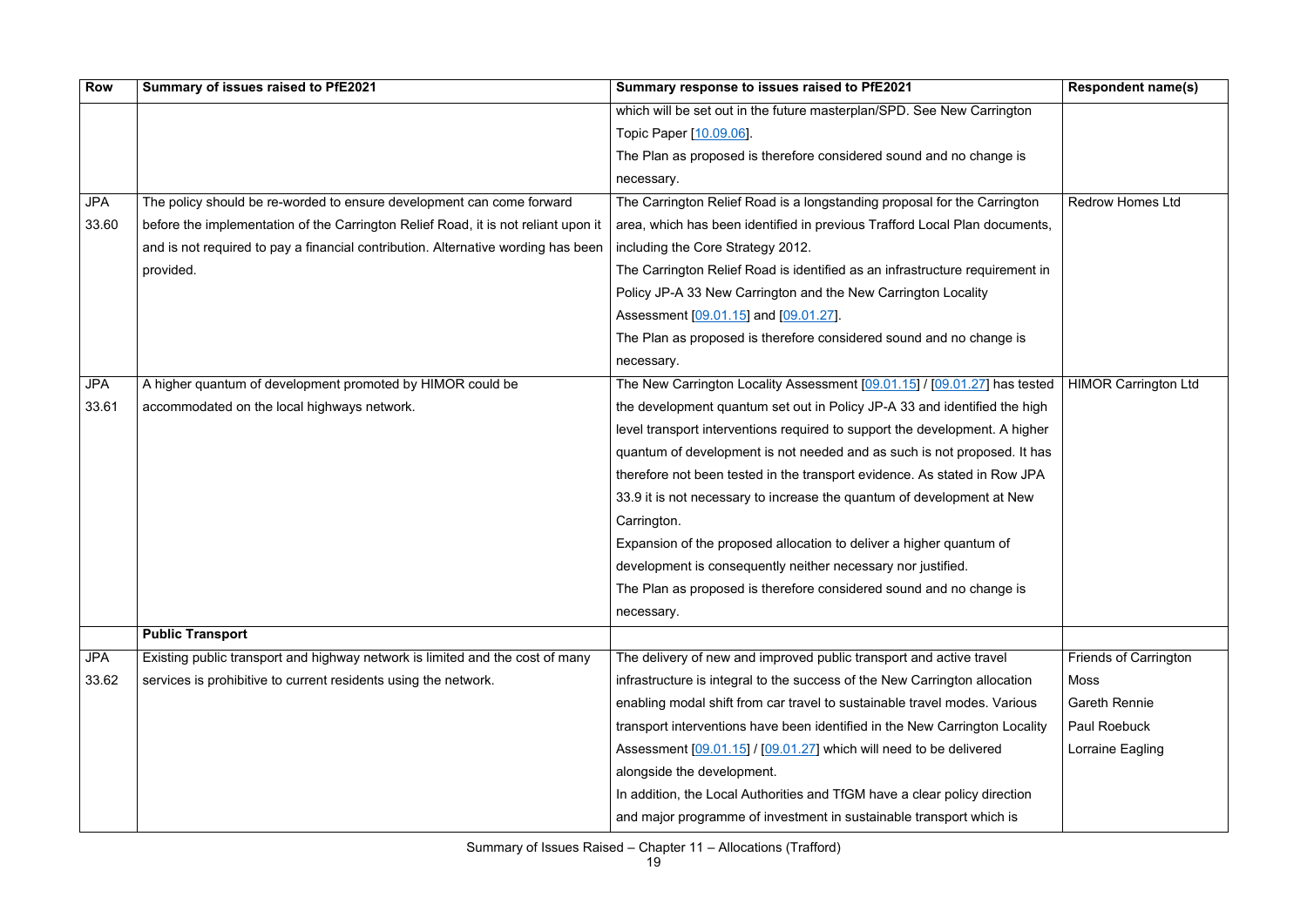| Row        | Summary of issues raised to PfE2021                                            | Summary response to issues raised to PfE2021                                   | <b>Respondent name(s)</b>    |
|------------|--------------------------------------------------------------------------------|--------------------------------------------------------------------------------|------------------------------|
|            |                                                                                | expected to transform travel patterns in GM and help achieve our "Right"       |                              |
|            |                                                                                | Mix" vision of no net increase in motor-vehicle traffic by 2040. Our transport |                              |
|            |                                                                                | strategy is set out in the GM Transport Strategy 2040 [09.01.01] and GM        |                              |
|            |                                                                                | Transport Strategy Our Five Year Delivery Plan 2021-2026 [09.01.02].           |                              |
|            |                                                                                | The Plan as proposed is therefore considered sound and no change is            |                              |
|            |                                                                                | necessary.                                                                     |                              |
| <b>JPA</b> | Support for improved public transport infrastructure and cycling and walking   | Comment noted.                                                                 | Roy Chapman                  |
| 33.63      | routes.                                                                        |                                                                                |                              |
|            | <b>HS2:</b>                                                                    |                                                                                |                              |
| <b>JPA</b> | Safeguarded areas for HS2 should be reflected in policy wording and            | The proposed HS2 Golborne Link has been taken into account in the New          | <b>High Speed Two</b>        |
| 33.64      | associated maps. Reference the proximity of the proposed HS2 viaduct over      | Carrington Masterplan [10.09.06] and the safeguarded area has been             |                              |
|            | the Manchester Ship Canal. The vertical alignment of the viaduct will likely   | excluded from the development parcel.                                          |                              |
|            | constrain the proximity of some elements of the housing proposed.              | The representation of the HS2 route in Policy JP-A 33 reflects the status of   |                              |
|            |                                                                                | the proposal at the PfE Regulation 19 stage.                                   |                              |
|            |                                                                                | The Plan as proposed is therefore considered sound and no change is            |                              |
|            |                                                                                | necessary.                                                                     |                              |
|            | <b>Active Travel:</b>                                                          |                                                                                |                              |
| <b>JPA</b> | Utilise the route of the disused Partington railway line and the former north- | Policy JP-A 33 requires the delivery of a network of cycling and walking       | <b>Burford Carrington</b>    |
| 33.65      | south railway line and sidings through the site as a strategic sustainable     | routes across the site and the former north-south railway line could form      | Limited                      |
|            | transport corridor.                                                            | part of this network. This will be explored as part of future Masterplanning.  |                              |
|            |                                                                                | The Plan as proposed is therefore considered sound and no change is            |                              |
|            |                                                                                | necessary.                                                                     |                              |
| <b>JPA</b> | Policy does not include connectivity to the Trans Pennine Trail or             | Policy JP-A 33 criterion 15 states that development will be required to        | <b>Trans Pennine Trail</b>   |
| 33.66      | improvements to the existing route.                                            | deliver a network of safe cycling and walking routes and improve the Trans     |                              |
|            |                                                                                | Pennine Trail.                                                                 |                              |
|            |                                                                                | The Plan as proposed is therefore considered sound and no change is            |                              |
|            |                                                                                | necessary.                                                                     |                              |
| <b>JPA</b> | Active travel routes next to Carrington Relief Road will be unhealthy and      | New active travel routes will be developed in line with best practice and      | <b>Friends of Carrington</b> |
| 33.67      | dangerous.                                                                     | national guidance.                                                             | <b>Moss</b>                  |
|            |                                                                                | The Plan as proposed is therefore considered sound and no change is            |                              |
|            |                                                                                | necessary.                                                                     |                              |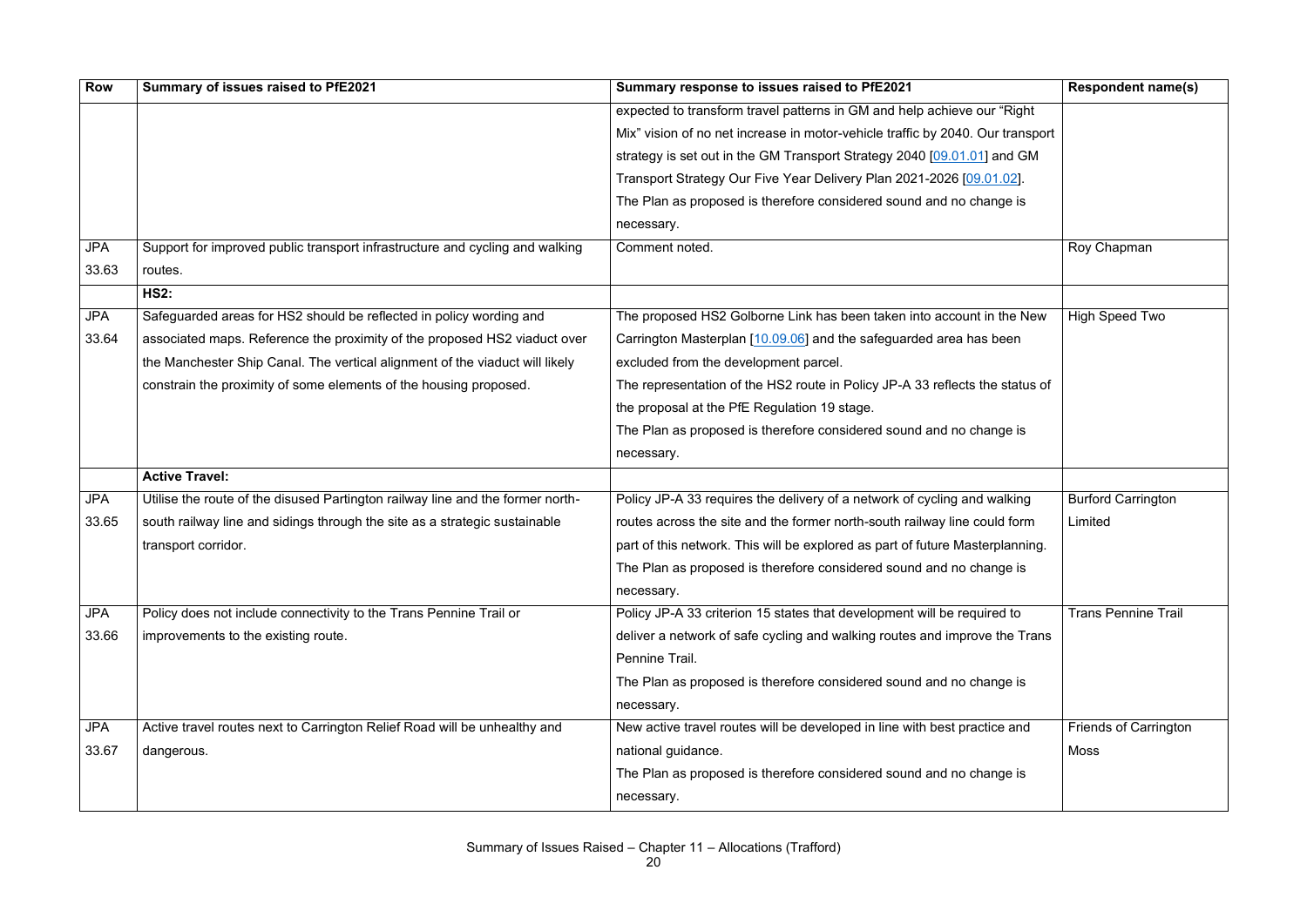| <b>Row</b> | Summary of issues raised to PfE2021                                            | Summary response to issues raised to PfE2021                                 | <b>Respondent name(s)</b>     |
|------------|--------------------------------------------------------------------------------|------------------------------------------------------------------------------|-------------------------------|
| <b>JPA</b> | Policy refers to Carrington Greenway, but in other documents referred to as    | The Trafford / Carrington Greenway has been identified in various            | <b>HIMOR Carrington Ltd</b>   |
| 33.68      | Trafford Greenway. The Carrington Greenway is not necessary to make the        | documents, including the New Carrington Masterplan [10.09.06]. The route     |                               |
|            | development acceptable in planning terms and should be deleted. There would    | will provide an important east/west link through the site and also a link to |                               |
|            | be alternative options available that provide better, more direct linkages     | Irlam in Salford – crossing the Ship Canal, a key movement barrier.          |                               |
|            | between key destinations.                                                      | The route is also identified in the GM Transport Strategy Our Five Year      |                               |
|            |                                                                                | Delivery Plan 2021-2026 [09.01.02].                                          |                               |
|            |                                                                                | The Plan as proposed is therefore considered sound and no change is          |                               |
|            |                                                                                | necessary.                                                                   |                               |
|            | Freight                                                                        |                                                                              |                               |
| <b>JPA</b> | No plans for sustainable freight set out in the document.                      | Sustainable freight is supported within other policies of the PfE, such as   | <b>Friends of Carrington</b>  |
| 33.69      |                                                                                | Policy JP-C 6 Freight and Logistics. The plan should be read as a whole.     | <b>Moss</b>                   |
|            |                                                                                | The Plan as proposed is therefore considered sound and no change is          |                               |
|            |                                                                                | necessary.                                                                   |                               |
| <b>JPA</b> | No proposals connected to proximity of Port Salford even though Port Salford   | The New Carrington site meets a number of the PfE Site Selection criteria    | <b>Friends of Carrington</b>  |
| 33.70      | is used to justify the allocation.                                             | - one of which relates to the strategic Port Salford area. The site meets    | <b>Moss</b>                   |
|            |                                                                                | criteria 1, 2, 3, 5, 6 and 7 of the PfE Site Selection methodology (see Site |                               |
|            |                                                                                | Selection Background Paper [03.04.01].                                       |                               |
|            |                                                                                | Policy JP-Strat 4 and Policy JP-A 29 Port Salford Extension relate           |                               |
|            |                                                                                | specifically to Port Salford.                                                |                               |
|            |                                                                                | The Plan as proposed is therefore considered sound and no change is          |                               |
|            |                                                                                | necessary.                                                                   |                               |
|            | <b>Physical Infrastructure and utilities</b>                                   |                                                                              |                               |
| <b>JPA</b> | The avoidance of any adverse impact on the strategically important electricity | Impact on the strategically important electricity network will be considered | Lorraine Eagling              |
| 33.71      | network is critical.                                                           | further as part of the more detailed masterplanning stage. Appropriate       | S Edwards                     |
|            |                                                                                | easements will also need to be considered as part of any future planning     |                               |
|            |                                                                                | applications. Details can be found on section 14 (Other constraints) of the  |                               |
|            |                                                                                | JPA33 New Carrington Allocation Topic Paper [10.09.07].                      |                               |
|            |                                                                                | The Plan as proposed is therefore considered sound and no change is          |                               |
|            |                                                                                | necessary.                                                                   |                               |
| <b>JPA</b> | Any new development will need to take account of the effect on existing water  | Water efficiency measures in new developments will be a matter for district  | <b>United Utilities Group</b> |
| 33.72      | supply and wastewater infrastructure including wastewater treatment works.     | Local Plans to determine. This approach is considered consistent with the    | <b>PLC</b>                    |
|            | Additionally, housing standards for water consumption. Infrastructure relating | NPPF, particularly paragraph 28 which confirms that it is for local planning |                               |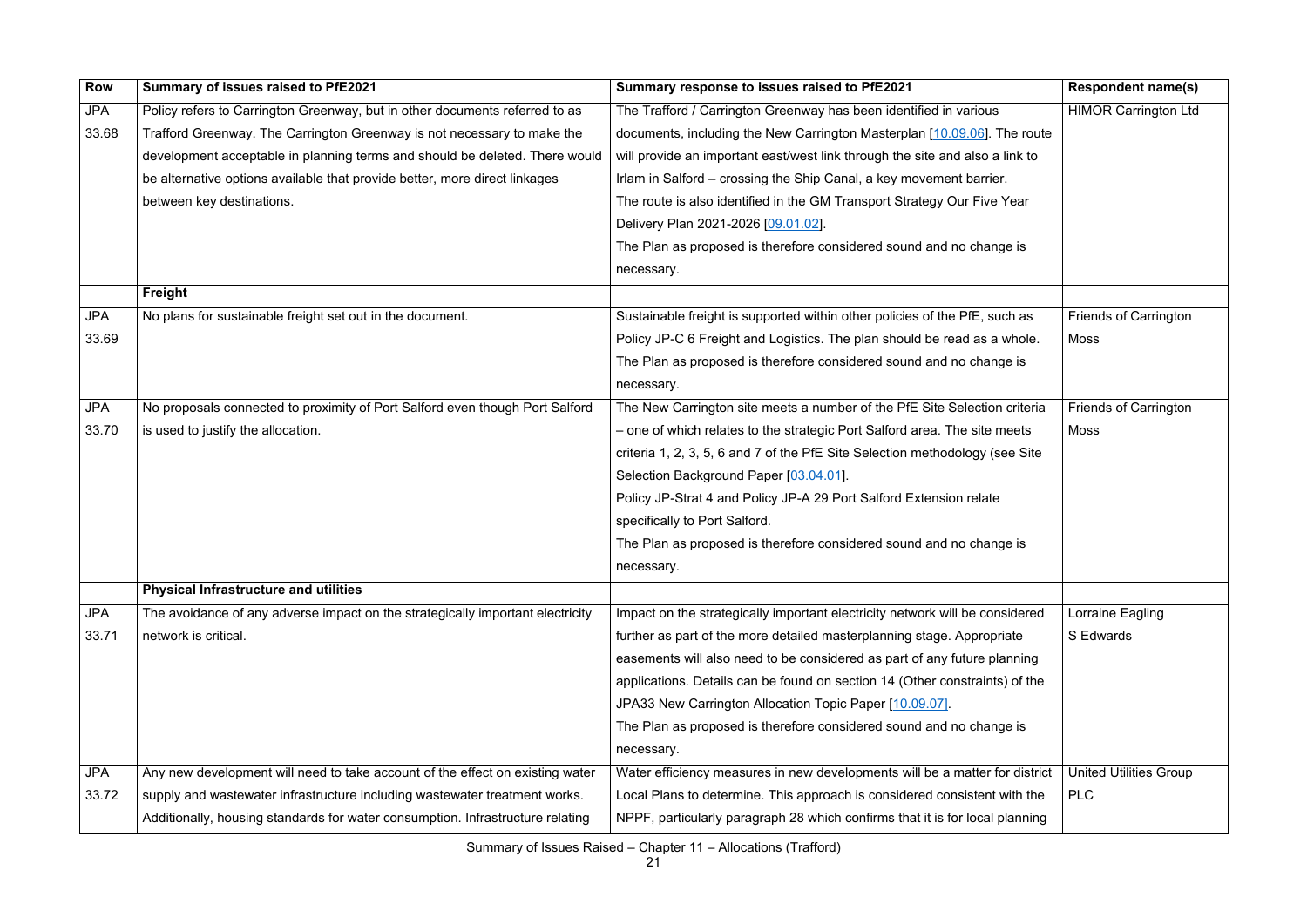| <b>Row</b> | Summary of issues raised to PfE2021                                                  | Summary response to issues raised to PfE2021                                   | <b>Respondent name(s)</b>        |
|------------|--------------------------------------------------------------------------------------|--------------------------------------------------------------------------------|----------------------------------|
|            | to water should be addressed in the evidence base, of which there is none            | authorities 'to set out more detailed policies for specific areas,             |                                  |
|            | currently. Alternative wording has been provided.                                    | neighbourhoods or types of development'.                                       |                                  |
|            |                                                                                      | The Plan as proposed is therefore considered sound and no change is            |                                  |
|            |                                                                                      | necessary.                                                                     |                                  |
| <b>JPA</b> | There should be a comprehensive site wide foul and surface water drainage            | Policy JP-A 33 has detail in relation to foul and surface water management     | <b>United Utilities Group</b>    |
| 33.73      | strategy. This would identify the needs of different phases and                      | requirements. A site-wide foul and surface water strategy, incorporating       | <b>PLC</b>                       |
|            | interrelationships between them.                                                     | Sustainable Drainage Systems (SuDS) and flood alleviation measures is          | <b>United Utilities Property</b> |
|            |                                                                                      | required for the site. See New Carrington Allocation Topic Paper               | <b>Services</b>                  |
|            |                                                                                      | [10.09.07], Section 13.                                                        |                                  |
|            |                                                                                      | The Plan as proposed is therefore considered sound and no change is            |                                  |
|            |                                                                                      | necessary.                                                                     |                                  |
| <b>JPA</b> | The utilities, environmental protection and climate policies (45, 46, 47 and 48)     | New Carrington is a strategically important allocation for Greater             | <b>HIMOR Carrington Ltd</b>      |
| 33.74      | duplicate other policies within the plan.                                            | Manchester, and is a significant opportunity to deliver a site for substantial |                                  |
|            |                                                                                      | housing and employment development. Given the scale of the development         |                                  |
|            |                                                                                      | proposed, it is important the key policy principles including utilities,       |                                  |
|            |                                                                                      | environmental protection and climate change are embedded within the            |                                  |
|            |                                                                                      | allocation policy.                                                             |                                  |
|            |                                                                                      | The plan should be read a whole.                                               |                                  |
|            |                                                                                      | The Plan as proposed is therefore considered sound and no change is            |                                  |
|            |                                                                                      | necessary.                                                                     |                                  |
|            | Social Infrastructure - Health                                                       |                                                                                |                                  |
| <b>JPA</b> | Concern that health care facilities in the area are already overstretched and        | Policy JP-A 33 requires development to support new and improved health         | <b>CPRE</b>                      |
| 33.75      | that new provision would be required to support the development                      | facilities for the community. In line with Policies, JP-G6, JP-P1 and JP-D2    | Hannah Nightingale               |
|            |                                                                                      | which states that new development must be supported by the necessary           | <b>Friends of Carrington</b>     |
|            |                                                                                      | infrastructure, including, where appropriate, medical facilities. See New      | Moss                             |
|            |                                                                                      | Carrington Allocation Topic Paper [10.09.07] Section 25 (Health).              |                                  |
|            |                                                                                      | The Plan as proposed is therefore considered sound and no change is            |                                  |
|            |                                                                                      | necessary.                                                                     |                                  |
| <b>JPA</b> | The policy needs to be sufficiently flexible to allow for the eventuality that there | Having regard to relevant evidence, Policy JP-A 33 requires development        | <b>HIMOR Carrington Ltd</b>      |
| 33.76      | is no requirement for any new or extended health facilities to be provided for       | to support new and improved health facilities for the community. See New       |                                  |
|            | parts of the allocation. Alternative wording has been provided.                      | Carrington Allocation Topic Paper [10.09.07], Section 25 (Health).             |                                  |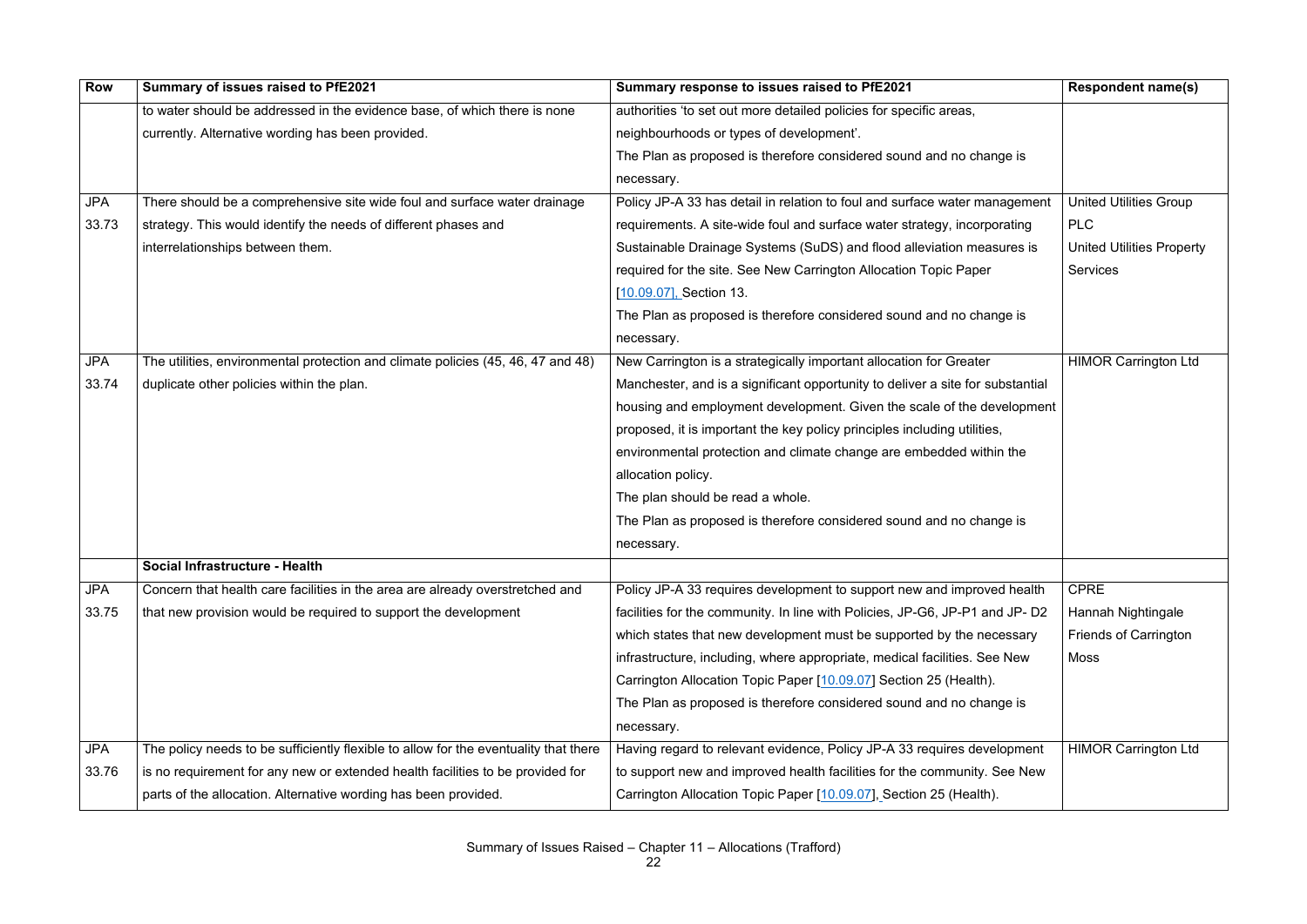| <b>Row</b> | Summary of issues raised to PfE2021                                            | Summary response to issues raised to PfE2021                                  | <b>Respondent name(s)</b>        |
|------------|--------------------------------------------------------------------------------|-------------------------------------------------------------------------------|----------------------------------|
|            |                                                                                | Development across the New Carrington site will be expected to contribute     |                                  |
|            |                                                                                | to the provision of infrastructure, including health facilities. The policy   |                                  |
|            |                                                                                | therefore requires an 'equalisation mechanism' which will be set out in the   |                                  |
|            |                                                                                | future masterplan/SPD.                                                        |                                  |
|            |                                                                                | The Plan as proposed is therefore considered sound and no change is           |                                  |
|            |                                                                                | necessary.                                                                    |                                  |
|            | <b>Social Infrastructure - Schools</b>                                         |                                                                               |                                  |
| <b>JPA</b> | Many schools are already oversubscribed and development will bring             | Policy JP-A 33 requires development to provide and contribute towards the     | <b>CPRE</b>                      |
| 33.77      | additional pressure on them. There will not be a sufficient number of school   | provision of new school places. This reflects Policies, JP-G6, JP-P1 and      | <b>Deborah Rhodes</b>            |
|            | places for new housing in the allocation. More information is required.        | JP- D2 which state that new development must be supported by the              | Hannah Nightingale               |
|            |                                                                                | necessary infrastructure, including where appropriate schools. See New        | Lorraine Eagling                 |
|            |                                                                                | Carrington Allocation Topic Paper [10.09.07], Section 24 (Education).         | <b>Friends of Carrington</b>     |
|            |                                                                                | The Plan as proposed is therefore considered sound and no change is           | Moss                             |
|            |                                                                                | necessary.                                                                    |                                  |
|            |                                                                                |                                                                               |                                  |
| <b>JPA</b> | School at Carrington Spur will suffer air and noise pollution.                 | Development will incorporate appropriate air quality and noise mitigations    | <b>Friends of Carrington</b>     |
| 33.78      |                                                                                | particularly along major transport corridors and a full air quality and noise | Moss                             |
|            |                                                                                | assessments will need to be submitted as part of the planning application     |                                  |
|            |                                                                                | process.                                                                      |                                  |
|            |                                                                                | The Plan as proposed is therefore considered sound and no change is           |                                  |
|            |                                                                                | hecessary.                                                                    |                                  |
| <b>JPA</b> | Criteria 23 and 24 around schools and health should be amended to reflect just | Policies JP-P 5 and JP-P 6 are clear that school and health provision are     | Peel Land and Property           |
| 33.79      | housing development and not employment.                                        | linked to residential development and therefore no change is needed. The      | <b>Group Management</b>          |
|            |                                                                                | plan should be read as a whole.                                               | Limited                          |
|            |                                                                                | The Plan is therefore considered sound.                                       |                                  |
| <b>JPA</b> | Contributions to school and healthcare services should only be required if it  | Having regard to relevant evidence, Policy JP-A 33 requires development       | <b>United Utilities Property</b> |
| 33.80      | can be evidenced that it is necessary to support the delivery of the           | to provide and contribute towards the provision of new school places. See     | <b>Services</b>                  |
|            | development land.                                                              | New Carrington Allocation Topic Paper [10.09.07], Section 24 (Education).     |                                  |
|            |                                                                                | Development across the New Carrington site will be expected to contribute     |                                  |
|            |                                                                                | to the provision of infrastructure, including school places.                  |                                  |
|            |                                                                                | The Plan as proposed is therefore considered sound and no change is           |                                  |
|            |                                                                                | necessary.                                                                    |                                  |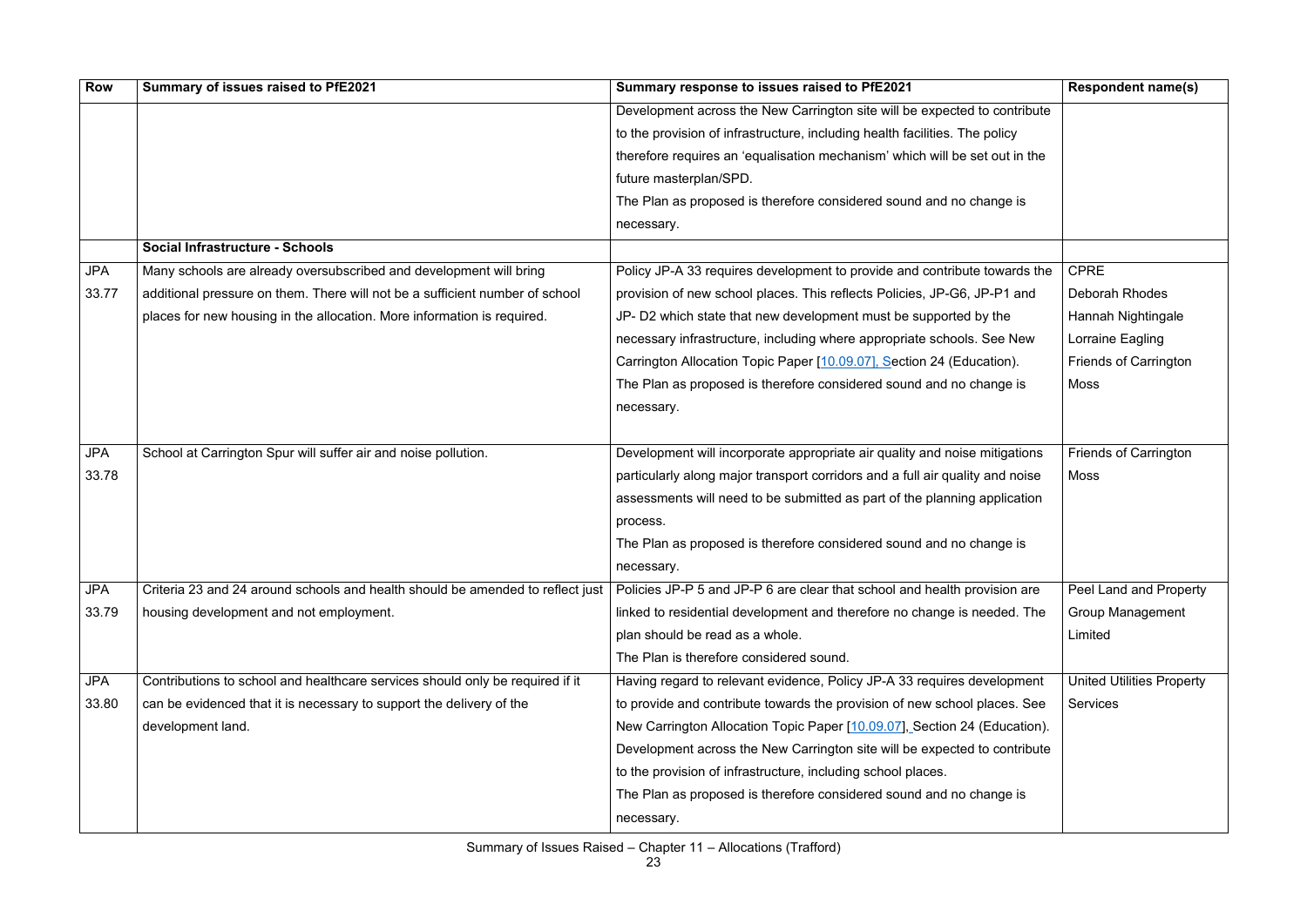| <b>Row</b> | Summary of issues raised to PfE2021                                             | Summary response to issues raised to PfE2021                                  | <b>Respondent name(s)</b>         |
|------------|---------------------------------------------------------------------------------|-------------------------------------------------------------------------------|-----------------------------------|
| <b>JPA</b> | Criteria for developer contributions towards education provision and healthcare | A strategic viability assessment, [see $[03.01.01 - 03.01.04]$ ] has been     | <b>Redrow Homes Ltd</b>           |
| 33.81      | facilities must include reference to viability to be consistent with NPPF and   | published alongside the PfE Plan. In line with NPPF it will be assumed that   |                                   |
|            | PPG policy. Alternative wording has been provided.                              | planning applications which comply with the adopted PfE will be viable,       |                                   |
|            |                                                                                 | however NPPF 58 also allows for applicants to demonstrate whether             |                                   |
|            |                                                                                 | particular circumstances justify the need for a viability assessment at the   |                                   |
|            |                                                                                 | application stage.                                                            |                                   |
|            |                                                                                 | The Plan as proposed is therefore considered sound and no change is           |                                   |
|            |                                                                                 | necessary.                                                                    |                                   |
|            | <b>Community facilities</b>                                                     |                                                                               |                                   |
| <b>JPA</b> | No mention of the need for new public houses in the policy.                     | Policy JP-A 33 refers to the provision of community facilities as part of the | <b>Trafford &amp; Hulme CAMRA</b> |
| 33.82      |                                                                                 | allocation which includes public houses.                                      |                                   |
|            |                                                                                 | The Plan as proposed is therefore considered sound and no change is           |                                   |
|            |                                                                                 | necessary.                                                                    |                                   |
| <b>JPA</b> | Broadly support the approach to delivering new community facilities.            | Comment noted.                                                                | <b>United Utilities Property</b>  |
| 33.83      |                                                                                 |                                                                               | <b>Services</b>                   |
| <b>JPA</b> | There should be no requirement for a new neighbourhood centre at Sale West.     | The new neighbourhood centre at Sale West will provide an important hub       | <b>United Utilities Property</b>  |
| 33.84      |                                                                                 | for community services and facilities. It will enhance the overall            | <b>Services</b>                   |
|            |                                                                                 | regeneration benefits of the scheme, integrating with the existing            |                                   |
|            |                                                                                 | community. See New Carrington Allocation Topic Paper [10.09.07], Section      |                                   |
|            |                                                                                 | 28 (Indicative Masterplanning, para. 28.4).                                   |                                   |
|            |                                                                                 | The Plan as proposed is therefore considered sound and no change is           |                                   |
|            |                                                                                 | necessary.                                                                    |                                   |
| <b>JPA</b> | New local centre at East Partington will damage existing shops.                 | The additional development within the New Carrington allocation will          | <b>Friends of Carrington</b>      |
| 33.85      |                                                                                 | support a new local centre in the Partington East area, without impacting     | Moss                              |
|            |                                                                                 | the existing Partington local centre.                                         |                                   |
|            |                                                                                 | The new local centre at Partington East will act as an attractive, mixed use  |                                   |
|            |                                                                                 | community hub for the whole development, as well as existing                  |                                   |
|            |                                                                                 | communities.                                                                  |                                   |
|            |                                                                                 | See New Carrington Allocation Topic Paper (10.09.07), Section 28              |                                   |
|            |                                                                                 | (Indicative Masterplanning, para. 28.4).                                      |                                   |
|            |                                                                                 | The Plan as proposed is therefore considered sound and no change is           |                                   |
|            |                                                                                 | necessary.                                                                    |                                   |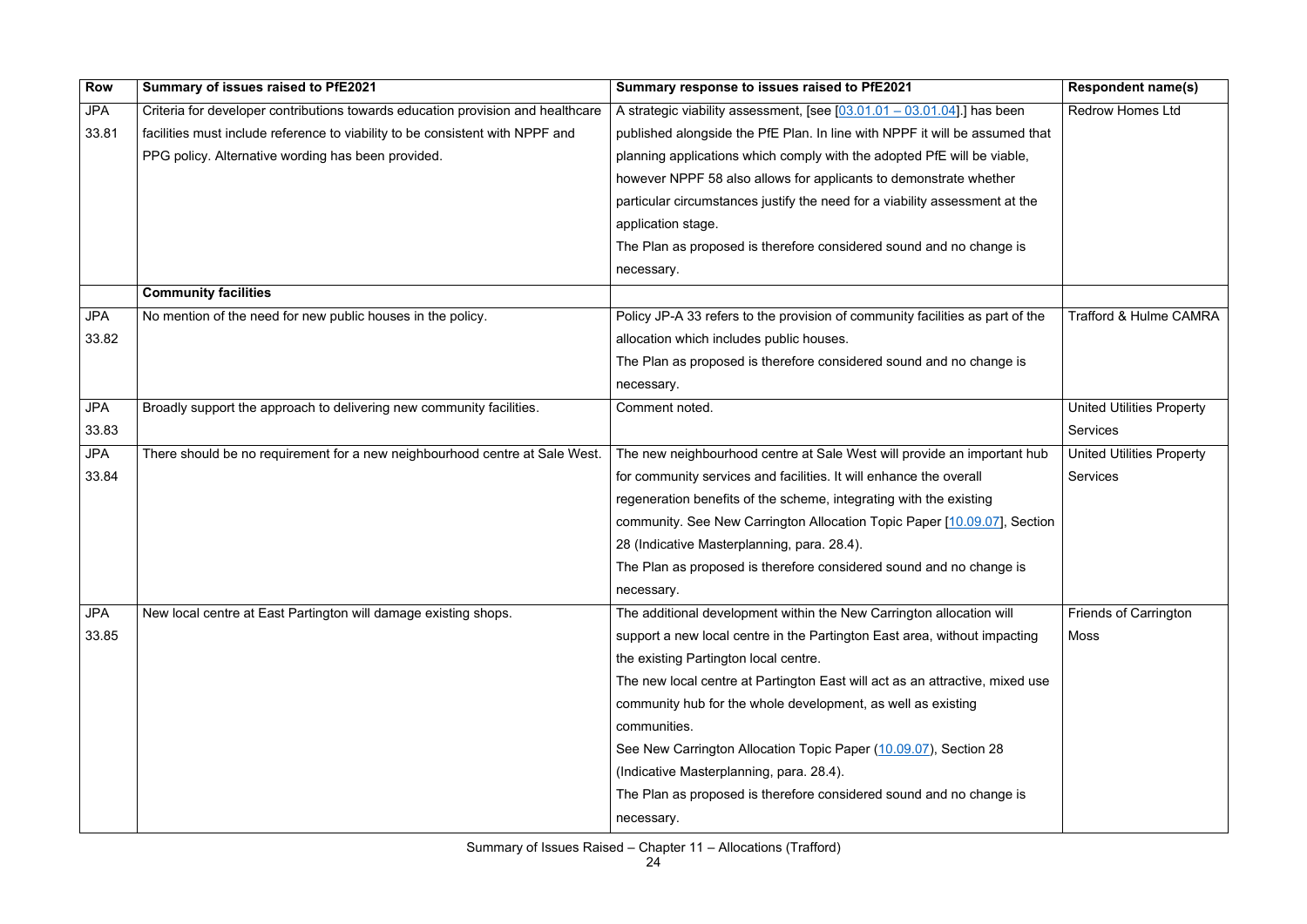| <b>Row</b> | Summary of issues raised to PfE2021                                             | Summary response to issues raised to PfE2021                                | <b>Respondent name(s)</b>      |
|------------|---------------------------------------------------------------------------------|-----------------------------------------------------------------------------|--------------------------------|
| <b>JPA</b> | Do not object to a new local centre being provided. However, the specific       | The additional development within the New Carrington allocation will        | <b>HIMOR Carrington Ltd</b>    |
| 33.86      | quantum of retail floorspace (2,500 sqm) should be deleted given the proximity  | support a new local centre in the Partington East area, without impacting   |                                |
|            | to the existing Partington Centre.                                              | the existing Partington local centre.                                       |                                |
|            |                                                                                 | Providing a new local centre with convenience shopping facilities and       |                                |
|            |                                                                                 | services in the region of 2,500 sqm of retail floorspace, within the East   |                                |
|            |                                                                                 | Partington development area, will provide a scale to serve the needs of the |                                |
|            |                                                                                 | new community and improve the sustainability of the wider Partington and    |                                |
|            |                                                                                 | Carrington area. The size of the centre provided in Policy JP-A 33 is       |                                |
|            |                                                                                 | approximate – no change is required. See New Carrington Allocation Topic    |                                |
|            |                                                                                 | Paper [10.09.07], Section 28 (Indicative Masterplanning, para. 28.4).       |                                |
|            |                                                                                 | The Plan as proposed is therefore considered sound and no change is         |                                |
|            |                                                                                 | necessary.                                                                  |                                |
|            | <b>Environment</b>                                                              |                                                                             |                                |
| <b>JPA</b> | Significant concern about the loss of wildlife habitats.                        | The New Carrington allocation comprises a range of different habitats and   | Grenville Jones                |
| 33.87      |                                                                                 | neither the SSSI nor the SBIs are within the proposed development           | Daniel McCann                  |
|            |                                                                                 | parcels. Development which impacts protected sites should be avoided and    | Dennis Latham                  |
|            |                                                                                 | any impacts which do occur will need to be suitably mitigated. The areas of | <b>CPRE</b>                    |
|            |                                                                                 | designated ancient woodland as well as wildlife corridors will be retained  | The Wildlife Trusts            |
|            |                                                                                 | and enhanced.                                                               | <b>Friends of Carrington</b>   |
|            |                                                                                 | Policy JP-A 33 requires development to protect and enhance natural          | Moss                           |
|            |                                                                                 | environment assets and to deliver a net gain in biodiversity. In addition,  | <b>William Bowdren</b>         |
|            |                                                                                 | Policies in the 'Greener Places' chapter include various requirements       | Deborah Rhodes                 |
|            |                                                                                 | relating to the Green Infrastructure network and biodiversity net-gain.     | <b>Edward Beckmann</b>         |
|            |                                                                                 | Further detailed ecological assessments will also be required to support    | Alan Meredith                  |
|            |                                                                                 | future planning applications. See JP-A 33 New Carrington Allocation Topic   | <b>Thomas Shrubsole</b>        |
|            |                                                                                 | Paper [10.09.07] section 19 Ecological/Biodiversity Assessment.             | <b>Vicky Harper</b>            |
|            |                                                                                 | The Plan as proposed is therefore considered sound and no change is         | <b>Greater Manchester Bird</b> |
|            |                                                                                 | necessary.                                                                  | <b>Recording Group</b>         |
| <b>JPA</b> | Retain, create and enhance wildlife corridors and steppingstone habitats within | Comment noted.                                                              | <b>Burford Carrington</b>      |
| 33.88      | the development areas.                                                          |                                                                             | Limited                        |
| <b>JPA</b> | Support that environmental assets will be protected.                            | Comment noted.                                                              | <b>Friends of Carrington</b>   |
| 33.89      |                                                                                 |                                                                             | Moss                           |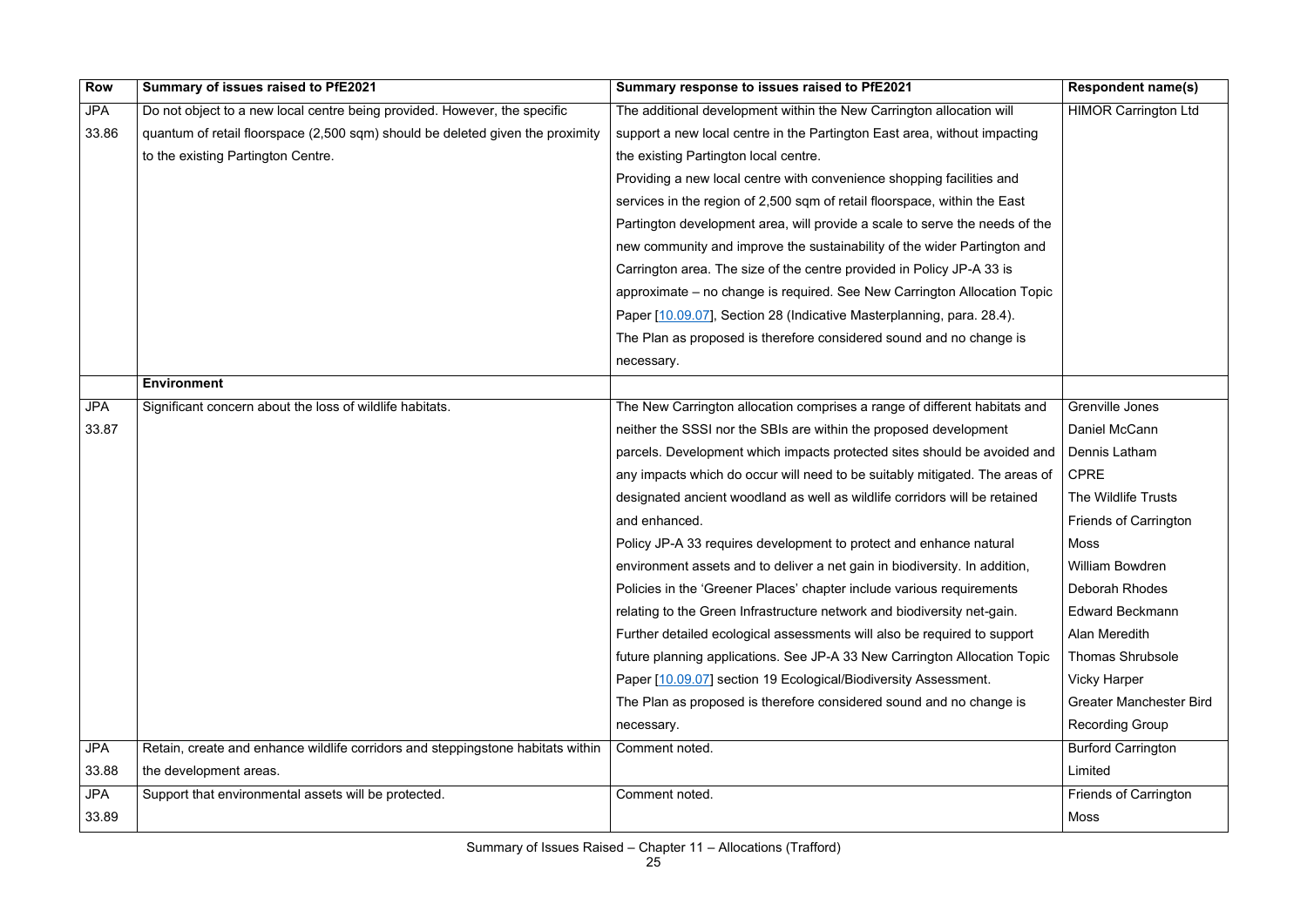| Row        | Summary of issues raised to PfE2021                                             | Summary response to issues raised to PfE2021                                  | <b>Respondent name(s)</b>      |
|------------|---------------------------------------------------------------------------------|-------------------------------------------------------------------------------|--------------------------------|
| <b>JPA</b> | Many of the birds which breed and winter on this area of Carrington Moss,       | The New Carrington allocation was subject to the PfE Integrated               | <b>Greater Manchester Bird</b> |
| 33.90      | including Grey Partridge, Lapwing, Linnet, Skylark, Willow Tit and              | Assessment and the JP-A 33 policy mitigations in relation to biodiversity     | <b>Recording Group</b>         |
|            | Yellowhammer, are Species of Principal Importance under the Natural             | were scored positively.                                                       |                                |
|            | <b>Environment and Rural Communities Act 2006.</b>                              | There are a number of wildlife corridors within and adjacent to the           |                                |
|            |                                                                                 | allocation, including the River Mersey, Manchester Ship Canal, Sinderland     |                                |
|            |                                                                                 | Brook and the disused railway line. These corridors will be retained and      |                                |
|            |                                                                                 | enhanced, and new corridors identified alongside the development. See         |                                |
|            |                                                                                 | JP-A 33 New Carrington Allocation Topic Paper [10.09.07], Section 19          |                                |
|            |                                                                                 | <b>Ecological/Biodiversity Assessment.</b>                                    |                                |
|            |                                                                                 | The Plan as proposed is therefore considered sound and no change is           |                                |
|            |                                                                                 | necessary.                                                                    |                                |
| <b>JPA</b> | Wetland at Carrington Moss SBI should be extended on to the agricultural land   | The SBI designation process is not determined through the PfE process.        | <b>Greater Manchester Bird</b> |
| 33.91      | to the south and the whole area should be managed as a nature reserve.          | The Greater Manchester Ecology Unit identifies, surveys and designates        | <b>Recording Group</b>         |
|            |                                                                                 | Sites of Biological Importance in Greater Manchester. The Wetland and         |                                |
|            |                                                                                 | Carrington Moss SBI designation reflects the evidence base.                   |                                |
|            |                                                                                 | The Plan as proposed is therefore considered sound and no change is           |                                |
|            |                                                                                 | necessary.                                                                    |                                |
| <b>JPA</b> | Development could undermine the viability of the Great Manchester Wetlands      | The New Carrington site has been identified through the PfE Site Selection    | <b>Greater Manchester Bird</b> |
| 33.92      | Nature Recovery network. An alternative site in an area of low ecological value | [03.04.01] process and will make an important contribution to meeting the     | <b>Recording Group</b>         |
|            | should be found.                                                                | overall Trafford housing target.                                              |                                |
|            |                                                                                 | Policy JP-A 33, as well as other PfE policies, will ensure that impact on the |                                |
|            |                                                                                 | Great Manchester Wetlands Nature Improvement Area (NIA) is minimised.         |                                |
|            |                                                                                 | Significant areas within the New Carrington allocation will remain open and   |                                |
|            |                                                                                 | their biodiversity value will be improved, Policy JP-A 33 criterion 33        |                                |
|            |                                                                                 | supports the creation of wetland areas within the site. The site is also      |                                |
|            |                                                                                 | identified in Policy JP-G 2 as a Green Infrastructure Opportunity Area.       |                                |
|            |                                                                                 | See JP-A 33 New Carrington Allocation Topic Paper [10.09.07], Section 19      |                                |
|            |                                                                                 | Ecological/Biodiversity Assessment.                                           |                                |
|            |                                                                                 | The Plan as proposed is therefore considered sound and no change is           |                                |
|            |                                                                                 | necessary.                                                                    |                                |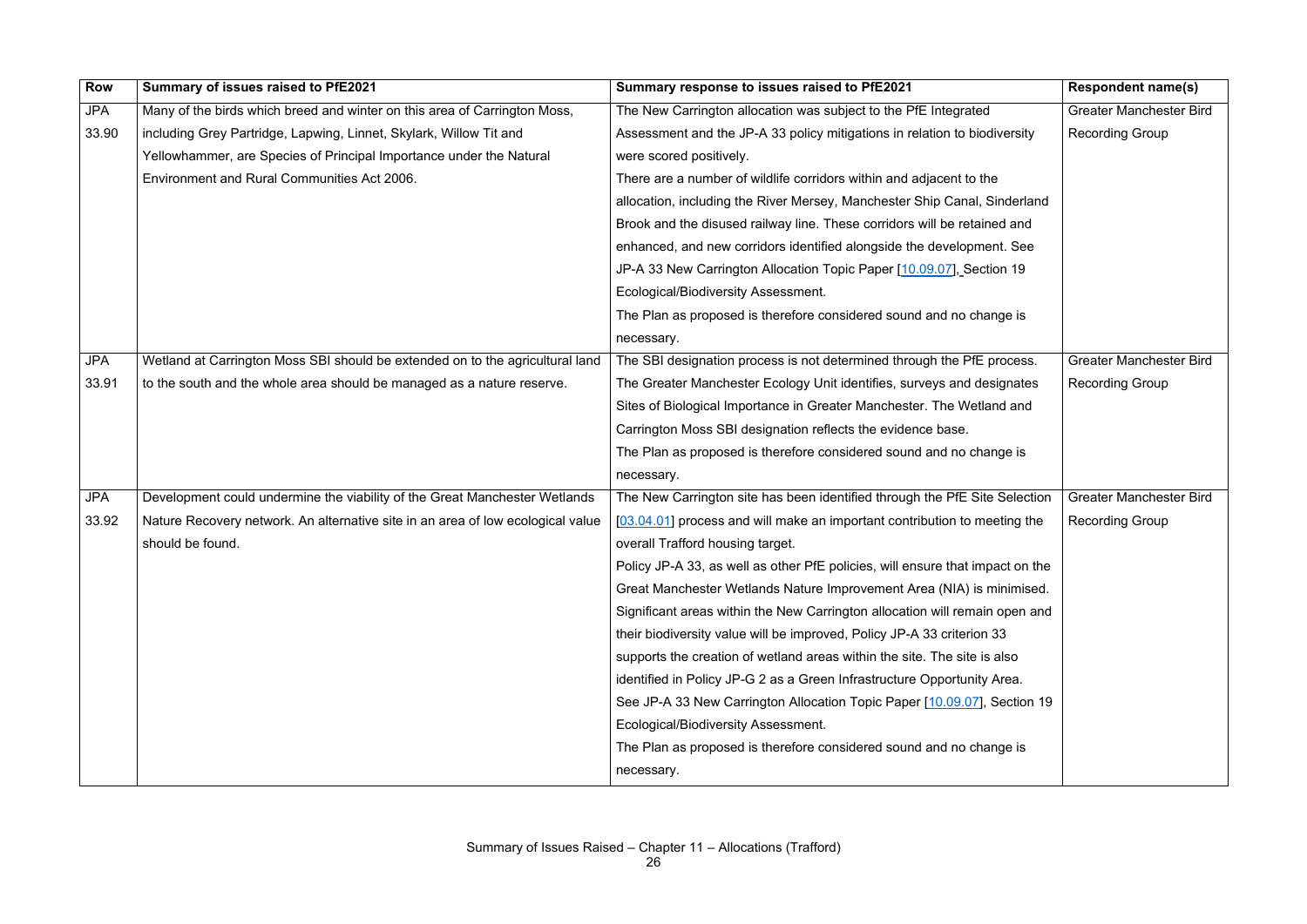| <b>Row</b> | Summary of issues raised to PfE2021                                           | Summary response to issues raised to PfE2021                                      | <b>Respondent name(s)</b> |
|------------|-------------------------------------------------------------------------------|-----------------------------------------------------------------------------------|---------------------------|
| <b>JPA</b> | Much of the former refinery land is Priority Habitat, Open Mosaic habitat and | Policy JP-A 33 requires development to protect and enhance natural                | <b>CPRE</b>               |
| 33.93      | Habitat of Principal Importance for Conservation in England. This area should | environmental assets and the site will be required to deliver a net gain in       | The Wildlife Trusts       |
|            | be considered for SBI designation and excluded from the allocation.           | biodiversity. Detailed ecological surveys will also be required to support        |                           |
|            |                                                                               | future planning applications on the site.                                         |                           |
|            |                                                                               | See JP-A 33 New Carrington Allocation Topic Paper [10.09.07] Section 19           |                           |
|            |                                                                               | Ecological/Biodiversity Assessment.                                               |                           |
|            |                                                                               | The New Carrington Masterplan [10.09.06] reflects the latest information in       |                           |
|            |                                                                               | relation to designated sites.                                                     |                           |
|            |                                                                               | The SBI designation process is not determined through the PfE process.            |                           |
|            |                                                                               | The Greater Manchester Ecology Unit identifies, surveys and designates            |                           |
|            |                                                                               | Sites of Biological Importance in Greater Manchester.                             |                           |
|            |                                                                               | The Plan as proposed is therefore considered sound and no change is               |                           |
|            |                                                                               | necessary.                                                                        |                           |
| <b>JPA</b> | Exclude the eight SBIs and potential priority habitats from the allocation.   | The New Carrington allocation comprises a range of different habitats,            | The Wildlife Trusts       |
| 33.94      |                                                                               | however the designated SBIs have been excluded from the indicative                |                           |
|            |                                                                               | development parcels identified in the New Carrington Masterplan                   |                           |
|            |                                                                               | [10.09.06], therefore no change is required. Development which impacts            |                           |
|            |                                                                               | protected sites should be avoided and any impacts which do occur will             |                           |
|            |                                                                               | need to be suitably mitigated. Policy JP-A 33 requires development to             |                           |
|            |                                                                               | protect and enhance natural environment assets and to deliver a net gain in       |                           |
|            |                                                                               | biodiversity. Further detailed ecological assessments will be required to         |                           |
|            |                                                                               | support future planning applications. See JP-A 33 New Carrington                  |                           |
|            |                                                                               | Allocation Topic Paper [10.09.07] section 19 Ecological/Biodiversity              |                           |
|            |                                                                               | Assessment.                                                                       |                           |
|            |                                                                               | Specific policy relating to SBIs is also set out at a district level in the Local |                           |
|            |                                                                               | Plan.                                                                             |                           |
|            |                                                                               | The Plan as proposed is therefore considered sound and no change is               |                           |
|            |                                                                               | necessary.                                                                        |                           |
| <b>JPA</b> | Development could result in significant deterioration of two areas of ancient | The areas of designated ancient woodland within the allocation are not            | The Wildlife Trusts       |
| 33.95      | woodland.                                                                     | within the indicative development parcels and they will be retained and           |                           |
|            |                                                                               | enhanced. See JP-A 33 New Carrington Allocation Topic Paper [10.09.07]            |                           |
|            |                                                                               | section 19 Ecological/Biodiversity Assessment.                                    |                           |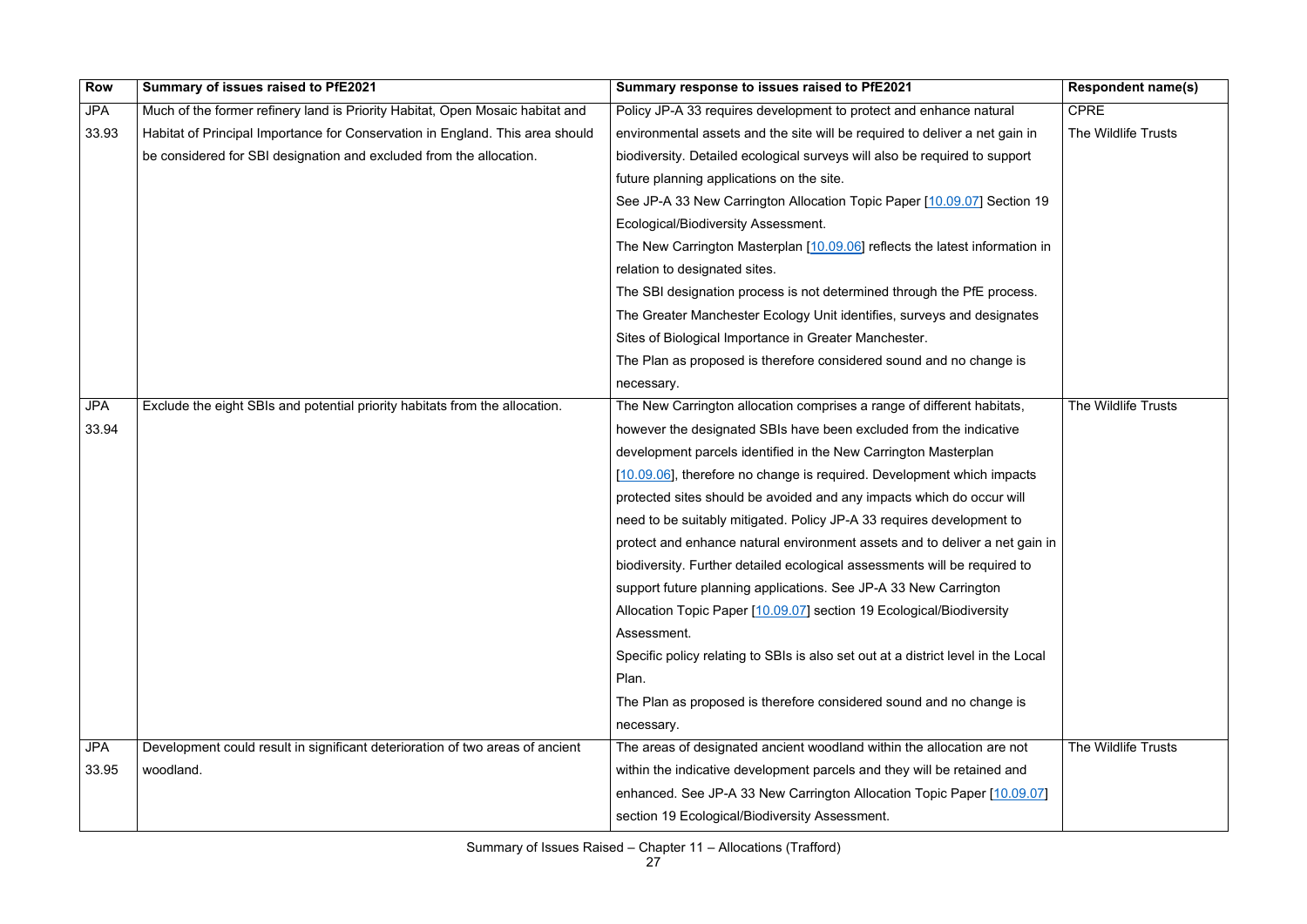| <b>Row</b> | Summary of issues raised to PfE2021                                           | Summary response to issues raised to PfE2021                                                          | <b>Respondent name(s)</b>        |
|------------|-------------------------------------------------------------------------------|-------------------------------------------------------------------------------------------------------|----------------------------------|
|            |                                                                               | The Plan as proposed is therefore considered sound and no change is                                   |                                  |
|            |                                                                               | necessary.                                                                                            |                                  |
| <b>JPA</b> | Securing biodiversity net gain of 10% may not be possible due to the current  | The New Carrington allocation includes significant areas of green                                     | <b>The Wildlife Trusts</b>       |
| 33.96      | high value of the site, particularly depending on the extent of the remaining | infrastructure within the allocation boundary, including areas of land                                |                                  |
|            | peat deposits.                                                                | retained in the Green Belt. There is therefore significant scope to achieve                           |                                  |
|            |                                                                               | biodiversity net gain within the site.                                                                |                                  |
|            |                                                                               | Policy JP-G1 identifies New Carrington as a green infrastructure                                      |                                  |
|            |                                                                               | opportunity area, which has particular potential for delivering improvements                          |                                  |
|            |                                                                               | to the green infrastructure network.                                                                  |                                  |
|            |                                                                               | The Plan as proposed is therefore considered sound and no change is                                   |                                  |
|            |                                                                               | necessary.                                                                                            |                                  |
| <b>JPA</b> | Measures will be required to avoid and mitigate the impacts on important      | Policy JP-A 33 requires development to protect and enhance natural                                    | The Wildlife Trusts              |
| 33.97      | species.                                                                      | environment assets and to deliver a net gain in biodiversity. Further                                 |                                  |
|            |                                                                               | detailed ecological assessments will be required to support future planning                           |                                  |
|            |                                                                               | applications. See JP-A 33 New Carrington Allocation Topic Paper                                       |                                  |
|            |                                                                               | [10.09.07] section 19 Ecological/Biodiversity Assessment.                                             |                                  |
|            |                                                                               | The Plan as proposed is therefore considered sound and no change is                                   |                                  |
|            |                                                                               | necessary.                                                                                            |                                  |
| <b>JPA</b> | Broadly support the general approach to protecting and enhancing the natural  | Comment noted.                                                                                        | <b>United Utilities Property</b> |
| 33.98      | environment.                                                                  |                                                                                                       | <b>Services</b>                  |
| <b>JPA</b> | Development land has few ecological assets. Limit requirement for HRA to      | Policy JP-A 33 requires a project specific Habitats Regulation Assessment   United Utilities Property |                                  |
| 33.99      | areas subject to undue ecological constraints.                                | for all development proposals of over 50 units / 1,000sqm floorspace, as                              | <b>Services</b>                  |
|            |                                                                               | the site has the potential to result in increased traffic on the M62 motorway                         | <b>Redrow Homes Ltd</b>          |
|            |                                                                               | by 2040. Whilst it is recognised that New Carrington does not have direct                             |                                  |
|            |                                                                               | connectivity to the M62 a precautionary approach has been taken                                       |                                  |
|            |                                                                               | considering the scale of this allocation. The M62 passes close to                                     |                                  |
|            |                                                                               | designated European sites known to be susceptible to traffic pollution.                               |                                  |
|            |                                                                               | The HRA supporting PfE has been prepared in line with regulations.                                    |                                  |
|            |                                                                               | The Plan as proposed is therefore considered sound and no change is                                   |                                  |
|            |                                                                               | necessary.                                                                                            |                                  |
| <b>JPA</b> | Having regard to the overall mitigation package across HIMOR's landholdings   | Comment noted.                                                                                        | <b>HIMOR Carrington Ltd</b>      |
| 33.100     | at Carrington, a 10% biodiversity net gain can comfortably be achieved across |                                                                                                       |                                  |
|            |                                                                               |                                                                                                       |                                  |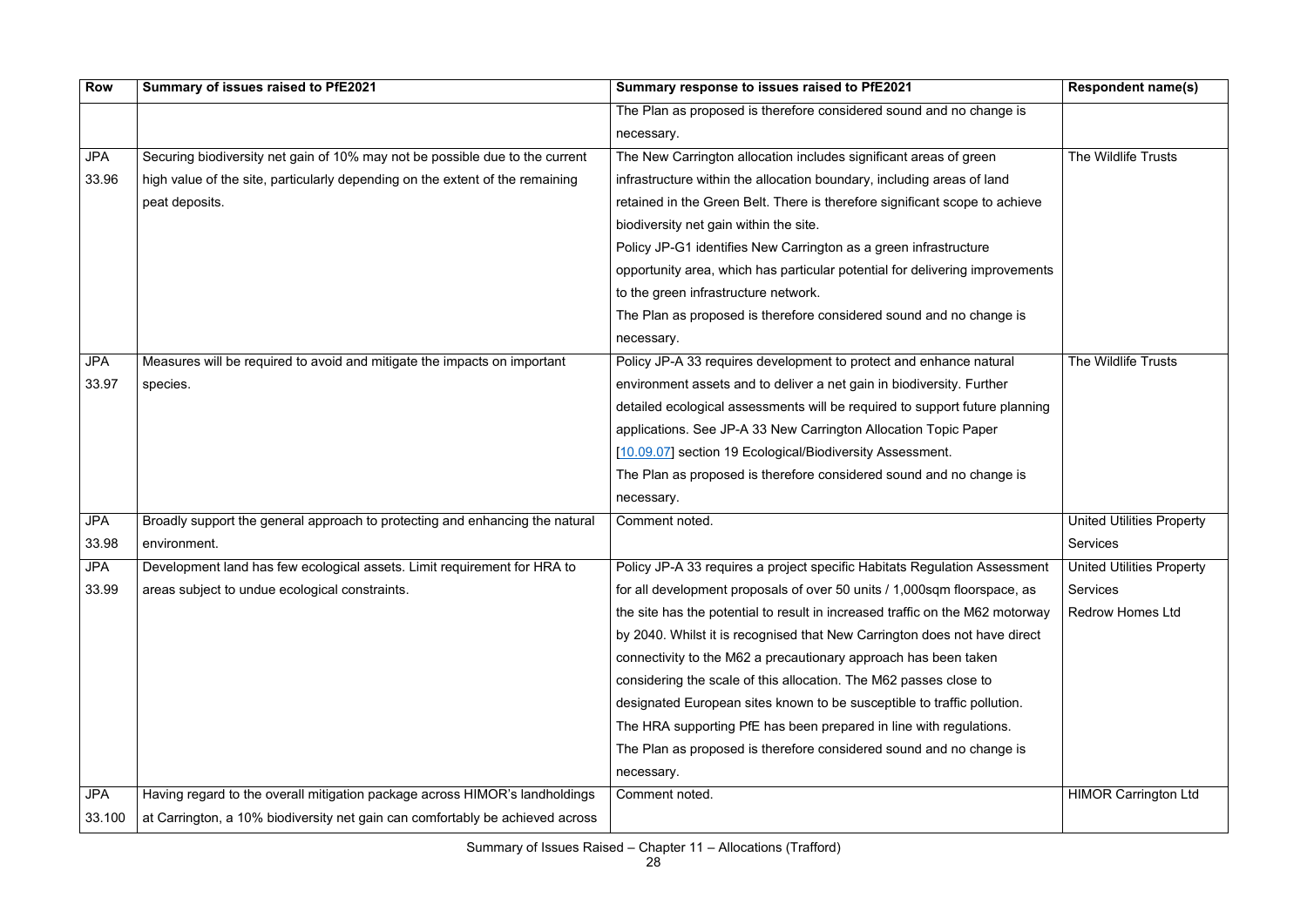| <b>Row</b> | Summary of issues raised to PfE2021                                             | Summary response to issues raised to PfE2021                                  | <b>Respondent name(s)</b>     |
|------------|---------------------------------------------------------------------------------|-------------------------------------------------------------------------------|-------------------------------|
|            | the site with the development of the additional parcels, through retention and  |                                                                               |                               |
|            | enhancement of other important ecological assets and the creation of new        |                                                                               |                               |
|            | habitats.                                                                       |                                                                               |                               |
| <b>JPA</b> | The criteria around Biodiversity Net Gain should take into consideration each   | Biodiversity Net Gain is a statutory national requirement set out in the      | <b>Redrow Homes Ltd</b>       |
| 33.101     | site's physical and natural features and assess each site on a case by case     | Environment Act 2021.                                                         |                               |
|            | basis allowing for offsite mitigation if required. BNG also places additional   | The PfE Strategic Viability Assessment [03.03.01] took account of the costs   |                               |
|            | financial burdens on developments which needs to be acknowledged as part of     | associated with biodiversity net gain (see para 11, pg 4).                    |                               |
|            | a viability review. Alternative wording has been provided.                      | In line with NPPF it will be assumed that planning applications which         |                               |
|            |                                                                                 | comply with the adopted PfE will be viable, however NPPF 58 also allows       |                               |
|            |                                                                                 | for applicants to demonstrate whether particular circumstances justify the    |                               |
|            |                                                                                 | need for a viability assessment at the application stage.                     |                               |
|            |                                                                                 | The Plan as proposed is therefore considered sound and no change is           |                               |
|            |                                                                                 | necessary.                                                                    |                               |
| <b>JPA</b> | Criteria 34 on BNG is already a requirement of Policy JP-G 9 and so should be   | The allocation will be required to deliver a clear and measurable net gain in | Peel Land and Property        |
| 33.102     | removed.                                                                        | biodiversity. Appropriate assessment will be carried out through the          | <b>Group Management</b>       |
|            |                                                                                 | planning application process. Details can be found on section 19              | Limited                       |
|            |                                                                                 | (Ecological/Biodiversity Assessment, para. 19.8) of the JPA33 New             |                               |
|            |                                                                                 | Carrington Allocation Topic Paper [10.09.07].                                 |                               |
|            |                                                                                 | Biodiversity net gain is also a requirement of Policy JP-G9 and the           |                               |
|            |                                                                                 | allocation policy is consistent with this.                                    |                               |
|            |                                                                                 | The plan should be read as a whole.                                           |                               |
|            |                                                                                 | The Plan as proposed is therefore considered sound and no change is           |                               |
|            |                                                                                 | necessary.                                                                    |                               |
| <b>JPA</b> | Significant objection to the loss of mossland, respondents considered that this | The proposed New Carrington allocation will provide family and affordable     | <b>Grenville Jones</b>        |
| 33.103     | should be retained for its biodiversity value and as a carbon store. The exact  | homes in a strategically important location which could deliver significant   | Susan Sollazzi                |
|            | area of peat that remains needs to be established to understand the potential   | regeneration benefits to the area. The harmful impacts of this development    | <b>CPRE</b>                   |
|            | impacts on the climate.                                                         | are considered to be offset by the provision of a significant area of green   | The Wildlife Trusts           |
|            |                                                                                 | space within the allocation – this relates to both the Green Belt through the | <b>Woodford Neighbourhood</b> |
|            |                                                                                 | centre of the site, as well as the strategic green spaces at Sale West.       | Forum                         |
|            |                                                                                 | Policy JP-A 33 (criterion 33) requires the restoration and creation of        | <b>Friends of Carrington</b>  |
|            |                                                                                 | wetland areas within the site.                                                | Moss                          |
|            |                                                                                 |                                                                               | Lorraine Eagling              |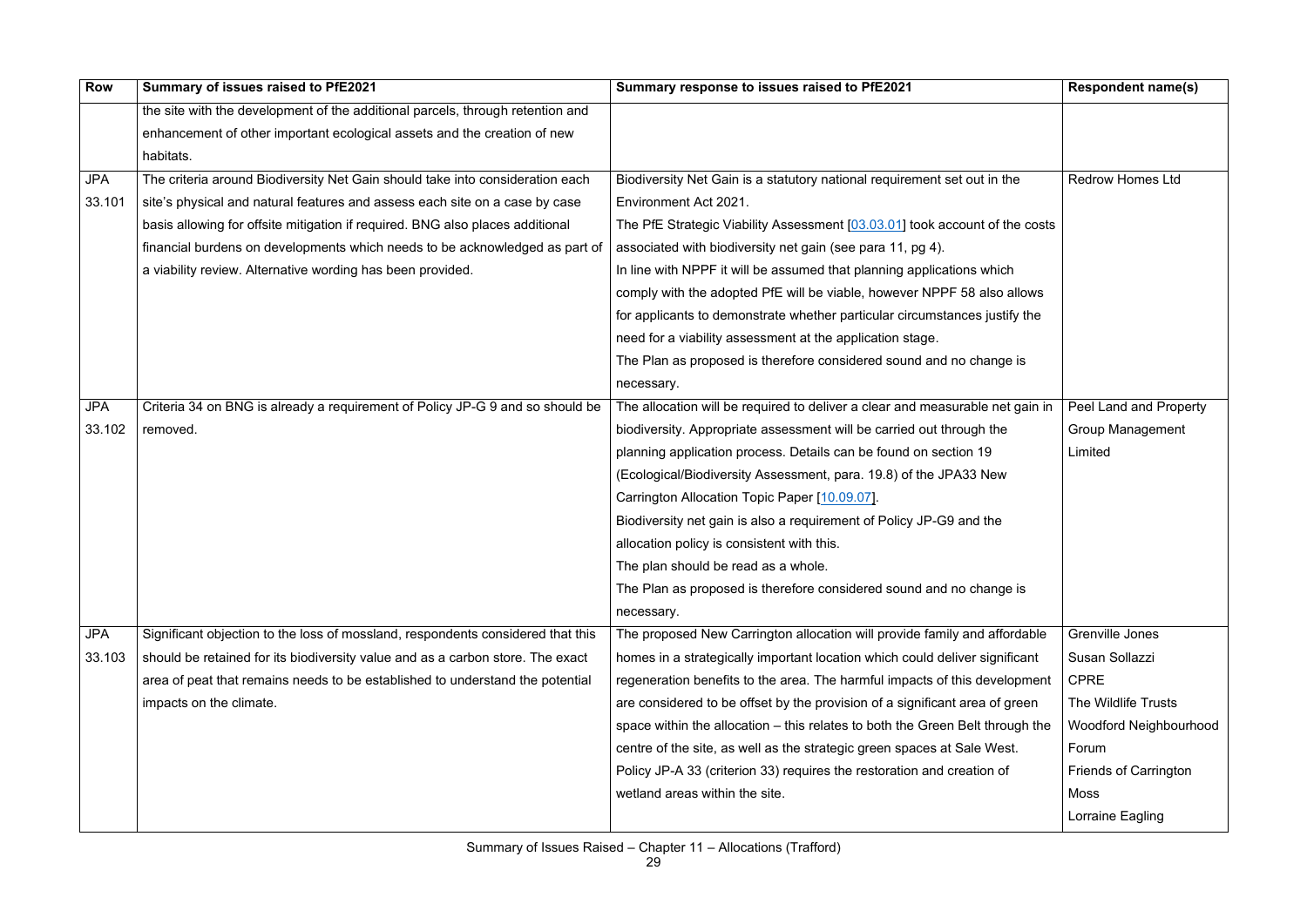| <b>Row</b> | Summary of issues raised to PfE2021                                               | Summary response to issues raised to PfE2021                                  | <b>Respondent name(s)</b>        |
|------------|-----------------------------------------------------------------------------------|-------------------------------------------------------------------------------|----------------------------------|
|            |                                                                                   | Further work will be required to assess the depth and extent of any peat      | <b>Edward Beckmann</b>           |
|            |                                                                                   | within the site, to ensure that the most valuable areas are retained as part  | Alan Meredith                    |
|            |                                                                                   | of the wider green infrastructure strategy. The findings of this will then    | <b>Thomas Shrubsole</b>          |
|            |                                                                                   | inform the detailed Masterplan.                                               | <b>Greater Manchester Bird</b>   |
|            |                                                                                   | Trafford Council will continue to work with partners including the Lancashire | <b>Recording Group</b>           |
|            |                                                                                   | Wildlife Trust and Natural England to look at opportunities at New            | <b>Steven Bowater</b>            |
|            |                                                                                   | Carrington in relation to the GM Wetlands Nature Improvement Area.            | <b>Natural England</b>           |
|            |                                                                                   | Policy JP-G4 outlines the importance of mossland for their habitats and       |                                  |
|            |                                                                                   | wider landscape. There is a strong emphasis in the Plan on their retention    |                                  |
|            |                                                                                   | and improvement.                                                              |                                  |
|            |                                                                                   | The Plan as proposed is therefore considered sound and no change is           |                                  |
|            |                                                                                   | necessary.                                                                    |                                  |
|            | <b>Green Infrastructure</b>                                                       |                                                                               |                                  |
| <b>JPA</b> | Concern about the loss of green infrastructure                                    | Policy JP-A 33 requires significant areas of open and accessible green        | Daniel McCann                    |
| 33.104     |                                                                                   | space to be provided throughout the allocation, as well as the retention and  | <b>Friends of Carrington</b>     |
|            |                                                                                   | enhancement of wildlife corridors and stepping stone habitats.                | Moss                             |
|            |                                                                                   | The policies in Chapter 8 'Greener GM' will also apply to the New             | <b>William Bowdren</b>           |
|            |                                                                                   | Carrington site, which include requirements relating to green infrastructure. | <b>Vicky Harper</b>              |
|            |                                                                                   | The New Carrington Masterplan [10.09.06], Section 4.3 also sets out the       |                                  |
|            |                                                                                   | location and extent of strategic open spaces proposed and helps to            |                                  |
|            |                                                                                   | illustrate the contextual relationship between open space, development and    |                                  |
|            |                                                                                   | the existing communities.                                                     |                                  |
|            |                                                                                   | The Plan as proposed is therefore considered sound and no change is           |                                  |
|            |                                                                                   | necessary.                                                                    |                                  |
| <b>JPA</b> | Identification of significant Green Infrastructure within the development land is | Policy JP-A 33 identifies Strategic Green Spaces within the allocation – see  | <b>United Utilities Property</b> |
| 33.105     | disproportionate and unjustified.                                                 | PfE picture 11.48. These areas reflects the existing woodland and network     | <b>Services</b>                  |
|            |                                                                                   | of formal and informal footpaths through these areas. The areas identified    |                                  |
|            |                                                                                   | will ensure a balance between new development, as well as the retention of    |                                  |
|            |                                                                                   | existing green spaces.                                                        |                                  |
|            |                                                                                   | See Section 4.3 'Green Infrastructure' of the New Carrington Masterplan       |                                  |
|            |                                                                                   | [10.09.06]. This sets out the indicative location and extent of the proposed  |                                  |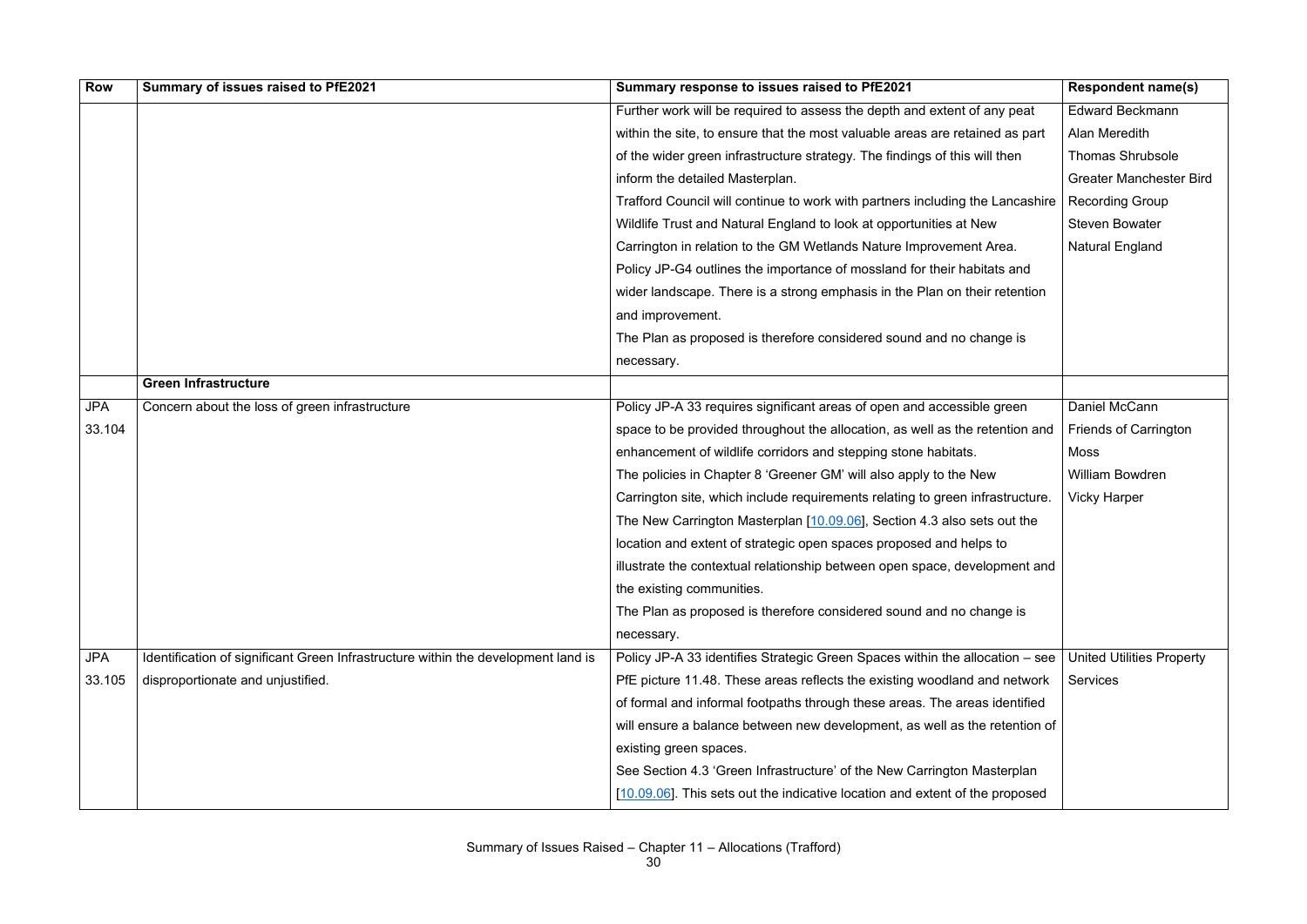| <b>Row</b> | Summary of issues raised to PfE2021                                                | Summary response to issues raised to PfE2021                                     | <b>Respondent name(s)</b>        |
|------------|------------------------------------------------------------------------------------|----------------------------------------------------------------------------------|----------------------------------|
|            |                                                                                    | strategic green spaces and illustrates the contextual relationship between       |                                  |
|            |                                                                                    | open space, development and existing communities.                                |                                  |
|            |                                                                                    | The Plan as proposed is therefore considered sound and no change is              |                                  |
|            |                                                                                    | necessary.                                                                       |                                  |
| <b>JPA</b> | More green corridors should be shown within the development area which             | Policy JP-A 33 requires significant areas of open and accessible green           | S Edwards                        |
| 33.106     | protect existing infrastructure and enhance the area. Green edges to the           | space to be provided throughout the allocation, as well as the retention and     |                                  |
|            | existing developed areas should be retained.                                       | enhancement of wildlife corridors and stepping stone habitats. It would be       |                                  |
|            | The green areas shown in the New Carrington Masterplan should be shown on          | inappropriate to show all green infrastructure / green spaces on the PfE         |                                  |
|            | the New Carrington Policy Plan in PfE.                                             | New Carrington Policy Map (Picture 11.48) as this is a high level plan.          |                                  |
|            |                                                                                    | Further detail relating to green infrastructure will be required at the planning |                                  |
|            |                                                                                    | application stage.                                                               |                                  |
|            |                                                                                    | The Plan as proposed is therefore considered sound and no change is              |                                  |
|            |                                                                                    | necessary.                                                                       |                                  |
| <b>JPA</b> | Broadly support the general approach to delivering green infrastructure.           | Comment noted.                                                                   | <b>United Utilities Property</b> |
| 33.107     |                                                                                    |                                                                                  | <b>Services</b>                  |
| <b>JPA</b> | Allocation conflicts with JP-G2 as part of site is within PfE Green Infrastructure | Policy JP-G2 identifies New Carrington as a Green Infrastructure                 | The Wildlife Trusts              |
| 33.108     | network.                                                                           | Opportunity Area and it has the potential to deliver significant                 |                                  |
|            |                                                                                    | improvements to the green infrastructure network, This will be achieved          |                                  |
|            |                                                                                    | alongside the development, noting the significant 'open' areas which will        |                                  |
|            |                                                                                    | remain undeveloped within the New Carrington allocation. See JP-A 33             |                                  |
|            |                                                                                    | New Carrington Allocation Topic Paper [10.09.07] Section 16 (Green               |                                  |
|            |                                                                                    | Infrastructure).                                                                 |                                  |
|            |                                                                                    | The Plan as proposed is therefore considered sound and no change is              |                                  |
|            |                                                                                    | necessary.                                                                       |                                  |
| <b>JPA</b> | No indication of how the quality of the green infrastructure will be measured.     | Policy JP-A 33 alongside policies in Chapter 8 'Greener GM' sets the high        | <b>Friends of Carrington</b>     |
| 33.109     |                                                                                    | level requirements in relation to green infrastructure. Further detail will be   | Moss                             |
|            |                                                                                    | provided in the Trafford Local Plan, as well as at detailed planning             |                                  |
|            |                                                                                    | application stage.                                                               |                                  |
|            |                                                                                    | Monitoring processes will relate to the Local Plan monitoring framework.         |                                  |
|            |                                                                                    | The Plan as proposed is therefore considered sound and no change is              |                                  |
|            |                                                                                    | necessary.                                                                       |                                  |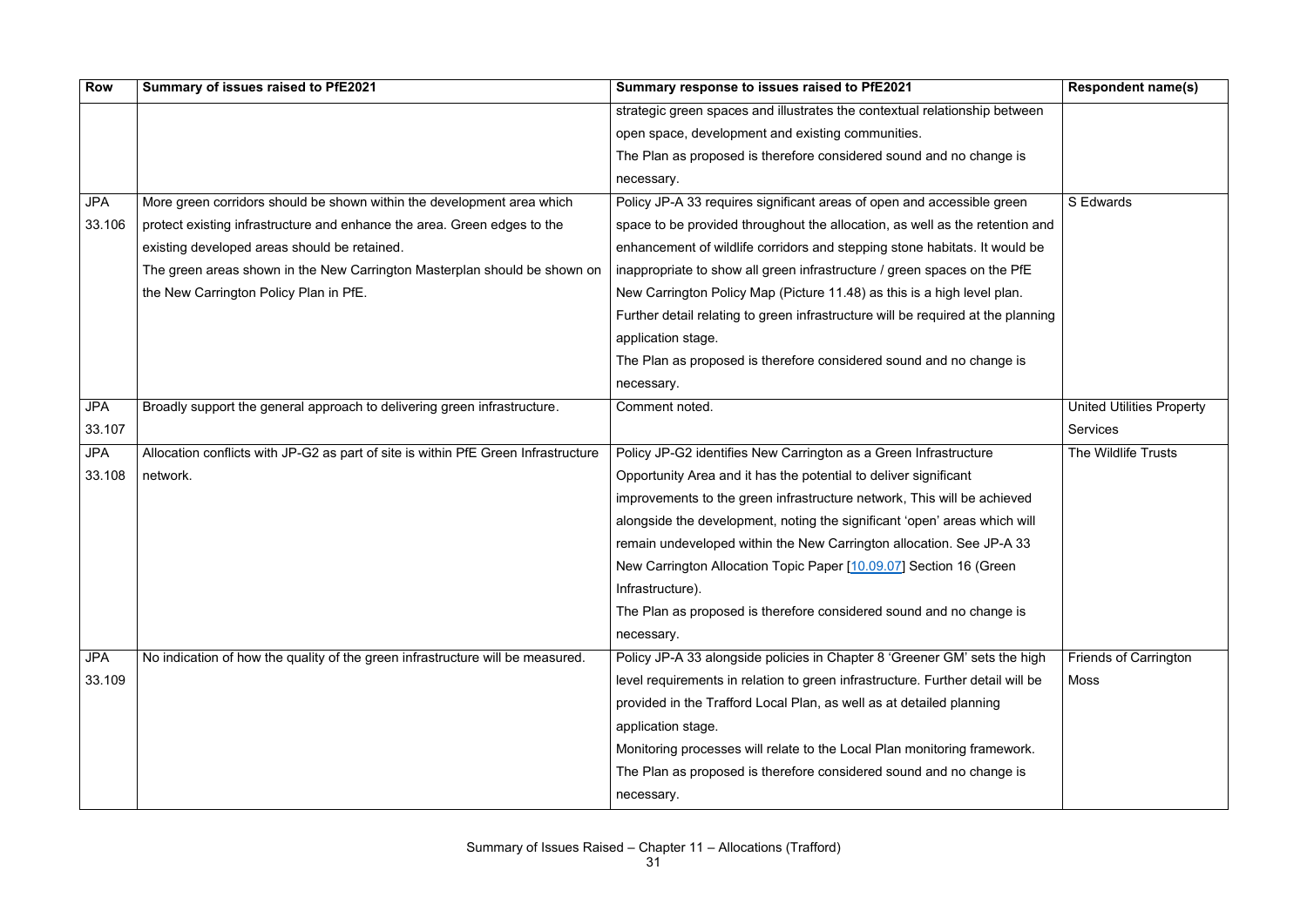| Row        | Summary of issues raised to PfE2021                                            | Summary response to issues raised to PfE2021                                   | <b>Respondent name(s)</b>    |
|------------|--------------------------------------------------------------------------------|--------------------------------------------------------------------------------|------------------------------|
| <b>JPA</b> | Support that New Carrington has been identified as a Green Infrastructure      | Comment noted.                                                                 | <b>Friends of Carrington</b> |
| 33.110     | Opportunity Area.                                                              |                                                                                | <b>Moss</b>                  |
| <b>JPA</b> | Green Infrastructure area along the Manchester Ship Canal in the Masterplan    | Policy JP-A 33 seeks to protect and enhance the habitats and corridors         | Peel Land and Property       |
| 33.111     | is not appropriately justified - it should be employment use.                  | along the Manchester Ship Canal which includes the land interest of Peel       | <b>Group Management</b>      |
|            |                                                                                | Land & Property. Including further detail would not be appropriate for a       | Limited                      |
|            |                                                                                | strategic plan and therefore no change is required.                            |                              |
|            |                                                                                | The New Carrington Masterplan shows an indicative green infrastructure         |                              |
|            |                                                                                | corridor along the Manchester Ship Canal [10.09.06].                           |                              |
|            |                                                                                | The land adjacent to the Manchester Ship Canal is identified on the JP-A       |                              |
|            |                                                                                | 33 Policy Plan (Picture 11.48) as 'Local Plan' and it will therefore be        |                              |
|            |                                                                                | reviewed as part of the Local Plan process. The site is not currently in the   |                              |
|            |                                                                                | Green Belt.                                                                    |                              |
|            |                                                                                | The Plan as proposed is therefore considered sound and no change is            |                              |
|            |                                                                                | necessary.                                                                     |                              |
| <b>JPA</b> | Give clear indication of how all aspects of development will be delivered      | As set out in Policy JP-A 33 a more detailed development and                   | <b>Friends of Carrington</b> |
| 33.112     | including green infrastructure and ecosystem services.                         | infrastructure phasing plan will be required as part of the Masterplan / SPD.  | <b>Moss</b>                  |
|            |                                                                                | This will indicate how aspects of the development will be delivered            |                              |
|            |                                                                                | including green infrastructure and ecosystem services.                         |                              |
|            |                                                                                | The Plan as proposed is therefore considered sound and no change is            |                              |
|            |                                                                                | necessary.                                                                     |                              |
|            | Open space                                                                     |                                                                                |                              |
| <b>JPA</b> | More weight needs to be given to the impact of development on existing sport   | Policy JP-A 33 requires development to provide a range of types and sizes      | <b>Friends of Carrington</b> |
| 33.113     | and recreation facilities.                                                     | of open space in accordance with Trafford Council's open space and             | Moss                         |
|            |                                                                                | outdoor sport policies. Any impact on existing sport and recreation facilities |                              |
|            |                                                                                | will be assessed as part of the Masterplan/ SPD and future planning            |                              |
|            |                                                                                | applications. See JP-A 33 New Carrington Allocation Topic Paper                |                              |
|            |                                                                                | $[10.09.07]$ section 17 (Recreation).                                          |                              |
|            |                                                                                | The Plan as proposed is therefore considered sound and no change is            |                              |
|            |                                                                                | necessary.                                                                     |                              |
| <b>JPA</b> | Public open space and green infrastructure provision will be incorporated into | Comment noted.                                                                 | <b>Redrow Homes Ltd</b>      |
| 33.114     | residential development on the Warburton Lane site.                            |                                                                                |                              |
|            | Landscape:                                                                     |                                                                                |                              |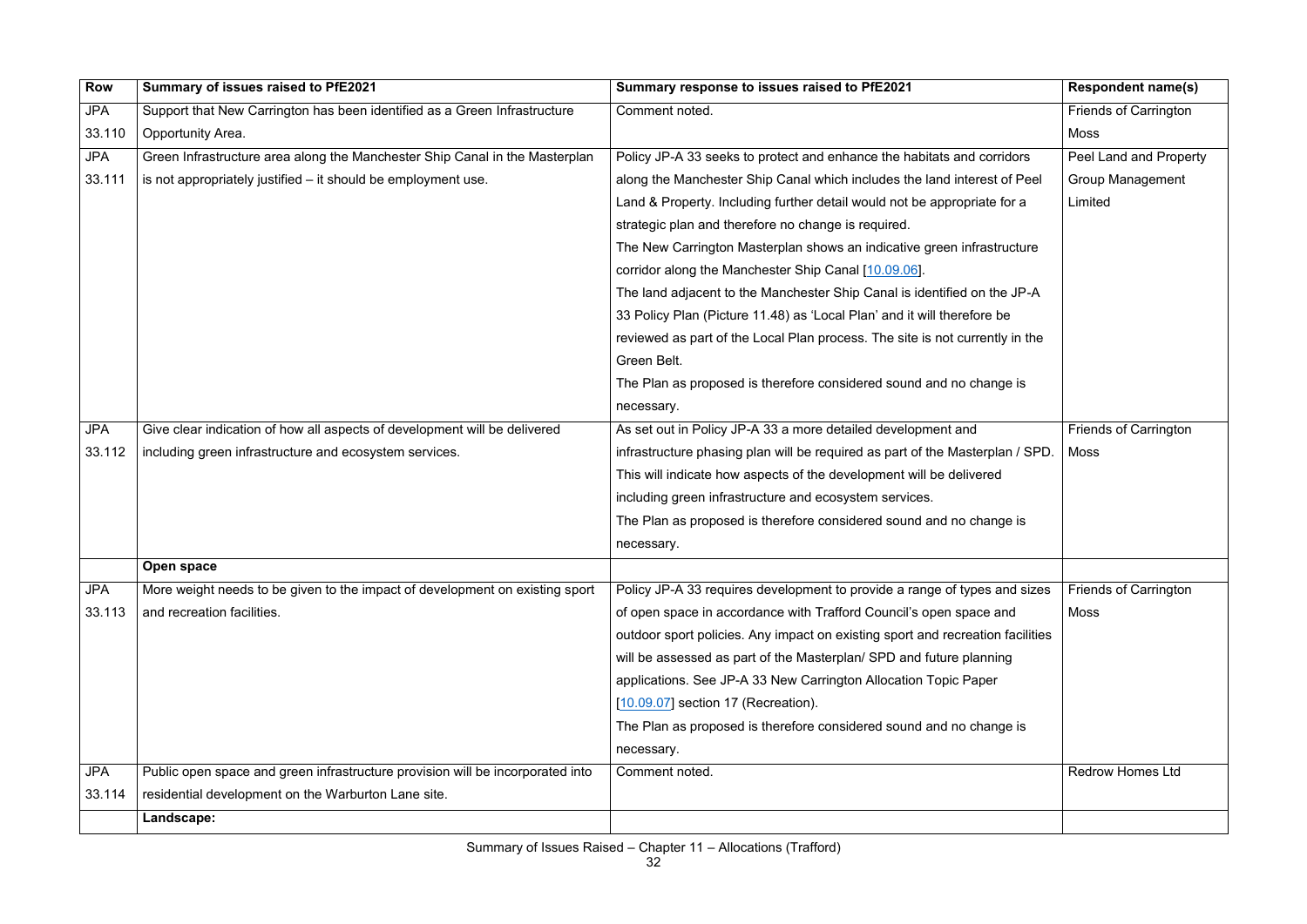| <b>Row</b> | Summary of issues raised to PfE2021                                              | Summary response to issues raised to PfE2021                                 | <b>Respondent name(s)</b>    |
|------------|----------------------------------------------------------------------------------|------------------------------------------------------------------------------|------------------------------|
| <b>JPA</b> | Concern about the landscape impact of the development. Much of the site is       | The New Carrington Masterplan [10.09.06] has identified a number of          | <b>Friends of Carrington</b> |
| 33.115     | currently open countryside.                                                      | proposals for the protection and enhancement of landscape character in       | <b>Moss</b>                  |
|            |                                                                                  | the allocation, taking into account the Greater Manchester Landscape         | <b>Edward Beckmann</b>       |
|            |                                                                                  | Character and Sensitivity Assessment 2018.                                   | Lorraine Eagling             |
|            |                                                                                  | See JP-A 33 New Carrington Allocation Topic Paper [10.09.07], Section 18     |                              |
|            |                                                                                  | Landscape.                                                                   |                              |
|            |                                                                                  | The Plan as proposed is therefore considered sound and no change is          |                              |
|            |                                                                                  | necessary.                                                                   |                              |
| <b>JPA</b> | Support that local landscape character will be conserved and enhanced.           | Comment noted.                                                               | <b>Friends of Carrington</b> |
| 33.116     |                                                                                  |                                                                              | <b>Moss</b>                  |
| <b>JPA</b> | Objects to the extent to which 'substantial' landscape buffers can be provided,  | Policy JP-A 33 requires appropriate landscape buffers across the site and a  | <b>Redrow Homes Ltd</b>      |
| 33.117     | consider that this is a matter for detailed design. Alternative wording has been | substantial landscape buffer along the southern boundary of the Warburton    |                              |
|            | provided.                                                                        | Lane development parcels, to mitigate the impact on the rural landscape to   |                              |
|            |                                                                                  | the south. The detail will be determined in the Masterplan/ SPD and/or       |                              |
|            |                                                                                  | through planning applications.                                               |                              |
|            |                                                                                  | See New Carrington Topic Paper [10.09.07], Section 28.10 on the              |                              |
|            |                                                                                  | Warburton Lane Character Area.                                               |                              |
|            |                                                                                  | The Plan as proposed is therefore considered sound and no change is          |                              |
|            |                                                                                  | necessary.                                                                   |                              |
| <b>JPA</b> | More detail needed on how tree belts and the rides will be impacted.             | Policy JP-A 33 requires development to retain important landscape            | <b>Friends of Carrington</b> |
| 33.118     |                                                                                  | features – including the rides and tree belts. The New Carrington            | <b>Moss</b>                  |
|            |                                                                                  | Masterplan $[10.09.06]$ identifies the rides and existing tree belts as key  |                              |
|            |                                                                                  | features which should be retained, where possible                            |                              |
|            |                                                                                  | Further details will be set out in the future masterplan /SPD and as part of |                              |
|            |                                                                                  | future planning applications.                                                |                              |
|            |                                                                                  | The Plan as proposed is therefore considered sound and no change is          |                              |
|            |                                                                                  | necessary.                                                                   |                              |
| <b>JPA</b> | Object to references made to Warburton Deer Park in Criterion 38 on              | The reference to Warburton Deer Park in the policy reflects the evidence     | <b>Redrow Homes Ltd</b>      |
| 33.119     | landscape character. Alternative wording has been provided.                      | base – see JPA33 Historic Environment Assessment [10.09.01].                 |                              |
|            |                                                                                  | Development is required to conserve and enhance local landscape              |                              |
|            |                                                                                  | character include the setting of Warburton Deer Park.                        |                              |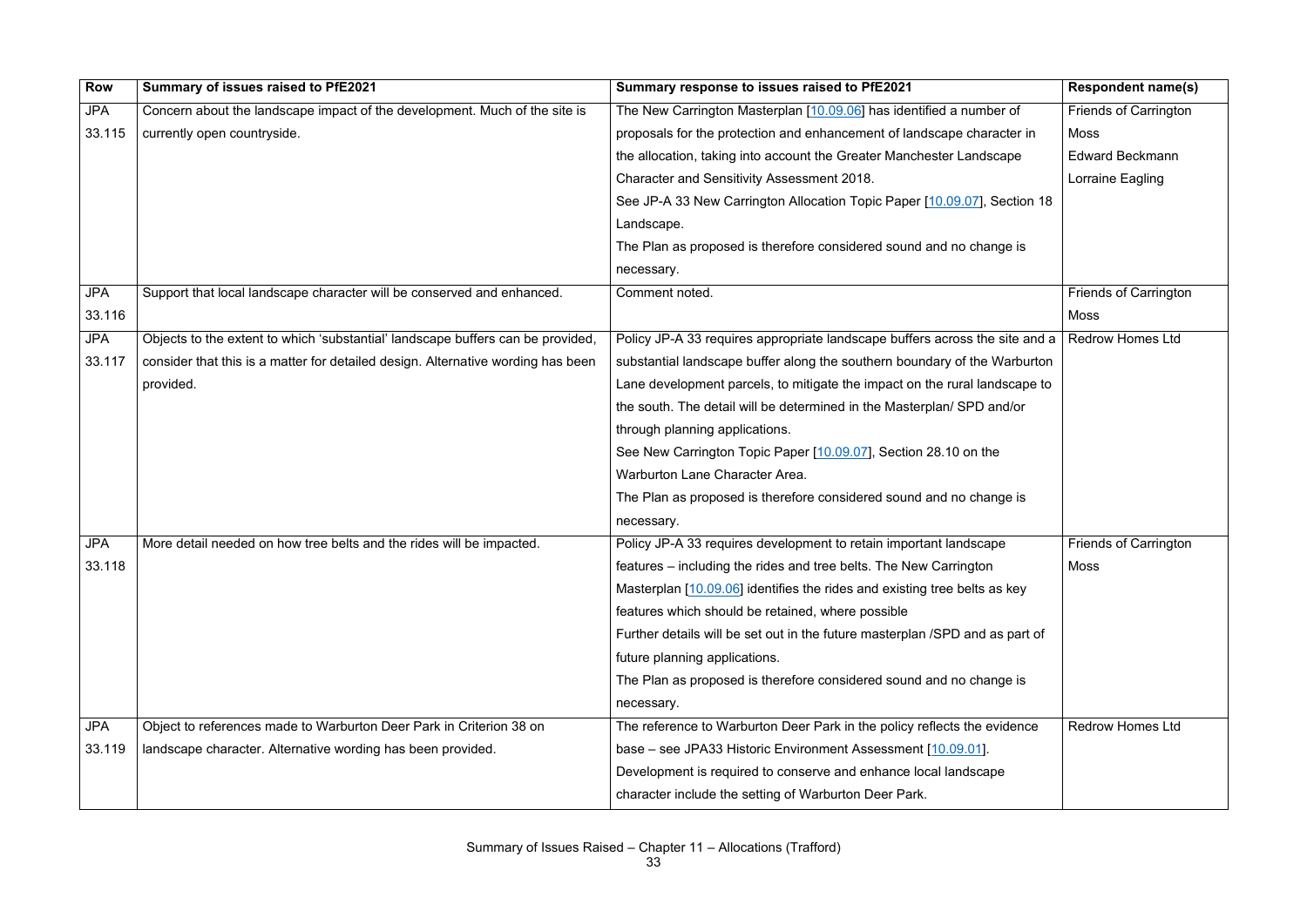| <b>Row</b> | Summary of issues raised to PfE2021                               | Summary response to issues raised to PfE2021                                 | <b>Respondent name(s)</b>    |
|------------|-------------------------------------------------------------------|------------------------------------------------------------------------------|------------------------------|
|            |                                                                   | The Plan as proposed is therefore considered sound and no change is          |                              |
|            |                                                                   | necessary.                                                                   |                              |
|            | <b>COMAH zones</b>                                                |                                                                              |                              |
| <b>JPA</b> | Negligent to increase numbers who might need to be evacuated from | The HSE COMAH zones have been taken into account in the New                  | <b>Friends of Carrington</b> |
| 33.120     | hazardous installations.                                          | Carrington Masterplan and this has informed the proposed uses and            | Moss                         |
|            |                                                                   | development quantum for these areas. Residential development has not         |                              |
|            |                                                                   | been identified in areas where this would be an inappropriate use. See JP-   |                              |
|            |                                                                   | A 33 New Carrington Allocation Topic Paper [10.09.07] - section              |                              |
|            |                                                                   | Hazardous Installations 13.3-13.5. The HSE has also been consulted on        |                              |
|            |                                                                   | the New Carrington development site and will continue to be involved in      |                              |
|            |                                                                   | future Masterplanning / planning applications.                               |                              |
|            |                                                                   | The Plan as proposed is therefore considered sound and no change is          |                              |
|            |                                                                   | necessary.                                                                   |                              |
|            | <b>Agricultural land</b>                                          |                                                                              |                              |
| <b>JPA</b> | Object to loss of agricultural land.                              | The PfE seeks to make the most efficient use of land and thereby minimise    | Daniel McCann                |
| 33.121     |                                                                   | the amount of land outside of the existing urban area which is needed for    | <b>William Bowdren</b>       |
|            |                                                                   | development. Policy JP-G9, paragraph 8.53 recognises that while              |                              |
|            |                                                                   | development would ordinarily be directed away from valuable soils, given     |                              |
|            |                                                                   | the overall scale of development that needs to be accommodated, a limited    |                              |
|            |                                                                   | amount of development on higher grade agricultural land is necessary.        |                              |
|            |                                                                   | The plan should be read as a whole.                                          |                              |
|            |                                                                   | The Plan as proposed is therefore considered sound and no change is          |                              |
|            |                                                                   | necessary.                                                                   |                              |
| <b>JPA</b> | Significant impact on stabling and livery services.               | Any impact on stabling and livery services will be considered as part of the | <b>Friends of Carrington</b> |
| 33.122     |                                                                   | Masterplan/ SPD and through specific planning applications. The exclusion    | Moss                         |
|            |                                                                   | of these areas from the development parcel areas will not impact on the      |                              |
|            |                                                                   | delivery of the overall site.                                                |                              |
|            |                                                                   | The Plan as proposed is therefore considered sound and no change is          |                              |
|            |                                                                   | necessary.                                                                   |                              |
|            | <b>Climate Change</b>                                             |                                                                              |                              |
|            |                                                                   |                                                                              |                              |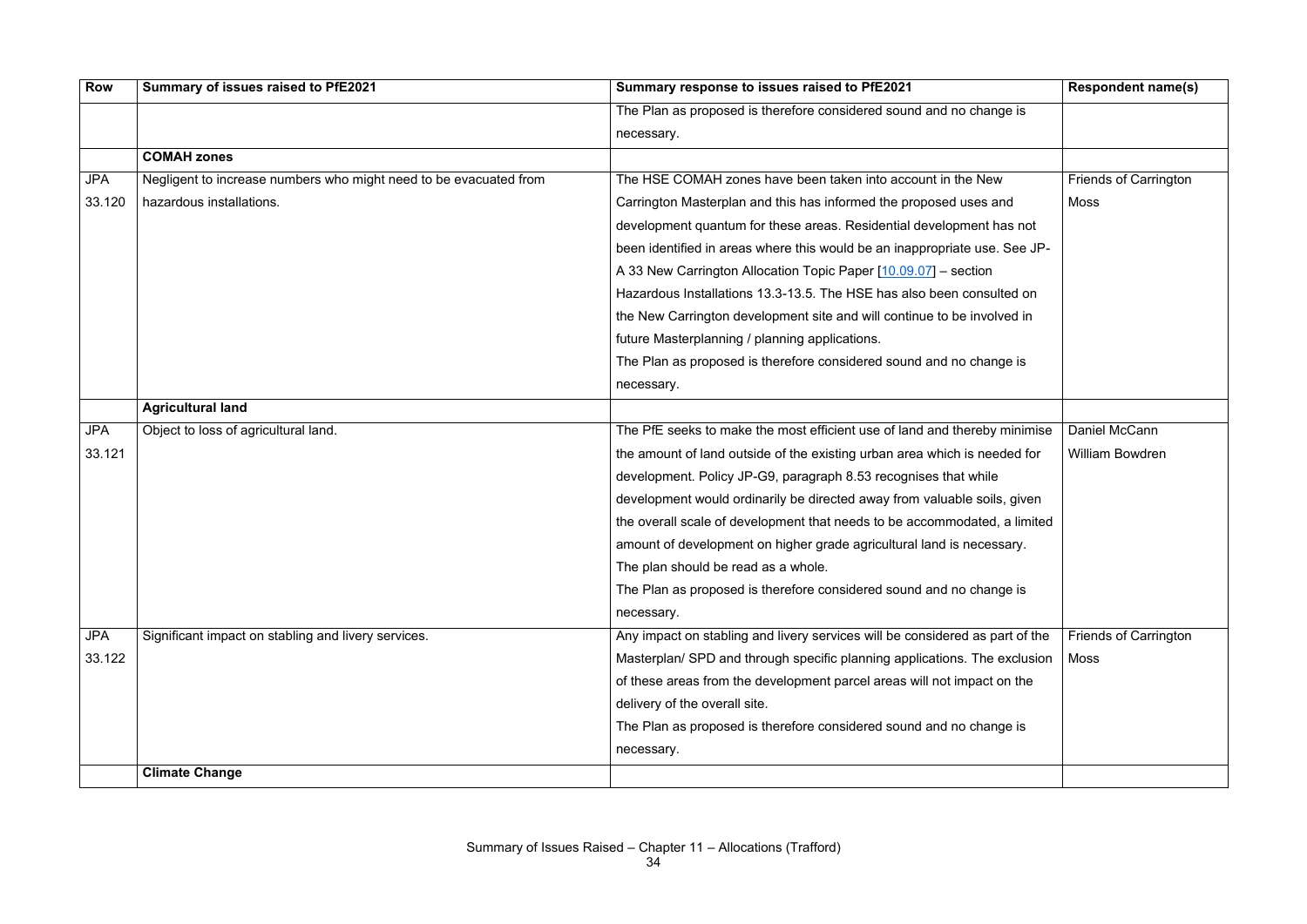| <b>Row</b> | Summary of issues raised to PfE2021                                                 | Summary response to issues raised to PfE2021                                   | <b>Respondent name(s)</b>        |
|------------|-------------------------------------------------------------------------------------|--------------------------------------------------------------------------------|----------------------------------|
| <b>JPA</b> | Development shall add to global warming and it goes against the declaration of      | The PfE Integrated Assessment (IA) document reviewed how the proposed          | Grenville Jones                  |
| 33.123     | a climate emergency and aim to be carbon neutral. Further information is            | allocations could impact upon the environment, economy, local                  | Daniel McCann                    |
|            | required on how development has been assessed to take this into account.            | communities, equality and public health against IA objectives and various      | <b>Mark Priestner</b>            |
|            |                                                                                     | mitigations / policy requirements have been included in Policy JP-A 33. See    | <b>Friends of Carrington</b>     |
|            |                                                                                     | PfE Integrated Assessment [02.01.02].                                          | Moss                             |
|            |                                                                                     | Trafford Council's Validation Planning Checklist June 2021 requires            | <b>Paul Roebuck</b>              |
|            |                                                                                     | applications for major development to submit a Carbon Budget Statement         | <b>Michael Reeve</b>             |
|            |                                                                                     | outlining outline the measures to be implemented by developers to ensure       | Hannah Nightingale               |
|            |                                                                                     | the development proposed reduces gross CO2 emissions.                          | <b>Woodford Neighbourhood</b>    |
|            |                                                                                     | Further assessments and evidence pertaining to climate change and new          | Forum                            |
|            |                                                                                     | development will be set out in Trafford's Local Plan.                          |                                  |
|            |                                                                                     | The Plan as proposed is therefore considered sound and no change is            |                                  |
|            |                                                                                     | necessary.                                                                     |                                  |
| <b>JPA</b> | Measures relating to renewable energy should be delivered subject to viability      | Policy JP-S 2 'Carbon and Energy' seeks to deliver a carbon neutral            | <b>United Utilities Property</b> |
| 33.124     | considerations.                                                                     | Greater Manchester no later than 2038 and the allocations will be expected     | <b>Services</b>                  |
|            |                                                                                     | to play a key role in this. The carbon neutral target will be achieved through | <b>Redrow Homes Ltd</b>          |
|            |                                                                                     | a range of measures, including renewable energy,                               |                                  |
|            |                                                                                     | The proposed modification is not considered necessary. A strategic viability   |                                  |
|            |                                                                                     | assessment, [03.01.01] has been published alongside the PfE Plan. In line      |                                  |
|            |                                                                                     | with NPPF it will be assumed that planning applications which comply with      |                                  |
|            |                                                                                     | the adopted PfE will be viable, however NPPF 58 also allows for applicants     |                                  |
|            |                                                                                     | to demonstrate whether particular circumstances justify the need for a         |                                  |
|            |                                                                                     | viability assessment at the application stage                                  |                                  |
|            |                                                                                     | The Plan as proposed is therefore considered sound and no change is            |                                  |
|            |                                                                                     | necessary.                                                                     |                                  |
| <b>JPA</b> | Broadly welcome the approach to utilities, environmental protection and             | Comment noted.                                                                 | <b>United Utilities Property</b> |
| 33.125     | climate change.                                                                     |                                                                                | <b>Services</b>                  |
| <b>JPA</b> | HIMOR is fully committed to ensuring that the proposed development of New           | Comment noted.                                                                 | <b>HIMOR Carrington Ltd</b>      |
| 33.126     | Carrington is a net zero development (or close to net-zero as is possible) and      |                                                                                |                                  |
|            | content for it to remain as part of the site-specific policy.                       |                                                                                |                                  |
| <b>JPA</b> | The requirement to provide this infrastructure including electric vehicle           | Allowing provision for electric vehicle charge points is a requirement of the  | <b>Redrow Homes Ltd</b>          |
| 33.127     | charging points is not allowed for in the PfE site specific viability appraisal and | NPPF (para 112) and this is also identified in JP-A 33. A strategic viability  |                                  |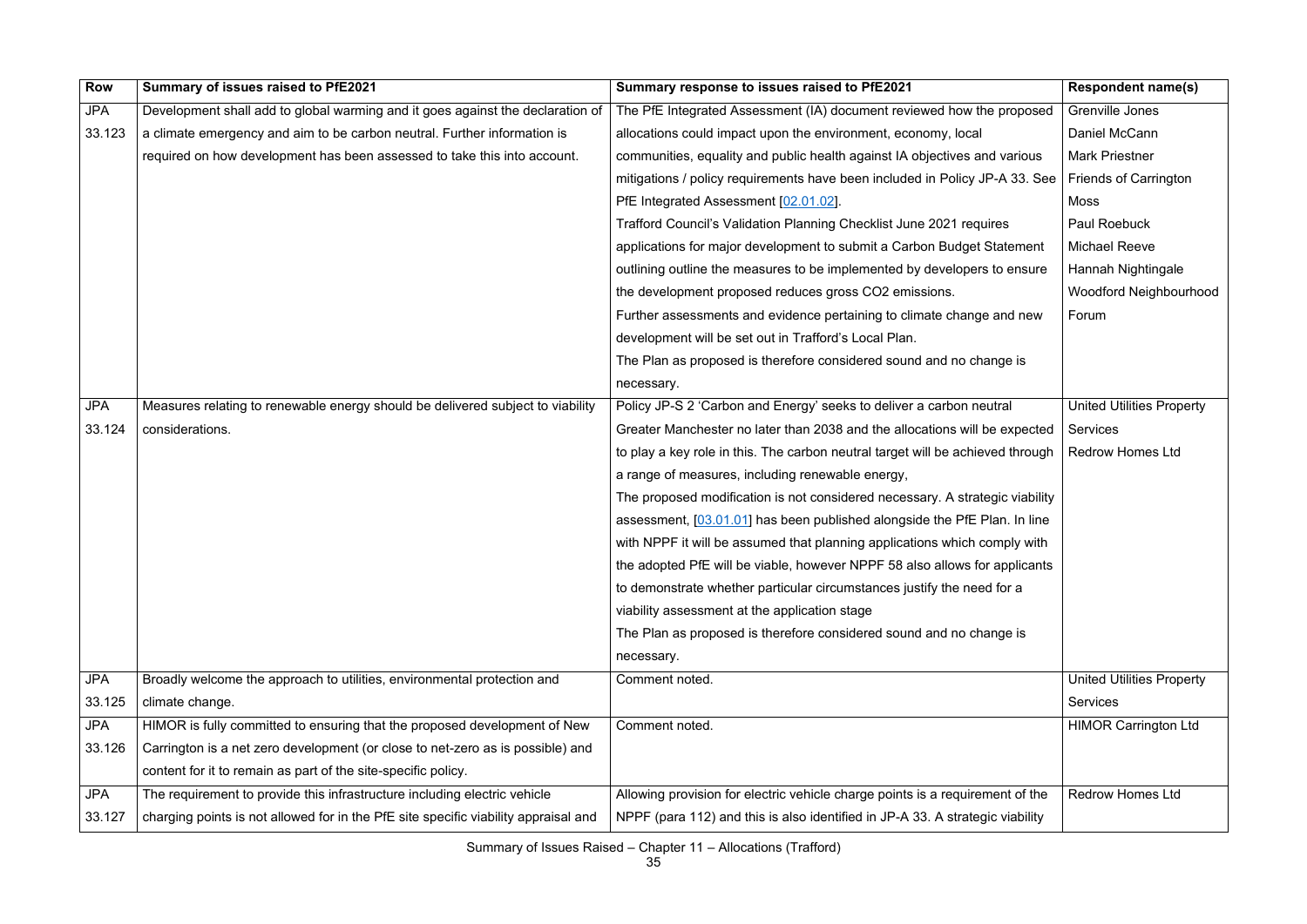| <b>Row</b> | Summary of issues raised to PfE2021                                              | Summary response to issues raised to PfE2021                                    | <b>Respondent name(s)</b>    |
|------------|----------------------------------------------------------------------------------|---------------------------------------------------------------------------------|------------------------------|
|            | it is thus not justified in evidence as being deliverable. Criteria 48 should be | assessment, $[03.01.01 - 03.01.04]$ has been published alongside the PfE        |                              |
|            | removed.                                                                         | Plan which has taken into account the cost of electric charge points.           |                              |
|            |                                                                                  | In line with NPPF it will be assumed that planning applications which           |                              |
|            |                                                                                  | comply with the adopted PfE will be viable, however NPPF 58 also allows         |                              |
|            |                                                                                  | for applicants to demonstrate whether particular circumstances justify the      |                              |
|            |                                                                                  | need for a viability assessment at the application stage.                       |                              |
|            |                                                                                  | The Plan as proposed is therefore considered sound and no change is             |                              |
|            |                                                                                  | necessary.                                                                      |                              |
|            | <b>Air Quality</b>                                                               |                                                                                 |                              |
| <b>JPA</b> | Development, including the proposed new roads, will have a negative impact       | Policy JP-S 6 sets out a comprehensive range of measures to support             | Grenville Jones              |
| 33.128     | on air quality.                                                                  | improvements in air quality and any development at New Carrington will          | Daniel McCann                |
|            |                                                                                  | need to be in accordance with this policy.                                      | <b>Friends of Carrington</b> |
|            |                                                                                  | The Integrated Assessment [02.01.02] for the New Carrington site indicated      | Moss                         |
|            |                                                                                  | that impacts on air quality could be mitigated through various measures,        | <b>Vicky Harper</b>          |
|            |                                                                                  | including minimising the number of trips by private car, provision of green     |                              |
|            |                                                                                  | infrastructure and incentivising electric vehicles - these have been taken      |                              |
|            |                                                                                  | into account in Policy JP-A 33. Policy JP-A 33 also requires appropriate air    |                              |
|            |                                                                                  | quality mitigation, particularly along major transport corridors and a full air |                              |
|            |                                                                                  | quality assessment will need to be submitted as part of the planning            |                              |
|            |                                                                                  | application process.                                                            |                              |
|            |                                                                                  | The Plan as proposed is therefore considered sound and no change is             |                              |
|            |                                                                                  | necessary.                                                                      |                              |
| <b>JPA</b> | Provide evidence there will be no impact on existing sports people from          | Policy JP-A 33 requires appropriate air quality mitigation, particularly along  | <b>Friends of Carrington</b> |
| 33.129     | increased air and noise pollution.                                               | major transport corridors. Additionally, development will be required to        | Moss                         |
|            |                                                                                  | incorporate noise mitigation particularly along major transport corridors,      |                              |
|            |                                                                                  | including the proposed HS2 route, and in relation to existing and new           |                              |
|            |                                                                                  | employment uses. See JP-A 33 New Carrington Allocation Topic Paper              |                              |
|            |                                                                                  | [10.09.07] section 22 (Air Quality) and section 23 (Noise).                     |                              |
|            |                                                                                  | The Plan as proposed is therefore considered sound and no change is             |                              |
|            |                                                                                  | necessary.                                                                      |                              |
|            | <b>Flood risk</b>                                                                |                                                                                 |                              |
|            |                                                                                  |                                                                                 |                              |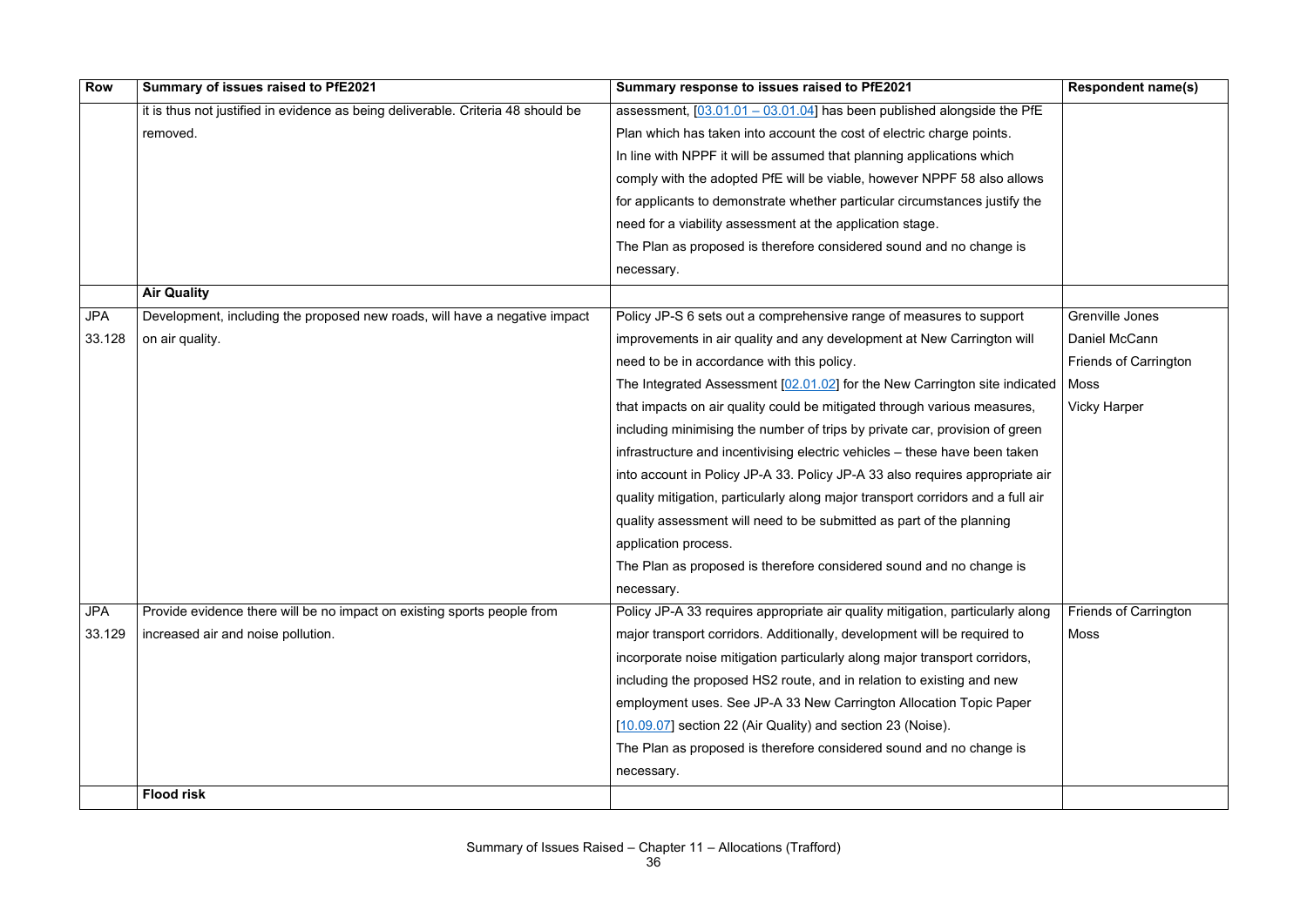| Row        | Summary of issues raised to PfE2021                                              | Summary response to issues raised to PfE2021                                  | <b>Respondent name(s)</b>     |
|------------|----------------------------------------------------------------------------------|-------------------------------------------------------------------------------|-------------------------------|
| <b>JPA</b> | Carrington Moss floods on a regular basis and helps to prevent flooding of the   | The PfE is supported by a Strategic Flood Risk Assessment – see               | Grenville Jones               |
| 33.130     | surrounding area. An assessment of flood risk is needed                          | [04.02.01], which informed the proposed allocation and identification of      | Susan Sollazzi                |
|            |                                                                                  | development parcels within the Masterplan.                                    | <b>Friends of Carrington</b>  |
|            |                                                                                  | Policy JP-A 33 also requires development to mitigate flood risk and surface   | <b>Moss</b>                   |
|            |                                                                                  | water management through the design and layout of development and in          | <b>Deborah Rhodes</b>         |
|            |                                                                                  | accordance with a comprehensive drainage strategy. See JPA33 New              | <b>Vicky Harper</b>           |
|            |                                                                                  | Carrington Allocation Topic Paper [10.09.07], section 11 (Flood Risk and      | Hannah Nightingale            |
|            |                                                                                  | Drainage). Site specific flood risk assessment(s) will be required as part of |                               |
|            |                                                                                  | any planning application as subject to the provisions of footnote 55 of the   |                               |
|            |                                                                                  | NPPF.                                                                         |                               |
|            |                                                                                  | The Plan as proposed is therefore considered sound and no change is           |                               |
|            |                                                                                  | necessary.                                                                    |                               |
| <b>JPA</b> | Policy should include additional wording to ensure that sustainable drainage     | A Strategic Flood Risk Assessment has been undertaken [04.02.01] across       | <b>United Utilities Group</b> |
| 33.131     | systems are fully incorporated into the development. An assessment should        | the plan, identifying the allocation as less vulnerable to flood risk and the | <b>PLC</b>                    |
|            | also be undertaken of the site topography.                                       | need for a site specific Flood Risk Assessment [04.02.12] at the planning     |                               |
|            |                                                                                  | application stage in accordance with national policy and guidance. Policy     |                               |
|            |                                                                                  | JP-S5 provides further detailed policy in relation to Flood Risk. Therefore,  |                               |
|            |                                                                                  | the Plan as a whole, is considered to provide an appropriate policy           |                               |
|            |                                                                                  | framework to deal with this matter.                                           |                               |
|            |                                                                                  | The Plan as proposed is therefore considered sound and no change is           |                               |
|            |                                                                                  | necessary.                                                                    |                               |
| <b>JPA</b> | Flood risk criteria (49 – 51) should include reference that the precise and most | A Strategic Flood Risk Assessment has been undertaken [04.02.01] across       | <b>Redrow Homes Ltd</b>       |
| 33.132     | appropriate nature of the mitigation required should only be decided once the    | the plan, identifying the allocation as less vulnerable to flood risk and the |                               |
|            | relevant technical work has been carried out.                                    | need for a site specific Flood Risk Assessment [04.02.12] at the planning     |                               |
|            |                                                                                  | application stage in accordance with national policy and guidance. Policy     |                               |
|            |                                                                                  | JP-S5 provides further detailed policy in relation to Flood Risk.             |                               |
|            |                                                                                  | The development of the New Carrington allocation will be required to          |                               |
|            |                                                                                  | address flood risk and water management through the design and layout of      |                               |
|            |                                                                                  | development and in accordance with a comprehensive drainage strategy -        |                               |
|            |                                                                                  | Policy JP-A 33 provides the high level framework for this further work.       |                               |
|            |                                                                                  | The Plan as proposed is therefore considered sound and no change is           |                               |
|            |                                                                                  | necessary.                                                                    |                               |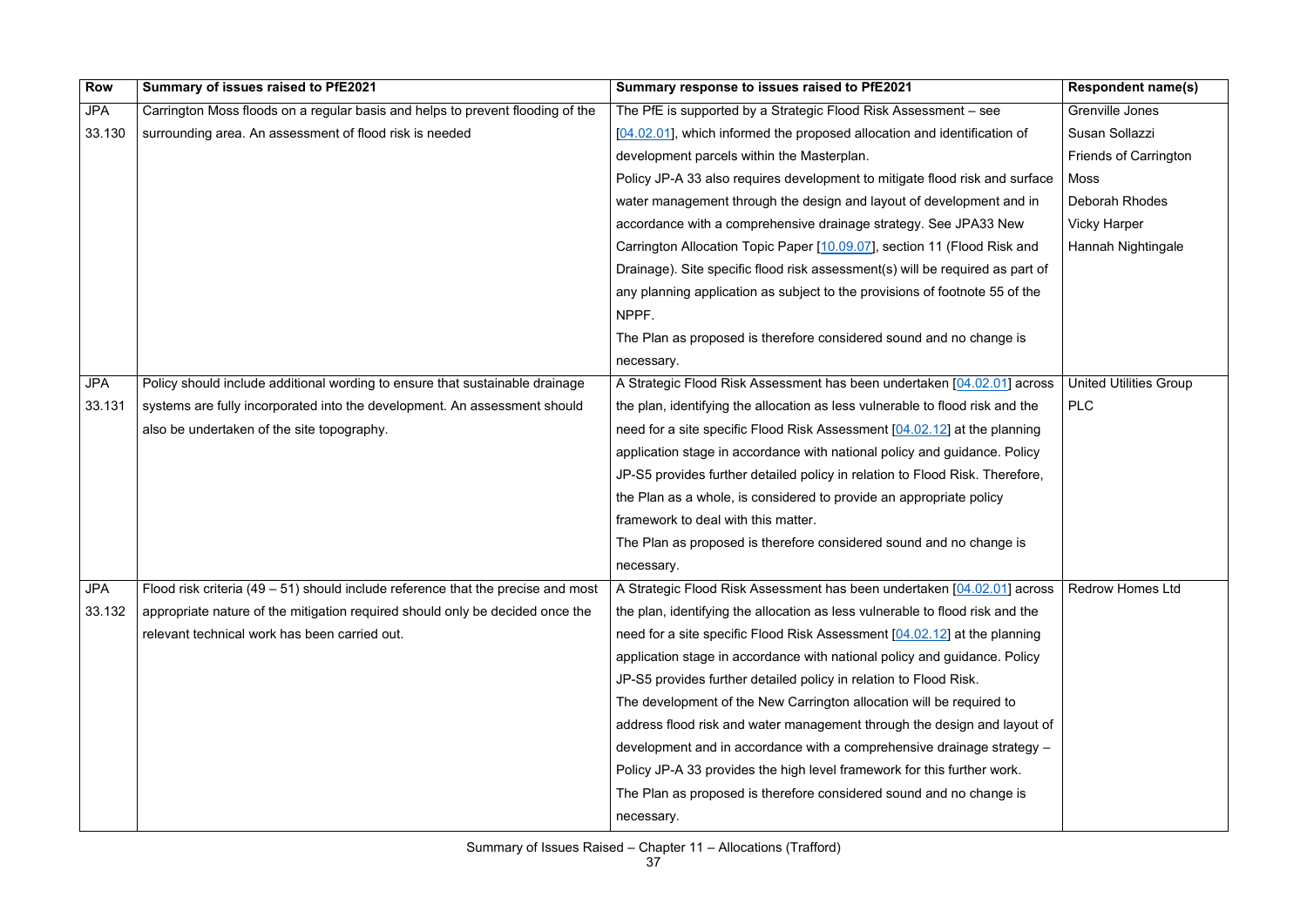| <b>Row</b> | Summary of issues raised to PfE2021                                                | Summary response to issues raised to PfE2021                                    | <b>Respondent name(s)</b>        |
|------------|------------------------------------------------------------------------------------|---------------------------------------------------------------------------------|----------------------------------|
|            | <b>Heritage</b>                                                                    |                                                                                 |                                  |
| <b>JPA</b> | Object to the development of the deer park, south of Red Brook. Development        | Policy JP-A 33 highlights the specific constraints on the land to the west of   | Hannah Nightingale               |
| 33.133     | here would harm the setting of heritage assets and ancient woodland.               | Warburton Lane and requires development to be integrated with the historic      | <b>Edward Beckmann</b>           |
|            |                                                                                    | landscape. Further information on Warburton Deer Park is in the New             | <b>Friends of Carrington</b>     |
|            |                                                                                    | Carrington Historic Environment Assessment [10.09.01] and the New               | <b>Moss</b>                      |
|            |                                                                                    | Carrington Allocation Topic Paper [10.09.07].                                   |                                  |
|            |                                                                                    | The Plan as proposed is therefore considered sound and no change is             |                                  |
|            |                                                                                    | necessary.                                                                      |                                  |
| <b>JPA</b> | Further clarity needed on the New Carrington Historic Environment                  | The New Carrington Historic Environment Assessment (2020) assessed              | <b>United Utilities Property</b> |
| 33.134     | Assessment on what the archaeological impact each sensitivity category has to      | the nature of the historic landscape, archaeology and built heritage of the     | <b>Services</b>                  |
|            | each parcel of land and how this will translate into practical requirements.       | allocation $[10.09.01]$ . The assessment has been used to inform the New        |                                  |
|            |                                                                                    | Carrington Masterplan and Policy JP-A 33. Further Heritage and                  |                                  |
|            |                                                                                    | Archaeology Impact Assessments will be required for any future planning         |                                  |
|            |                                                                                    | application.                                                                    |                                  |
|            |                                                                                    | The evidence is considered to be robust and proportionate for a strategic       |                                  |
|            |                                                                                    | plan. The Historic Environment Assessment was carried out in accordance         |                                  |
|            |                                                                                    | with a standard method and in consultation with Historic England.               |                                  |
|            |                                                                                    | The Plan as proposed is therefore considered sound and no change is             |                                  |
|            |                                                                                    | necessary.                                                                      |                                  |
| <b>JPA</b> | Pleased that the sensitivity and heritage value of the sites within the Allocation | Comment noted.                                                                  | <b>Friends of Carrington</b>     |
| 33.135     | has been recognised.                                                               |                                                                                 | <b>Moss</b>                      |
|            |                                                                                    |                                                                                 |                                  |
| <b>JPA</b> | The policy should remove any reference to specific evaluation techniques of        | The Historic Environment policy requirements in JP-A 33 reflect the New         | <b>HIMOR Carrington Ltd</b>      |
| 33.136     | archaeological features, as these are demonstrated as inappropriate.               | Carrington Historic Environment Assessment (2020) [10.09.01], and they          |                                  |
|            | Alternative wording has been provided.                                             | are considered to be appropriate and reflective of the sensitivities identified |                                  |
|            |                                                                                    | as part of this assessment.                                                     |                                  |
|            |                                                                                    | The Plan as proposed is therefore considered sound and no change is             |                                  |
|            |                                                                                    | necessary.                                                                      |                                  |
| <b>JPA</b> | Support the historic environment . The development west of Warburton Lane          | Comment noted.                                                                  | <b>Redrow Homes Ltd</b>          |
| 33.137     | will integrate into and reflect the character of the historic landscape character. |                                                                                 |                                  |
|            | <b>Pollution</b>                                                                   |                                                                                 |                                  |
|            |                                                                                    |                                                                                 |                                  |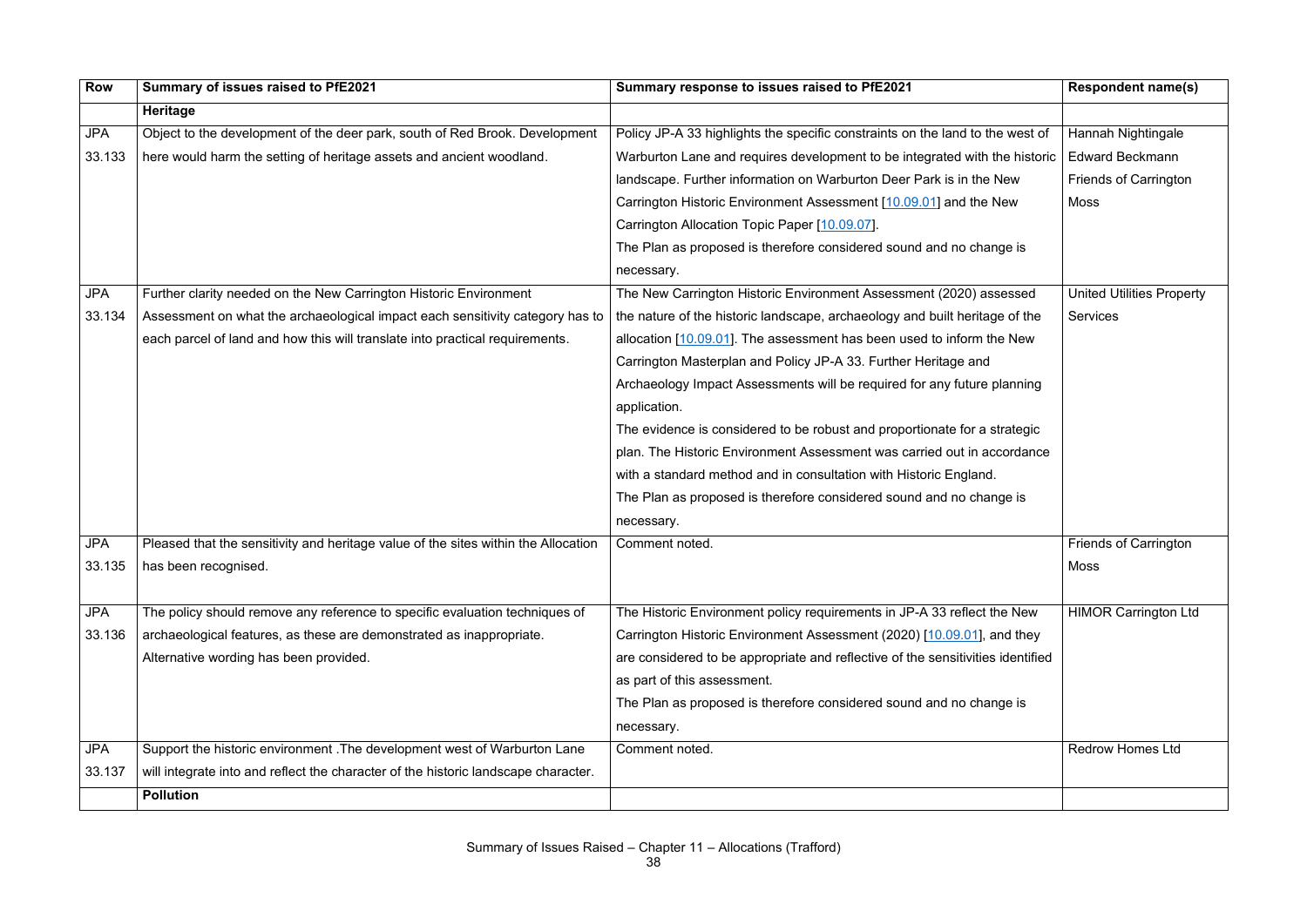| <b>Row</b> | Summary of issues raised to PfE2021                                                | Summary response to issues raised to PfE2021                                   | <b>Respondent name(s)</b>        |
|------------|------------------------------------------------------------------------------------|--------------------------------------------------------------------------------|----------------------------------|
| <b>JPA</b> | Significant concern that the development will cause increased noise and light      | Policy JP-A 33 requires development to incorporate appropriate noise           | <b>Friends of Carrington</b>     |
| 33.138     | pollution.                                                                         | mitigation particularly along major transport corridors, including the         | Moss                             |
|            |                                                                                    | proposed HS2 route, and in relation to existing and new uses. A noise and      |                                  |
|            |                                                                                    | light assessment will be required to be submitted as part of the planning      |                                  |
|            |                                                                                    | application process.                                                           |                                  |
|            |                                                                                    | The Plan as proposed is therefore considered sound and no change is            |                                  |
|            |                                                                                    | necessary.                                                                     |                                  |
| <b>JPA</b> | Land contamination criteria are supported.                                         | Comment noted.                                                                 | <b>Redrow Homes Ltd</b>          |
| 33.139     |                                                                                    |                                                                                |                                  |
|            | <b>Infrastructure contributions</b>                                                |                                                                                |                                  |
| <b>JPA</b> | The policy wording on infrastructure delivery should be amended so that each       | It is essential that on a large site, like New Carrington, where significant   | <b>Redrow Homes Ltd</b>          |
| 33.140     | site is assessed on a site specific basis and is not proportionate. Contributions  | infrastructure is required, that all development parcels make a                | <b>United Utilities Property</b> |
|            | for each parcel should only be sought when they are required to make the           | proportionate contribution to infrastructure delivery. The policy therefore    | <b>Services</b>                  |
|            | development of that parcel acceptable in planning terms. Alternative wording       | requires an 'equalisation mechanism' (see row JPA 33.3).                       |                                  |
|            | has been provided.                                                                 | The Plan as proposed is therefore considered sound and no change is            |                                  |
|            |                                                                                    | necessary.                                                                     |                                  |
| <b>JPA</b> | Criteria 12 on the phasing of infrastructure wording is too vague.                 | Policy JP-A 33 is part of a strategic plan and sets the high level policy for  | Peel Land and Property           |
| 33.141     |                                                                                    | New Carrington. It would be inappropriate to include specific detail on        | <b>Group Management</b>          |
|            |                                                                                    | infrastructure phasing and further detail will be provided in the Masterplan / | Limited                          |
|            |                                                                                    | SPD.                                                                           |                                  |
|            |                                                                                    | The Plan as proposed is therefore considered sound and no change is            |                                  |
|            |                                                                                    | necessary.                                                                     |                                  |
| <b>JPA</b> | Criterion 13 must have infrastructure costs clearly considered to ensure           | Policy JP-A 33 is part of a strategic plan and sets the high level policy for  | Peel Land and Property           |
| 33.142     | developers understand the mechanism for securing these contributions $-$ it        | New Carrington. It would be inappropriate to include specific detail on an     | <b>Group Management</b>          |
|            | should not be deferred to the masterplan/SPD.                                      | equalisation mechanism in the policy. Further detail will be provided in the   | Limited                          |
|            |                                                                                    | Masterplan / SPD                                                               |                                  |
|            |                                                                                    | The Plan as proposed is therefore considered sound and no change is            |                                  |
|            |                                                                                    | necessary.                                                                     |                                  |
|            | <b>Masterplan</b>                                                                  |                                                                                |                                  |
| <b>JPA</b> | Policy JP-A 33 Criterion 5 refers to the Masterplan but this is yet to be adopted, | Policy JP-A 33 requires a Masterplan to be prepared in advance of the site     | <b>United Utilities Property</b> |
| 33.143     | so edit the Criterion or remove it. Council preparing an SPD should not be         | coming forward for development. The successful development of the site         | <b>Services</b>                  |
|            | perquisite to development coming forward.                                          | will require a coordinated approach between all landowners and developers      |                                  |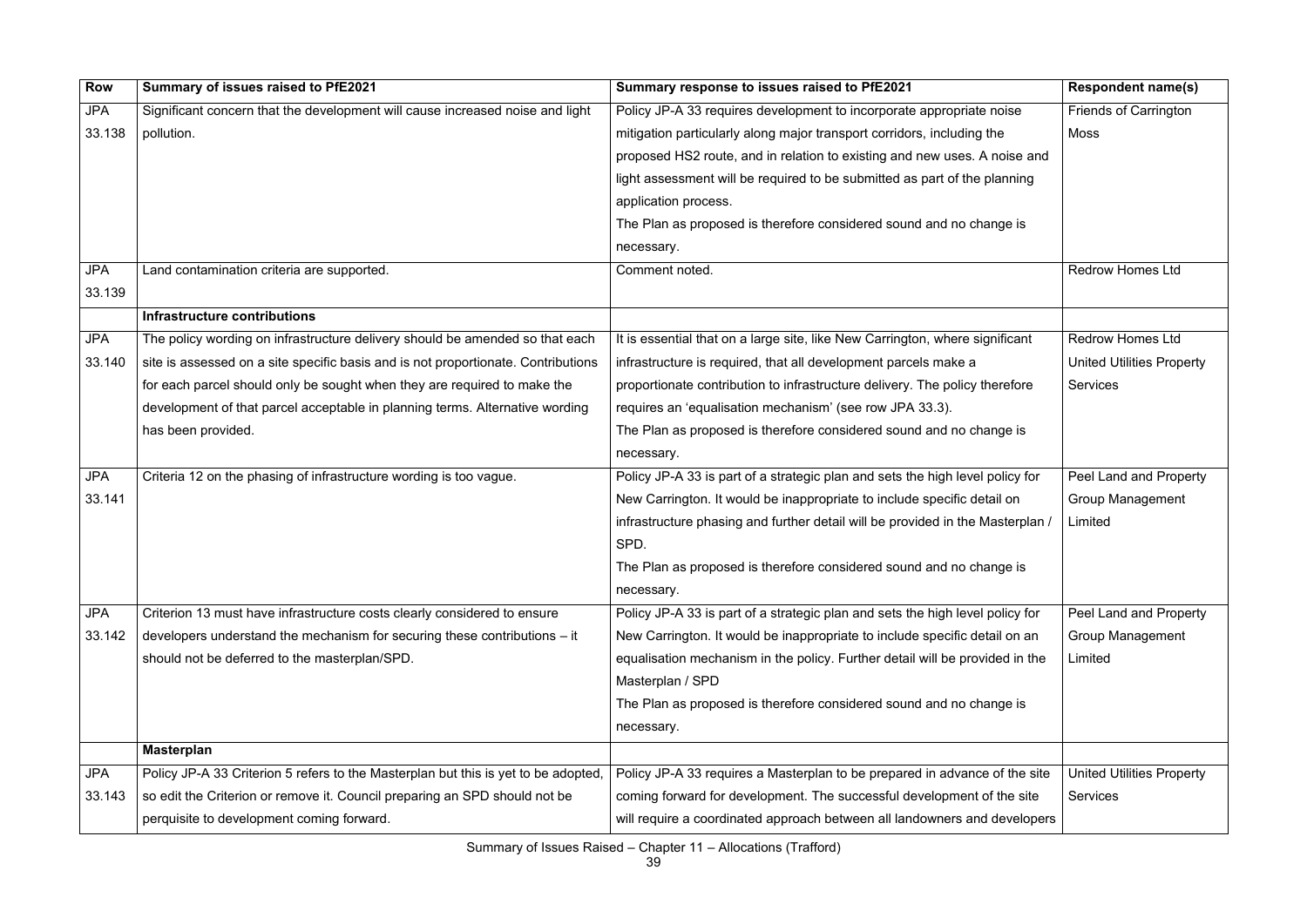| <b>Row</b> | Summary of issues raised to PfE2021                                              | Summary response to issues raised to PfE2021                                  | <b>Respondent name(s)</b>        |
|------------|----------------------------------------------------------------------------------|-------------------------------------------------------------------------------|----------------------------------|
|            |                                                                                  | and a Masterplan will provide a framework to achieve this. It will also       |                                  |
|            |                                                                                  | consider how the development can be phased alongside infrastructure           |                                  |
|            |                                                                                  | delivery. Trafford Council is committed to working with stakeholders and      |                                  |
|            |                                                                                  | landowners to achieve this.                                                   |                                  |
|            |                                                                                  | The Plan as proposed is therefore considered sound and no change is           |                                  |
|            |                                                                                  | necessary.                                                                    |                                  |
| <b>JPA</b> | Allocation Policy Plan should be removed as it is not an approved masterplan.    | The allocation policy plan has been included as part of policy JP-A 33 to     | <b>United Utilities Property</b> |
| 33.144     |                                                                                  | provide a spatial representation of the housing, employment, green spaces     | <b>Services</b>                  |
|            |                                                                                  | etc described in the policy.                                                  |                                  |
|            |                                                                                  | The Plan as proposed is therefore considered sound and no change is           |                                  |
|            |                                                                                  | necessary.                                                                    |                                  |
|            | Urban design/location of development                                             |                                                                               |                                  |
| <b>JPA</b> | Broadly support the general approach to design at New Carrington.                | Comment noted.                                                                | <b>United Utilities Property</b> |
| 33.145     |                                                                                  |                                                                               | <b>Services</b>                  |
| <b>JPA</b> | Development lacks integration with Parrington to the south. Red Brook would      | Trafford cannot meeting its housing land target using sites in the existing   | <b>Mark Priestner</b>            |
| 33.146     | make more sense as boundary to development.                                      | land supply. This land is currently identified as Other Protected Open Land   |                                  |
|            |                                                                                  | (safeguarded land for future development) in Policy R4.7 of the Trafford      |                                  |
|            |                                                                                  | Core Strategy and is therefore sequentially preferable to Green Belt. This is |                                  |
|            |                                                                                  | set out in the Site Selection Background Paper [03.04.01].                    |                                  |
|            |                                                                                  | A key policy requirement of JP-A 33 is to ensure the integration of new       |                                  |
|            |                                                                                  | development with the existing communities. Specific policy reference is       |                                  |
|            |                                                                                  | made to the integration of the land to the west of Warburton Lane and it is a |                                  |
|            |                                                                                  | requirement for this land to be successfully integrated with Partington.      |                                  |
|            |                                                                                  | The Plan as proposed is therefore considered sound and no change is           |                                  |
|            |                                                                                  | necessary.                                                                    |                                  |
| <b>JPA</b> | The extent of the remaining major hazard installations in the Carrington area    | Comment noted. Trafford Council will continue to work with HSE on the         | <b>Health and Safety</b>         |
| 33.147     | combined with the very large area of re-development may mean that strict         | major hazard installations in the Carrington area to ensure that              | Executive                        |
|            | application of HSE codified methodology is inappropriate. This will need further | development in this location can be delivered.                                |                                  |
|            | discussion.                                                                      | The Plan as proposed is therefore considered sound and no change is           |                                  |
|            |                                                                                  | necessary.                                                                    |                                  |
| <b>JPA</b> | Minerals Safeguarding Areas and Minerals Infrastructure Safeguarding should      | The Greater Manchester Joint Minerals Development Plan (GMJMDP) is            | <b>Mineral Products</b>          |
| 33.148     | be shown on the plan.                                                            | not being amended as part of PfE. Mineral Safeguarding Areas, and the         | Association                      |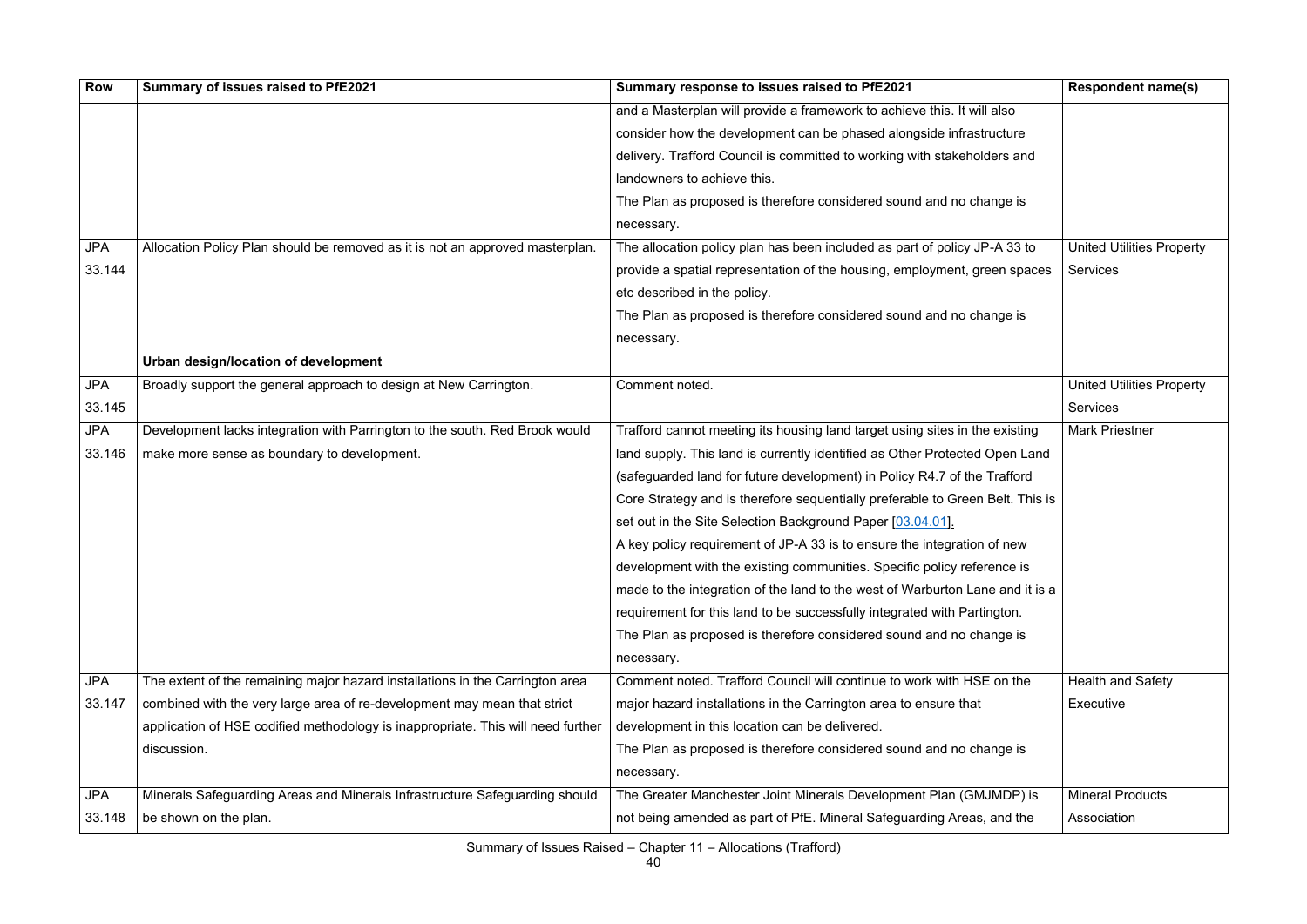| <b>Row</b> | Summary of issues raised to PfE2021                                              | Summary response to issues raised to PfE2021                                   | <b>Respondent name(s)</b>    |
|------------|----------------------------------------------------------------------------------|--------------------------------------------------------------------------------|------------------------------|
|            |                                                                                  | policies which cover them, are identified within the GMJMDP and will           |                              |
|            |                                                                                  | remain unchanged and applicable once PfE is adopted. Therefore it is not       |                              |
|            |                                                                                  | necessary to identify them on the PfE policies map.                            |                              |
|            |                                                                                  | The Plan as proposed is therefore considered sound and no change is            |                              |
|            |                                                                                  | necessary.                                                                     |                              |
| <b>JPA</b> | Wait until effects of the Coronavirus pandemic and Brexit are known before       | As detailed in Chapters 1, 6 and 7 of the PfE Plan, two assessments of the     | <b>Mark Priestner</b>        |
| 33.149     | proposing development.                                                           | potential impacts of Covid-19 and Brexit on the economy were carried out,      | <b>Friends of Carrington</b> |
|            |                                                                                  | initially in 2020 and again in 2021. Both assessments concluded that there     | Moss                         |
|            |                                                                                  | was insufficient evidence to amend the assumptions underpinning the PfE        | Lorraine Eagling             |
|            |                                                                                  | Plan. For further information see COVID-19 and Places for Everyone             | Alan Meredith                |
|            |                                                                                  | Growth Options [05.01.03].                                                     |                              |
|            |                                                                                  | The Plan as proposed is therefore considered sound and no change is            |                              |
|            |                                                                                  | necessary.                                                                     |                              |
| <b>JPA</b> | Regeneration ambitions in other parts of GM would be impacted.                   | Chapter 4 (4.1 - 4.23) summarises the PfE Spatial Strategy which seeks to      | <b>CPRE</b>                  |
| 33.150     |                                                                                  | deliver significant development in the core growth area, boost the             |                              |
|            |                                                                                  | competitiveness of the Northern Areas and sustain the competitiveness of       |                              |
|            |                                                                                  | the Southern Areas. The approach to growth and spatial distribution is set     |                              |
|            |                                                                                  | out in the Growth and Spatial Options Paper [02.01.10]                         |                              |
|            |                                                                                  | The New Carrington allocation is in accordance with the PfE Spatial            |                              |
|            |                                                                                  | Strategy.                                                                      |                              |
|            |                                                                                  | The Plan as proposed is therefore considered sound and no change is            |                              |
|            |                                                                                  | necessary.                                                                     |                              |
| <b>JPA</b> | Should refer to the production of the Design Guide in the supporting text rather | The Trafford Design Guide is currently being prepared and will be in place     | <b>HIMOR Carrington Ltd</b>  |
| 33.151     | than the policy. The Design Guide does not currently exist and the               | when the PfE is adopted. The development at New Carrington will therefore      | <b>Redrow Homes Ltd Peel</b> |
|            | development plan should not bestow development plan status upon the Design       | need to have regard to this, as set out in Policy JP-A 33.                     | Land and Property Group      |
|            | Guide. Criteria 41: No design guide has been adopted so this criteria should be  | The Plan as proposed is therefore considered sound and no change is            | <b>Management Limited</b>    |
|            | removed or amended to refer to the Masterplan.                                   | necessary.                                                                     |                              |
|            | <b>Presentation</b>                                                              |                                                                                |                              |
| <b>JPA</b> | Graphics relating to the Allocation are distorted and unrepresentative.          | The graphics are considered to be sufficiently clear for the purposes of a     | <b>Friends of Carrington</b> |
| 33.152     |                                                                                  | strategic plan. Further plans for the allocation are also available in the New | Moss                         |
|            |                                                                                  | Carrington Masterplan [10.09.06].                                              |                              |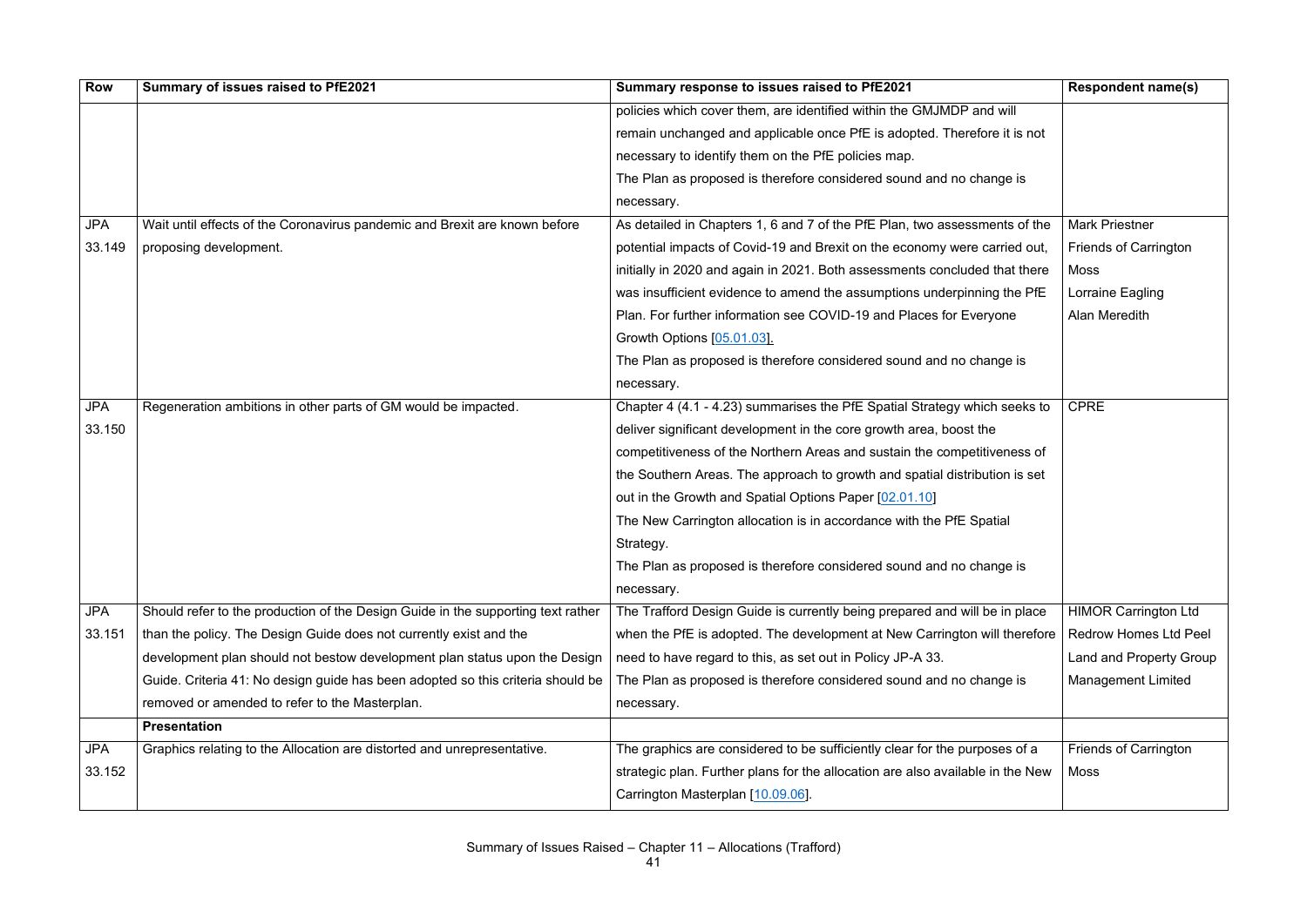| <b>Row</b> | Summary of issues raised to PfE2021                                           | Summary response to issues raised to PfE2021                                 | <b>Respondent name(s)</b>     |
|------------|-------------------------------------------------------------------------------|------------------------------------------------------------------------------|-------------------------------|
|            |                                                                               | The Plan as proposed is therefore considered sound and no change is          |                               |
|            |                                                                               | necessary.                                                                   |                               |
| <b>JPA</b> | Need to carefully set out facts so residents understand proposals.            | A proportionate evidence base has been provided to support the PfE. In       | <b>Friends of Carrington</b>  |
| 33.153     |                                                                               | addition Topic Papers have been prepared for each thematic chapter and       | Moss                          |
|            |                                                                               | the allocations.                                                             |                               |
|            |                                                                               | The Plan as proposed is therefore considered sound and no change is          |                               |
|            |                                                                               | necessary.                                                                   |                               |
| <b>JPA</b> | Update documentation to accurately reflect developments within allocation.    | Policy JP-A 33 accurately reflects the evidence base and latest information  | <b>Friends of Carrington</b>  |
| 33.154     |                                                                               | at the time the Regulation 19 plan was published.                            | Moss                          |
|            |                                                                               | The Plan as proposed is therefore considered sound and no change is          |                               |
|            |                                                                               | necessary.                                                                   |                               |
| <b>JPA</b> | The four distinct character areas outlined in the policy are not defined and  | The distinct character areas referenced in Policy JP-A 33 are set out in the | <b>Redrow Homes Ltd</b>       |
| 33.155     | there are no specific boundaries. An OS plan identifying these areas needs to | New Carrington Masterplan [10.09.06], Section 5.7. The boundaries are        |                               |
|            | be prepared.                                                                  | intended to be indicative and to cover broad areas, it would therefore be    |                               |
|            |                                                                               | inappropriate to show them on an OS base for a strategic plan. This level of |                               |
|            |                                                                               | detail is more appropriate for the Trafford Local Plan and/ or the           |                               |
|            |                                                                               | Masterplan/SPD.                                                              |                               |
|            |                                                                               | The Plan as proposed is therefore considered sound and no change is          |                               |
|            |                                                                               | necessary.                                                                   |                               |
| <b>JPA</b> | The Policy and supporting text does not clarify what is meant by the term     | The 'Local Plan' is referring to the emerging Trafford Local Plan which will | <b>Peel Land and Property</b> |
| 33.156     | 'Local Plan'.                                                                 | reflect the PfE policies and provide more detail at a district level.        | <b>Group Management</b>       |
|            |                                                                               | The Plan as proposed is therefore considered sound and no change is          | Limited                       |
|            |                                                                               | necessary.                                                                   |                               |
|            | <b>Consultation/engagement</b>                                                |                                                                              |                               |
| <b>JPA</b> | The PfE consultation has not been properly publicised and there has been a    | Places for Everyone is a Development Plan Document (DPD) and it has          | <b>Friends of Carrington</b>  |
| 33.157     | lack of engagement with development of the policy.                            | therefore been prepared in accordance with each LPAs Statement of            | Moss                          |
|            |                                                                               | Community Involvement in place at the time.                                  | Lorraine Eagling              |
|            |                                                                               |                                                                              | <b>Edward Beckmann</b>        |
| <b>JPA</b> | Allocation should be handled through the Local Plan process with robust       | Places for Everyone is a Development Plan Document (DPD) and it has          | Lorraine Eagling              |
| 33.158     | consultation with residents.                                                  | therefore been prepared in accordance with the adopted Trafford              |                               |
|            |                                                                               | Statement of Community Involvement - the same process that the Trafford      |                               |
|            |                                                                               | Local Plan will follow.                                                      |                               |